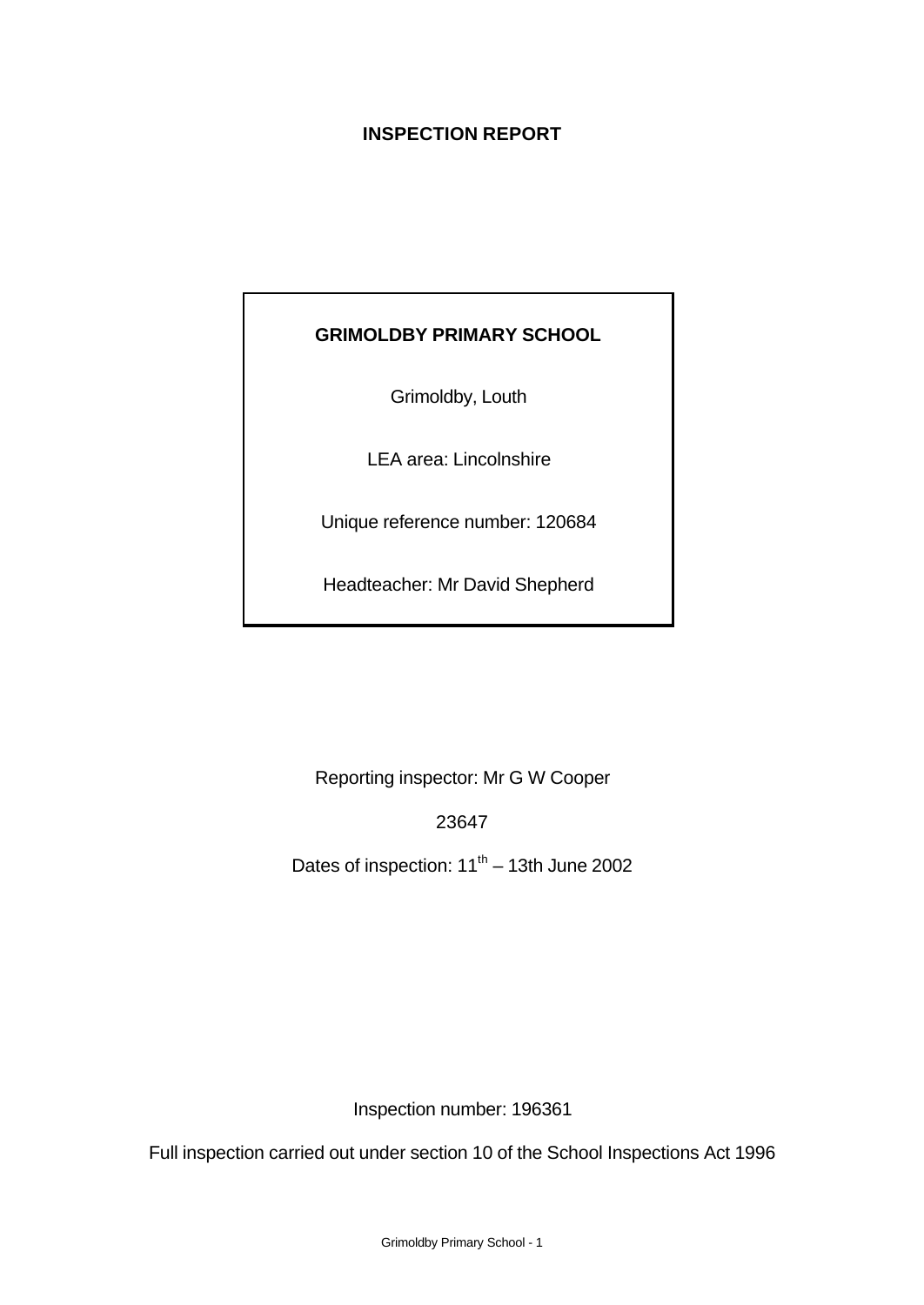# © Crown copyright 2002

This report may be reproduced in whole or in part for non-commercial educational purposes, provided that all extracts quoted are reproduced verbatim without adaptation and on condition that the source and date thereof are stated.

Further copies of this report are obtainable from the school. Under the School Inspections Act 1996, the school must provide a copy of this report and/or its summary free of charge to certain categories of people. A charge not exceeding the full cost of reproduction may be made for any other copies supplied.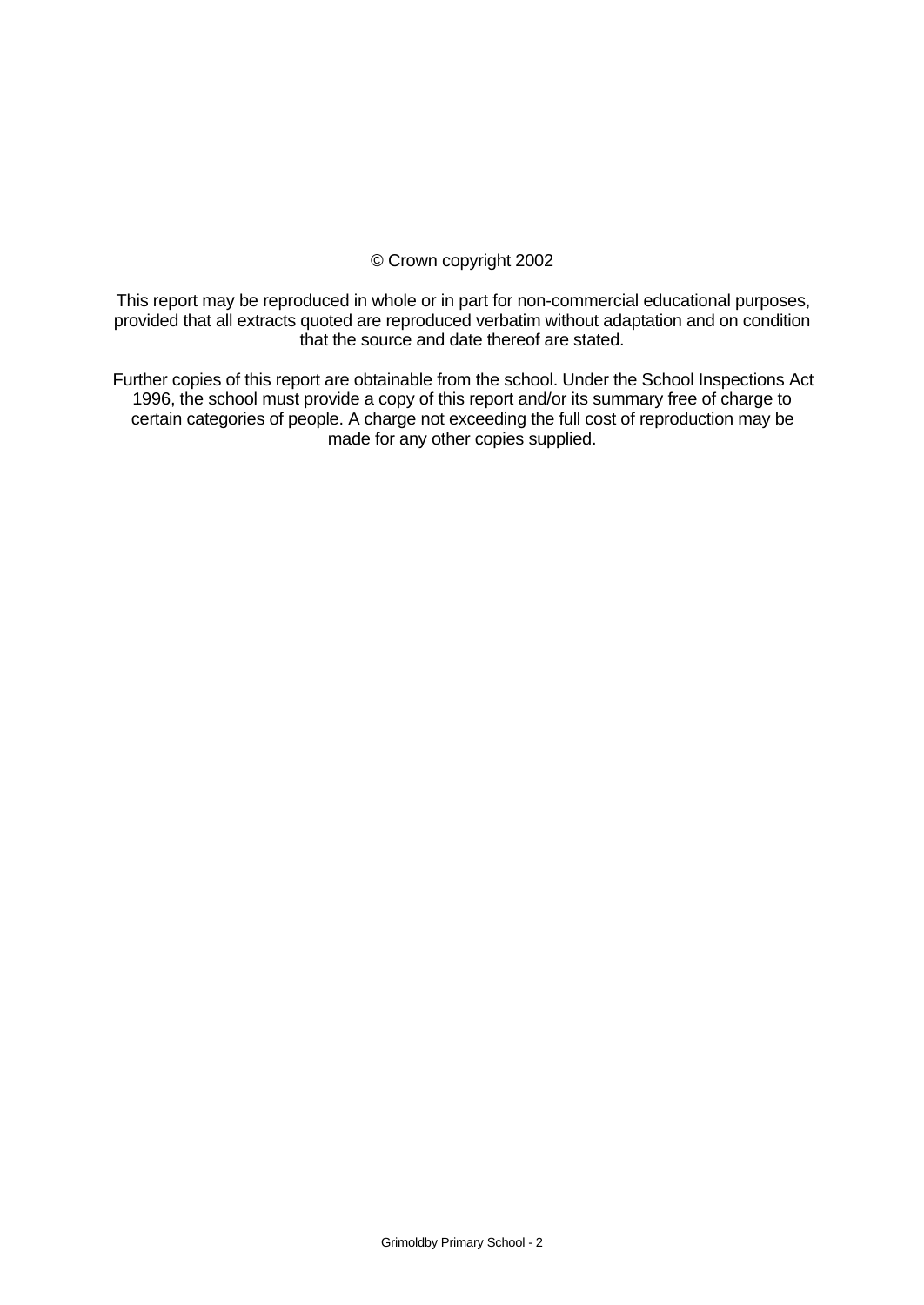# **INFORMATION ABOUT THE SCHOOL**

- Type of school: Infant and Junior School category: Foundation Age range of pupils: 4 to 11 Gender of pupils: Mixed School address: Tinkle Street, **Grimoldby** Louth **Lincolnshire** Postcode: LN11 8SW Telephone number: 01507 327 393 Fax number: 01507 327 393 Appropriate authority: The Governing Body Name of chair of governors: Mr B N Harper
- Date of previous inspection:  $7<sup>th</sup>$  July, 1997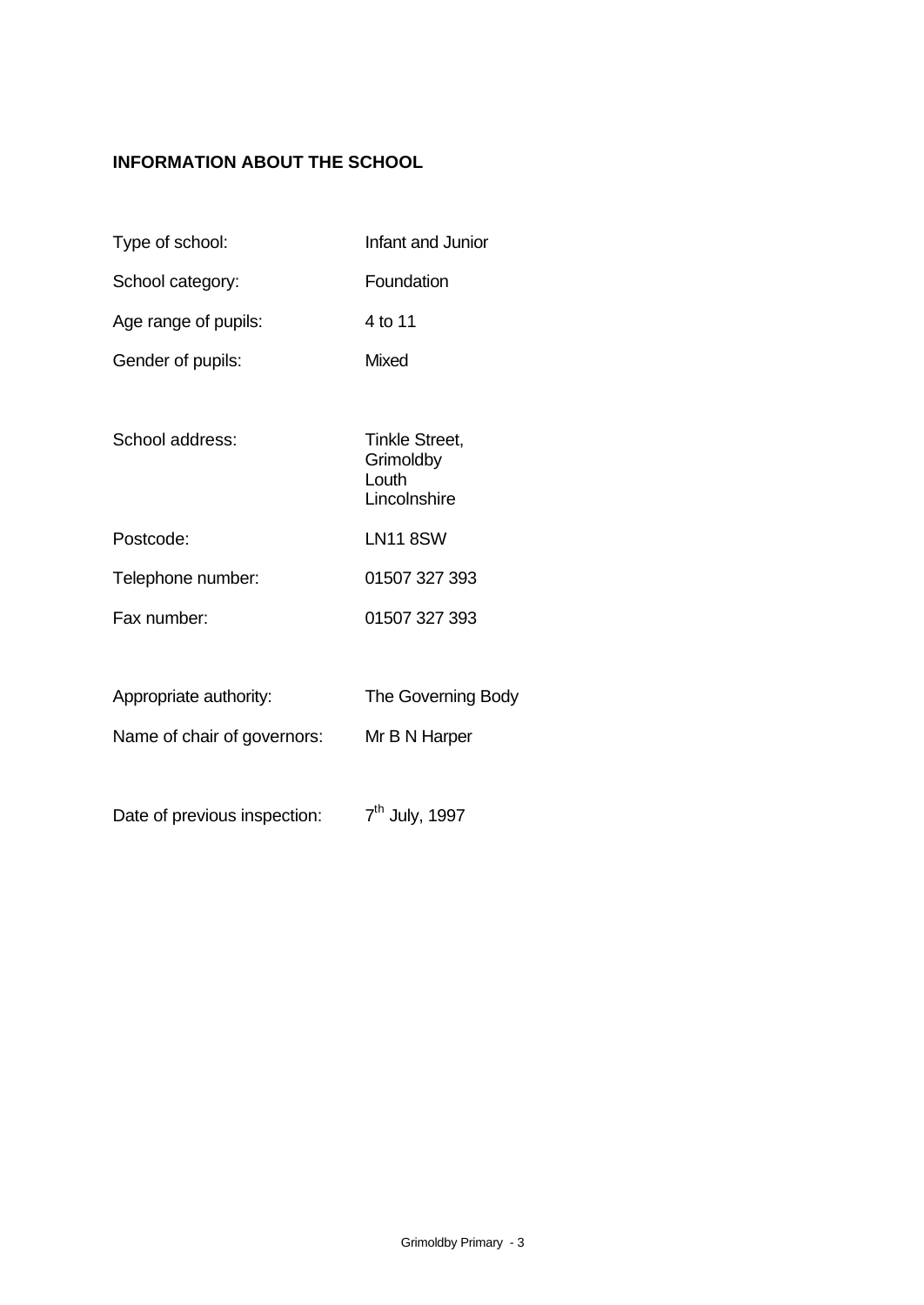# **INFORMATION ABOUT THE INSPECTION TEAM**

| <b>Team members</b> |               |                         | <b>Subject</b><br>responsibilities                                                                              | <b>Aspect responsibilities</b>                                                  |
|---------------------|---------------|-------------------------|-----------------------------------------------------------------------------------------------------------------|---------------------------------------------------------------------------------|
| 23647               | G W Cooper    | Registered<br>inspector | Science<br>Music                                                                                                | Information about the<br>school                                                 |
|                     |               |                         | Physical education                                                                                              | The school's results and<br>pupils' achievements                                |
|                     |               |                         | Religious education<br>Provision for pupils with                                                                | How well is the school<br>led and managed?                                      |
|                     |               |                         | special educational<br>needs                                                                                    | What should the school<br>do to improve further?                                |
| 9039                | <b>B</b> Eyre | Lay inspector           |                                                                                                                 | Pupils' attitudes, values<br>and personal<br>development                        |
|                     |               |                         |                                                                                                                 | How well does the<br>school care for its<br>pupils?                             |
|                     |               |                         |                                                                                                                 | How well does the<br>school work in<br>partnership with parents?                |
| 12658               | M Beardsley   | Team inspector          | English<br>Provision for pupils with<br>English as an additional<br>language                                    | How good are the<br>curricular and other<br>opportunities offered to<br>pupils? |
| 11611               | J Hall        | Team inspector          | <b>Mathematics</b><br>Information and<br>communication<br>technology<br>Art and design<br>Design and technology | How well are pupils<br>taught?                                                  |
| 11419               | P J Underwood | Team inspector          | Areas of learning for                                                                                           |                                                                                 |
|                     |               |                         | children in the<br><b>Foundation Stage</b>                                                                      |                                                                                 |
|                     |               |                         | History                                                                                                         |                                                                                 |
|                     |               |                         | Geography                                                                                                       |                                                                                 |
|                     |               |                         | Equality of opportunity                                                                                         |                                                                                 |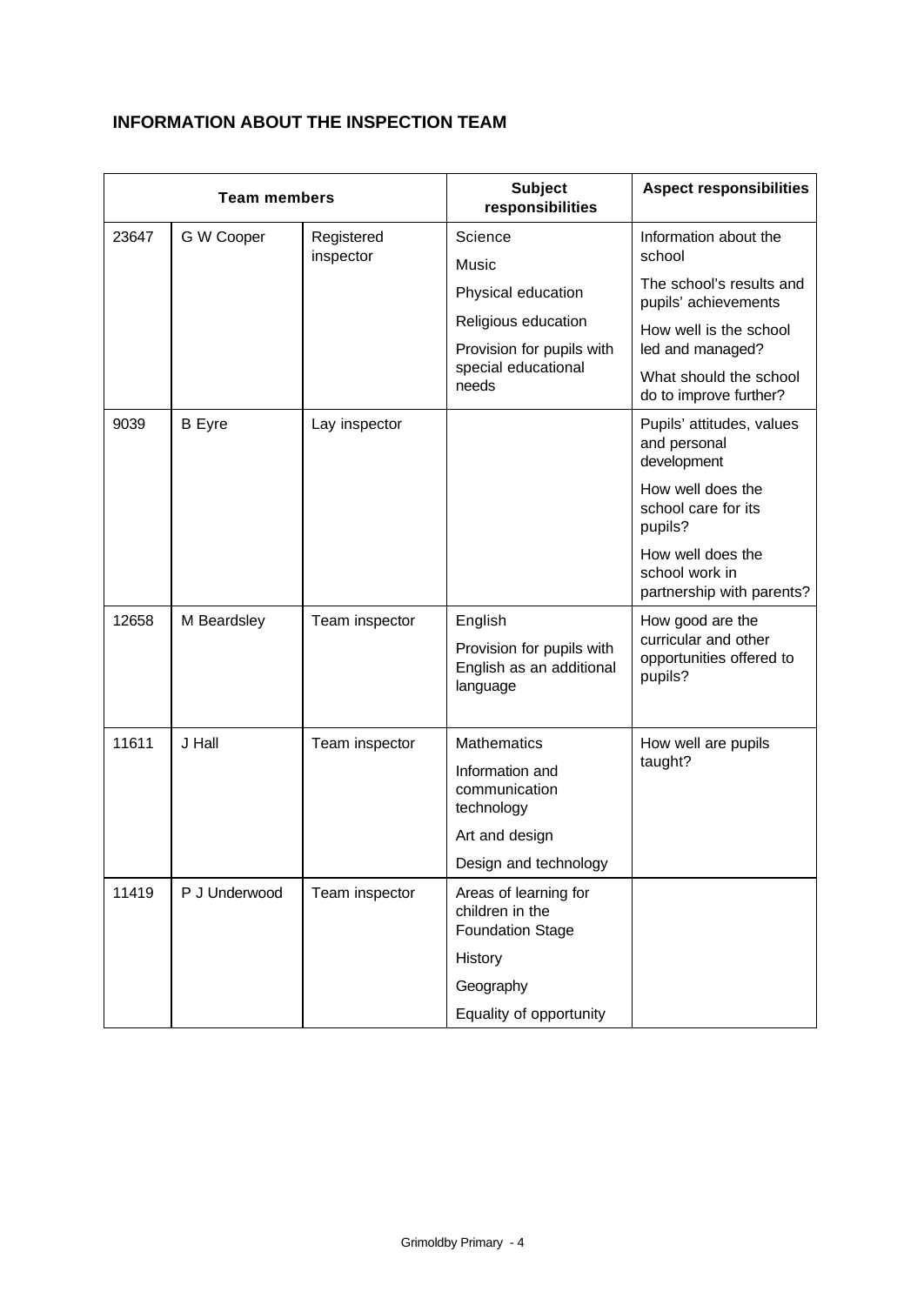The inspection contractor was:

Power House Inspections 'Grasshoppers' 1 Anglesey Close Burntwood Chasetown WS7 8XA

Any concerns or complaints about the inspection or the report should be raised with the inspection contractor. Complaints that are not satisfactorily resolved by the contractor should be raised with OFSTED by writing to:

> The Complaints Manager Inspection Quality Division The Office for Standards in Education Alexandra House 33 Kingsway London WC2B 6SE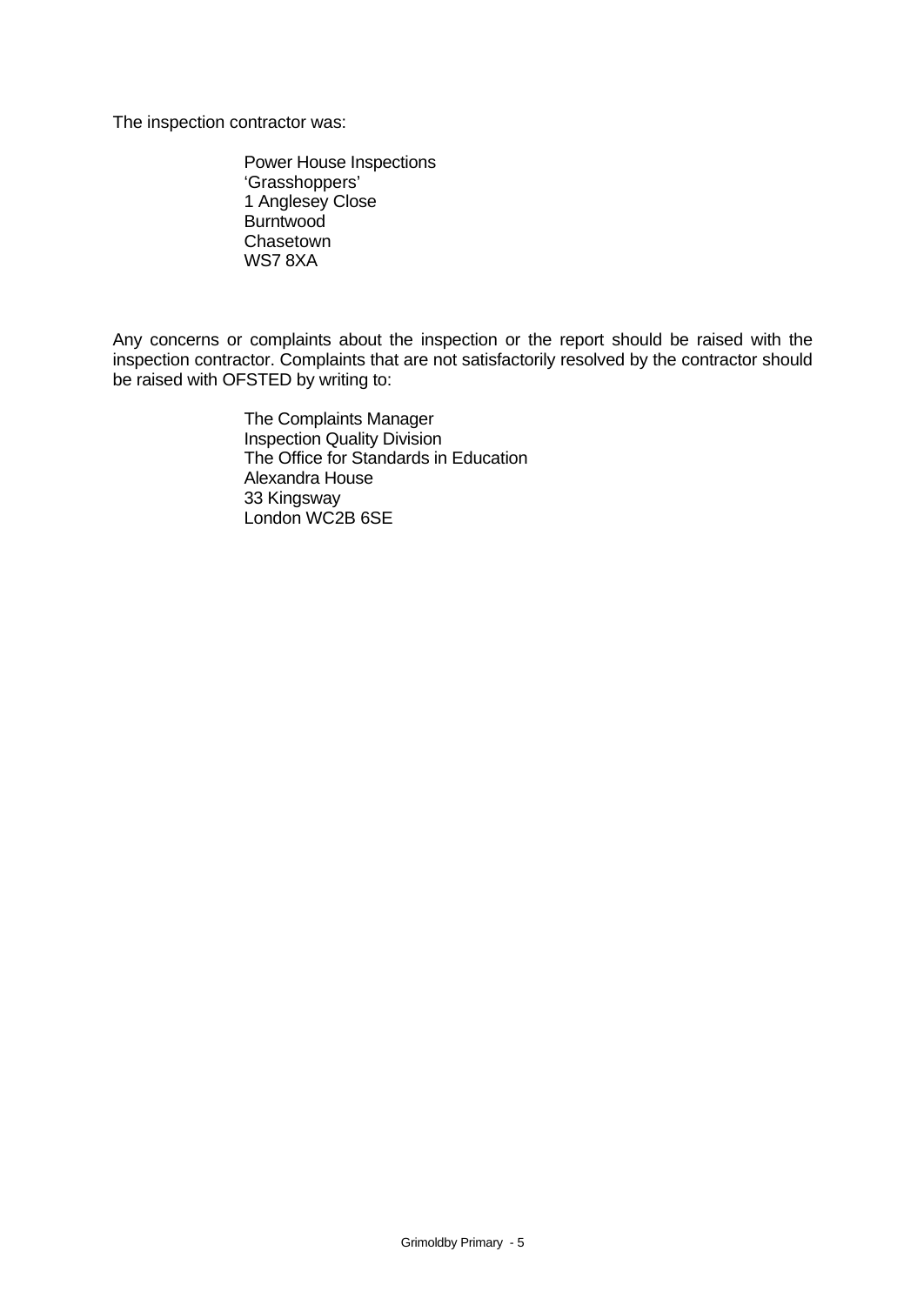# **REPORT CONTENTS**

|                                                                                                                                                                                                                                                                                                                                                                          | Page |
|--------------------------------------------------------------------------------------------------------------------------------------------------------------------------------------------------------------------------------------------------------------------------------------------------------------------------------------------------------------------------|------|
| <b>PART A: SUMMARY OF THE REPORT</b>                                                                                                                                                                                                                                                                                                                                     | 7    |
| Information about the school<br>How good the school is<br>What the school does well<br>What could be improved<br>How the school has improved since its last inspection<br><b>Standards</b><br>Pupils' attitudes and values<br>Teaching and learning<br>Other aspects of the school<br>How well the school is led and managed<br>Parents' and carers' views of the school |      |
| <b>PART B: COMMENTARY</b>                                                                                                                                                                                                                                                                                                                                                |      |
| <b>HOW HIGH ARE STANDARDS?</b>                                                                                                                                                                                                                                                                                                                                           | 12   |
| The school's results and pupils' achievements<br>Pupils' attitudes, values and personal development                                                                                                                                                                                                                                                                      |      |
| <b>HOW WELL ARE PUPILS TAUGHT?</b>                                                                                                                                                                                                                                                                                                                                       | 14   |
| <b>HOW GOOD ARE THE CURRICULAR AND OTHER</b><br><b>OPPORTUNITIES OFFERED TO PUPILS?</b>                                                                                                                                                                                                                                                                                  | 15   |
| <b>HOW WELL DOES THE SCHOOL CARE FOR ITS PUPILS?</b>                                                                                                                                                                                                                                                                                                                     | 17   |
| HOW WELL DOES THE SCHOOL WORK IN<br><b>PARTNERSHIP WITH PARENTS</b>                                                                                                                                                                                                                                                                                                      | 18   |
| HOW WELL IS THE SCHOOL LED AND MANAGED?                                                                                                                                                                                                                                                                                                                                  | 19   |
| WHAT SHOULD THE SCHOOL DO TO IMPROVE FURTHER?                                                                                                                                                                                                                                                                                                                            | 21   |
| <b>PART C: SCHOOL DATA AND INDICATORS</b>                                                                                                                                                                                                                                                                                                                                | 22   |
| <b>PART D: THE STANDARDS AND QUALITY OF TEACHING IN</b><br>AREAS OF THE CURRICULUM, SUBJECTS AND COURSES                                                                                                                                                                                                                                                                 | 26   |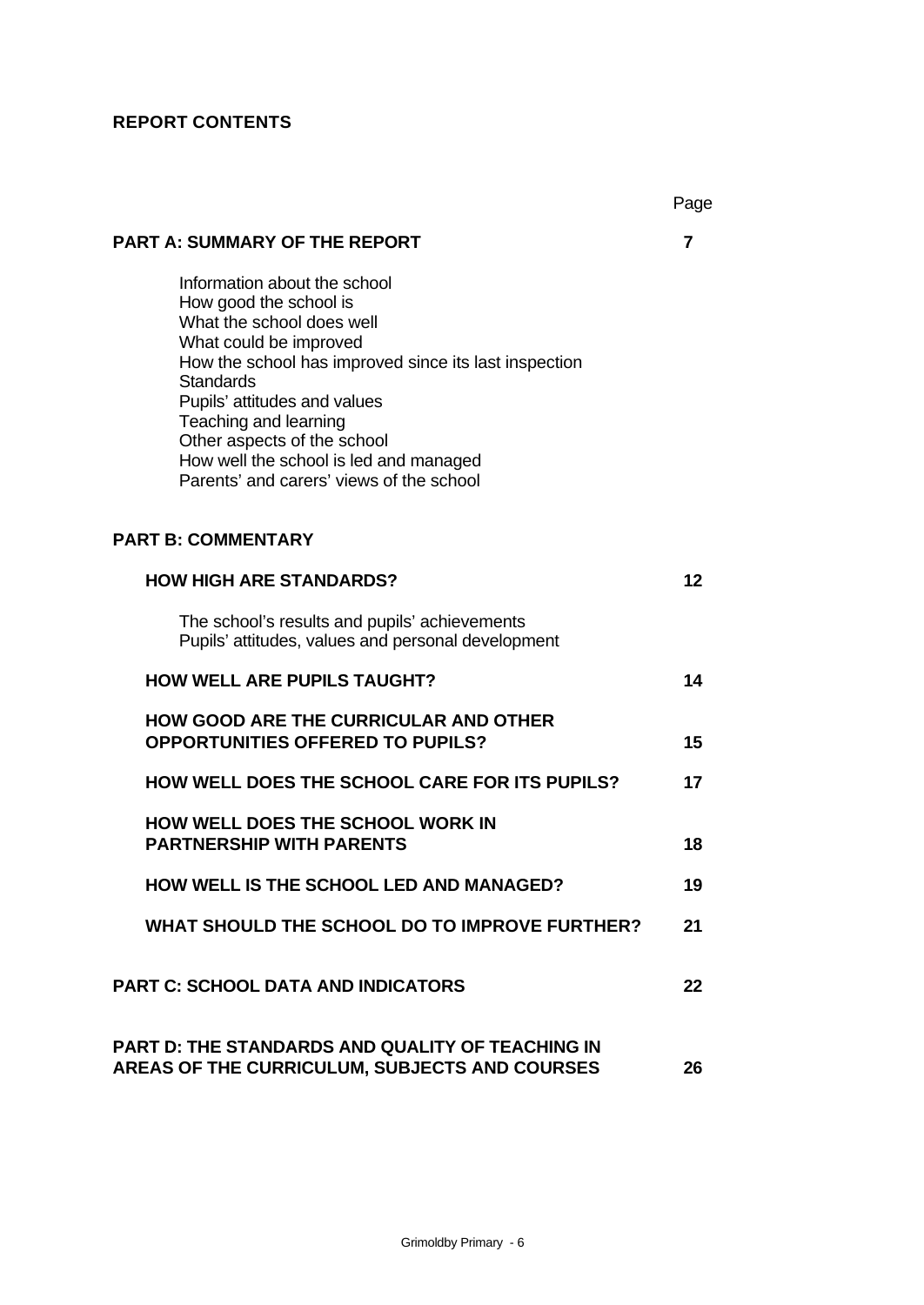# **PART A: SUMMARY OF THE REPORT**

# **INFORMATION ABOUT THE SCHOOL**

Grimoldby Primary Foundation School serves the village and community of Grimoldby, near Louth in Lincolnshire. Two hundred and eight boys and girls attend the school. Assessments made on joining the school show average attainment across a wide range of knowledge and skills. The vast majority of pupils come from a white British background. There are no pupils learning English as an additional language. A small proportion of pupils is entitled to a free school meal. An average number of pupils are registered as having special educational needs. However, more pupils than is usual have a statement of special educational needs.

#### **HOW GOOD THE SCHOOL IS**

The effectiveness of Grimoldby Primary is satisfactory. Standards are broadly in line with the national average. The school's trend in standards is in step with the national trend of improvement. Teaching and leadership and management are good. Despite above average running costs, the school provides satisfactory value for money.

#### **What the school does well**

- Relationships are very good: adult with adult, adults with pupils and pupils with pupils.
- Standards in mathematics are above average towards the end of Year 6: the national strategy for teaching numeracy has been implemented very well.
- Very good provision is made for activities out of normal lesson time and for the moral and social development of pupils.
- The school knows all its pupils well and takes good care of them. Their level of attendance is very good.
- Parents take a very positive view of the school. They contribute a great deal to the quality of learning.
- Teaching and learning and leadership and management are good.

#### **What could be improved**

- Standards achieved in writing tasks across the curriculum through the intellectual and creative input of pupils, especially that of higher-attaining pupils.
- The way the skills of learning support assistants are used during the introductions to lessons.

*The areas for improvement will form the basis of the governors' action plan.*

## **HOW THE SCHOOL HAS IMPROVED SINCE ITS LAST INSPECTION**

The school was previously inspected in June, 1997. Satisfactory improvement has been made since then. Improvements in school performance include better teaching and standards that are rising in line with national standards. Following the expectations of the previous report both the curriculum and assessment procedures are better. Statutory requirements are now met and the oversight of the work of the school is improved. The details of some key issues for action from the previous report are still to be successfully resolved.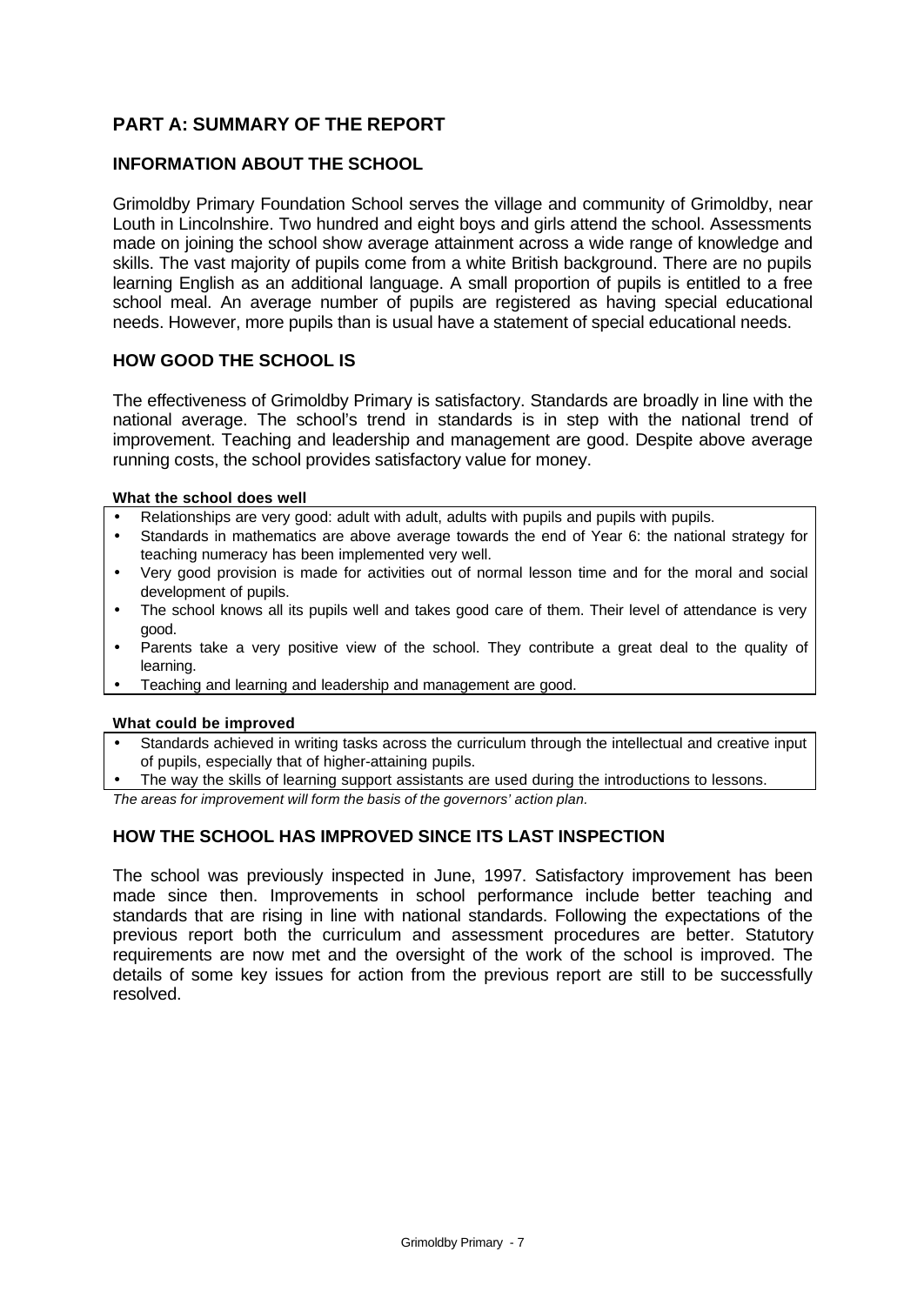# **STANDARDS**

The table shows the standards achieved by pupils at the end of Year 6 based on average point scores in National Curriculum tests.

|                 | <b>Compared with</b> |                    |      |      |              |  |
|-----------------|----------------------|--------------------|------|------|--------------|--|
| Performance in: | all schools          | similar<br>schools | Key  |      |              |  |
|                 | 1999                 | 2000               | 2001 | 2001 |              |  |
| English         | D                    | С                  | B    | С    | well<br>abo  |  |
| mathematics     | C                    | C                  | Α    | Α    | aver<br>belo |  |
| science         | Α                    | С                  | C    | Е    | well         |  |

| Key                                                                                   |                       |
|---------------------------------------------------------------------------------------|-----------------------|
| well above average<br>above average<br>average<br>below average<br>well below average | А<br>в<br>C<br>D<br>F |

The table shows that results of National Curriculum tests in 2001 match or are better than the national average for all schools by the end of Year 6. Compared with the results of schools in a similar social and economic setting, mathematics is well above average but science is well below average. The school's five-year trend of results is upward but inconsistent from year to year. There is no marked difference in the results of boys and girls. Fewer pupils than usual attained standards below the expected level for their age but equally fewer attained above the expected levels possible in English and science. The results of tests by the end of Year 2 in the same year show attainment well below average for schools nationally in reading and below average in writing and mathematics. Teacher assessments show that standards were below average in science. When writing and mathematics are compared with similar schools, attainment is well below average. Reading is within the lowest five per cent of similar schools nationally. At this age there is a significant difference in the attainment of boys and girls; girls do better than boys. Again, fewer pupils than might be expected gained the higher levels possible. Over time results are improving for this age group but very slowly. The school has a good reputation for supporting pupils with special educational needs. A feature of the school is the number of such pupils joining at times other than the usual time of starting school. This has an effect on the overall standards of the school. The school sets targets for eleven year olds. The 2001 targets were considerably exceeded. Targets for 2002 are much more challenging. Pupils are on track to meet their targets.

The work of pupils in Years 1 and 2 seen during inspection matches the standard expected for pupils of their age in all subjects of the curriculum. This is an improvement since the previous inspection. The strongest work seen was in mathematics. The national strategy for numeracy has been implemented very well. The weakest work was in writing. Pupils do not consistently use the skills they acquire in literacy lessons, although the literacy strategy is well established. In other subjects of the curriculum, there is sufficient coverage of what is expected. However, pupils do not have sufficient consistent opportunity to make a strong creative and intellectual contribution to their work. Some tasks, especially those based on commercial worksheets, fail to stretch pupils of all abilities. The work of pupils in Years 3 to 6 matches the standard expected for pupils of their age across the curriculum, except in mathematics, where standards are above those expected. Higher standards in mathematics are the result of confident teaching and very good implementation of the National Numeracy Strategy.

Children in the Foundation Stage enter the school with a wide range of skills and knowledge. Overall, their attainment is at the level expected of children of similar age. They make good progress. They are on course to match or exceed the learning goals for children of similar age.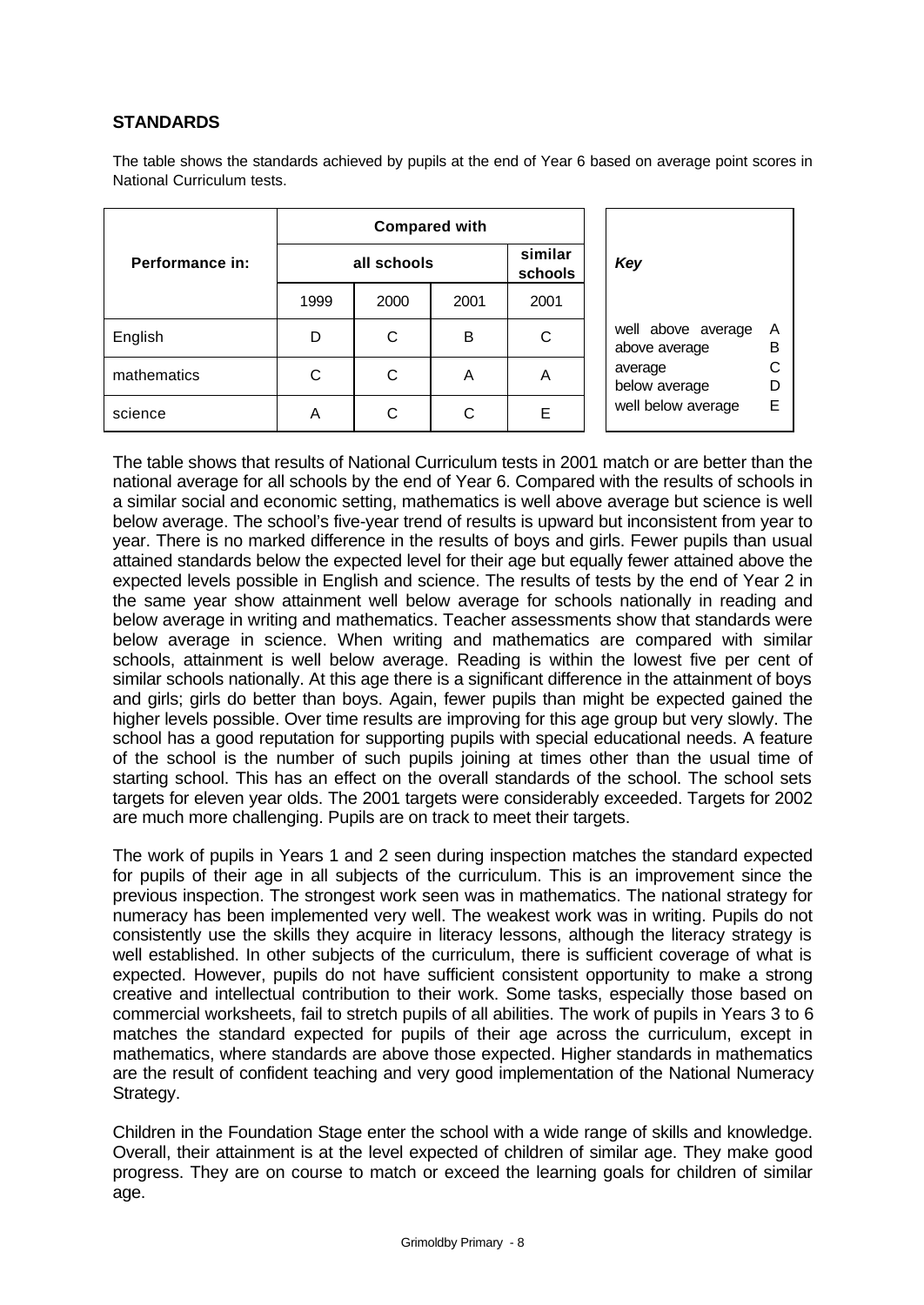Pupils make steady gains in their learning throughout the school. They make satisfactory progress overall, attaining standards that match those expected for their age. Progress is good in mathematics. Pupils with special educational needs make satisfactory progress in Years 1 and 2 but good progress overall in Years 3 to 6. By the time they are eleven, many of these pupils are matching or close to matching the standard expected for their age. Achievement is satisfactory overall, although some pupils are ready for greater challenge through more demanding work.

| <b>Aspect</b>                             | Comment                                                                                                                        |
|-------------------------------------------|--------------------------------------------------------------------------------------------------------------------------------|
| Attitudes to the school                   | Very good. Pupils come to school ready to learn. They enjoy their school<br>life.                                              |
| Behaviour, in and out of<br>classrooms    | Good. Pupils are almost always well behaved in class and at play. One<br>or two have not acquired the mature skills of others. |
| Personal development and<br>relationships | Very good. Pupils get on well with adults and with other pupils. This<br>helps them to learn effectively.                      |
| Attendance                                | Very good. The school's attendance record is well above the national<br>average.                                               |

## **PUPILS' ATTITUDES AND VALUES**

# **TEACHING AND LEARNING**

| Teaching of pupils in: | <b>Reception</b> | Years $1 - 2$ | Years $3-6$ |  |
|------------------------|------------------|---------------|-------------|--|
| Quality of teaching    | Good             | Good          | Good        |  |

*Inspectors make judgements about teaching in the range: excellent; very good; good; satisfactory; unsatisfactory; poor; very poor. 'Satisfactory' means that the teaching is adequate and strengths outweigh weaknesses.*

The teaching of English and mathematics is good. The school has implemented the national strategies for literacy and numeracy effectively. As a result, pupils acquire a good range of basic skills in English and mathematics. Good teaching is to be found in all year groups in the school. However, teaching is strongest in Years 4, 5, and 6. It is here that progress speeds up and that pupils learn best. Lessons are brisk and purposeful. Pupils concentrate well and get through a good volume of work. A particular strength of most year groups is the way teachers manage pupils well. Pupils have good opportunities to concentrate, show interest and to try hard. They make very good use of the time available. Pupils with special educational needs make sound progress throughout the school. This progress picks up pace in the later year groups. Some pupils ready for a greater degree of challenge. Tasks based on worksheets inhibit the use of pupils' efficient basic skills. Good use is made of the skills of learning support assistants when they work directly with pupils. However, best use is not always made of their time.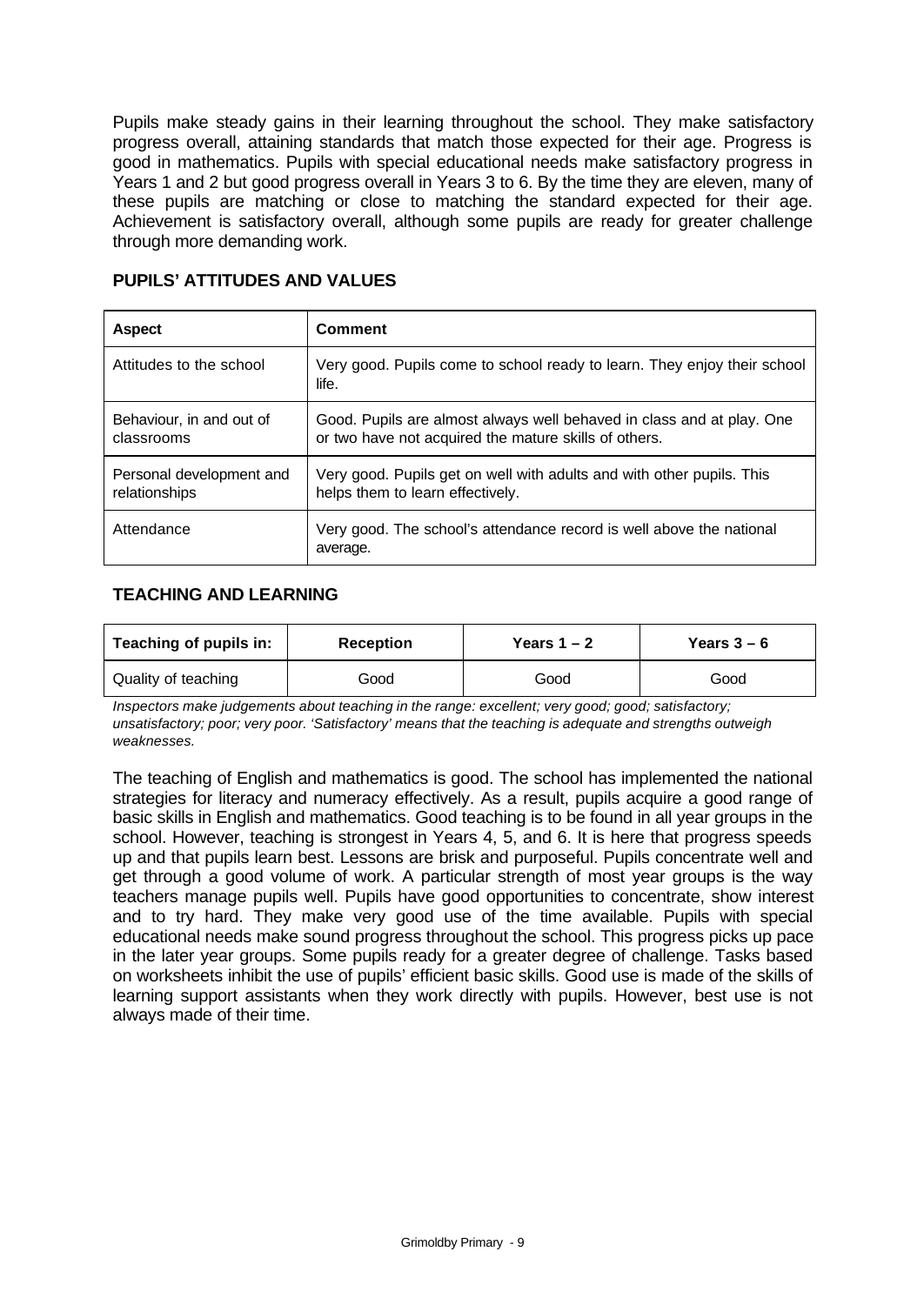# **OTHER ASPECTS OF THE SCHOOL**

| <b>Aspect</b>                                                                                        | <b>Comment</b>                                                                                                                                                                                                                                                |
|------------------------------------------------------------------------------------------------------|---------------------------------------------------------------------------------------------------------------------------------------------------------------------------------------------------------------------------------------------------------------|
| The quality and range of the<br>curriculum                                                           | Good. Legal requirements are met. Thorough planning supports the<br>needs of individual lessons. There is good enrichment to the curriculum<br>through visits out of school, visitors into school and a very good range of<br>activities out of school hours. |
| Provision for pupils with<br>special educational needs                                               | Good. Systems are efficient and effective, helping pupils to make sound<br>progress throughout the school.                                                                                                                                                    |
| Provision for pupils'<br>personal, including spiritual,<br>moral, social and cultural<br>development | Good. There are particular strengths in the school's provision for moral<br>and social development. Staff are consistent in the teaching pupils<br>receive. Little emphasis is placed on education for a diverse society.                                     |
| How well the school cares<br>for its pupils                                                          | Good. The school knows its pupils well. It is a safe environment.<br>Systems for assessment support the progress pupils make.                                                                                                                                 |
| How well the school works<br>in partnership with parents                                             | Parents have a very positive view of the school. Overall the partnership<br>with parents is good. There is room to improve the information parents<br>get about their child's progress and about what children are expected to<br>learn next.                 |

# **HOW WELL THE SCHOOL IS LED AND MANAGED**

| <b>Aspect</b>                                                             | <b>Comment</b>                                                                                                                                                                                                                                                                                                                                                                                                                                                                                                                                                    |
|---------------------------------------------------------------------------|-------------------------------------------------------------------------------------------------------------------------------------------------------------------------------------------------------------------------------------------------------------------------------------------------------------------------------------------------------------------------------------------------------------------------------------------------------------------------------------------------------------------------------------------------------------------|
| Leadership and<br>management by the<br>headteacher and other key<br>staff | Good. The headteacher and staff have a very clear idea about what they<br>want the school to be like and they are successful in meeting their aims.<br>Some areas of delegation are held on a temporary basis at present<br>because of recent staff changes. The school has sufficient teaching and<br>learning support staff who are well deployed. The school has no formal<br>strategy for measuring the effective use of the principles of best value.<br>However, it does observe those principles in making important decisions<br>on behalf of the school. |
| How well the governors fulfil<br>their responsibilities                   | Satisfactory. Some governors are very frequent visitors and know the<br>school well. Governors are very committed to the school. A plan is<br>needed for the regular and systematic review of policies.                                                                                                                                                                                                                                                                                                                                                           |
| The school's evaluation of<br>its performance                             | Good. The implementation of national strategies for performance<br>management is supporting the school's knowledge of its own strengths<br>and areas for development.                                                                                                                                                                                                                                                                                                                                                                                             |
| The strategic use of<br>resources                                         | Good. The school spends money wisely and makes good use of all its<br>resources. The accommodation is good and well maintained. Learning<br>resources are adequate overall, in good condition and easily accessible.                                                                                                                                                                                                                                                                                                                                              |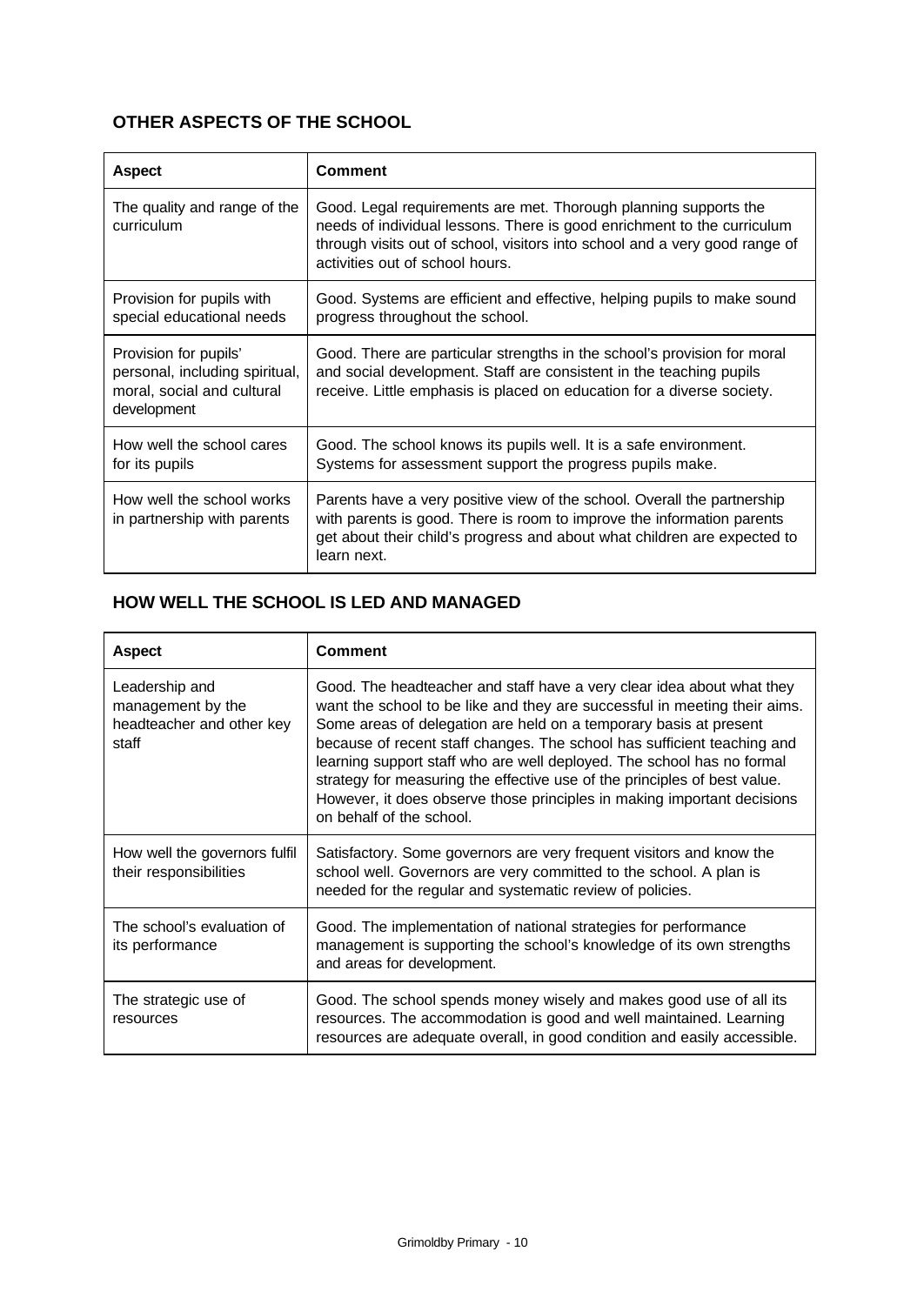# **PARENTS' AND CARERS' VIEWS OF THE SCHOOL**

| What pleases parents most |                                                                                                                                                                           |        | What parents would like to see improved                                                                                                                 |
|---------------------------|---------------------------------------------------------------------------------------------------------------------------------------------------------------------------|--------|---------------------------------------------------------------------------------------------------------------------------------------------------------|
| $\bullet$                 | Behaviour in the school is good and children<br>like coming to school.<br>Teaching is good, the school has high<br>expectations of pupils and they make good<br>progress. | ٠<br>٠ | The range of information about how children<br>are getting on and the working relationship<br>between school and home.<br>The amount of homework given. |
|                           | The school is well managed and parents can<br>approach the school with questions or<br>problems.                                                                          |        |                                                                                                                                                         |
|                           | Children are well supported in their personal<br>provides<br>development and the school<br>interesting activities outside lessons.                                        |        |                                                                                                                                                         |

The inspection team agrees with the very positive views of parents. Behaviour is good and children confirm that they enjoy school. Teaching is good and pupils make satisfactory progress, although more can be expected of some pupils. The range of activities outside lessons is very good. The team agree that pupils are well supported in their personal development. Leadership and management ensure a healthy and safe learning environment for pupils. Although the team agrees with the minority of parents who believe that information about progress and the work expected of pupils could be improved, nevertheless, the school is approachable to parents. Homework is given on Monday to be given back on Friday. The team has insufficient evidence to comment on how satisfactory this arrangement is. There is good guidance on homework in the school prospectus. There is a home and school agreement, which outlines the home, and school partnership in this matter. A home and school diary exists to raise any concerns about homework. One or two parents raised questions about unresolved bullying issues. These have been discussed with the school. Overall the school is quick to deal with such matters.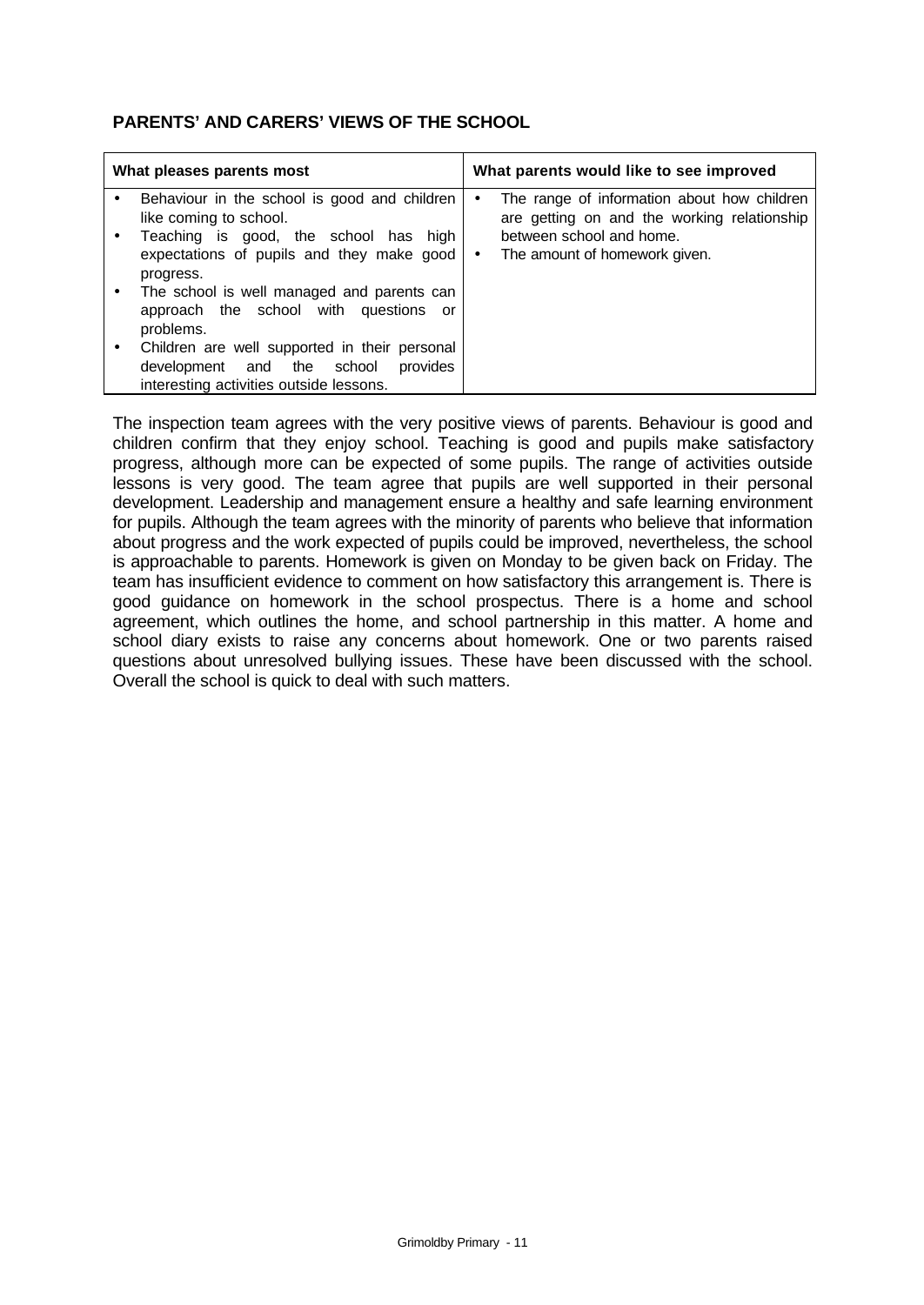# **PART B: COMMENTARY**

# **HOW HIGH ARE STANDARDS?**

## **The school's results and pupils' achievements**

1. The results of National Curriculum tests by the end of Year 6 in 2001 show attainment that matches the national average in English, is above the national average in science and well above average in mathematics. The standards achieved are affected to some extent by a proportion of pupils identified as having special educational needs and by the relatively large number of pupils with special educational needs who join the school at times other than the usual time. Those who are on the special needs register or who join the school later, having attended other schools, make good progress and exceed the levels initially predicted for them the nationally expected level. School trends fluctuate a great deal from year to year. Variation such as this is not unusual although it is inconsistent across different subjects tested. Overall, there is a trend of improvement that matches the national trend of improvement. Improvement in mathematics is much more rapid than in other subjects. There is very little difference in the attainment of boys and girls and there is no consistent trend of difference. When comparisons are made with similar schools nationally, attainment in English is average and attainment in mathematics is well above average. Similar schools' comparisons for science show attainment that is well below average. Although all pupils attained the level expected for their age, fewer than in most schools gained the higher levels possible.

2. The results of national tests and teacher assessments at the end of Year 2 in 2001 show attainment below the national average in writing and mathematics and well below average in reading and science. There is a consistent trend of difference in the attainment of boys and girls over the last three years. Although both boys and girls attain standards that are below the national average, girls perform better than boys do. In all areas tested, more pupils than is usual nationally do not reach the expected level for their age. Results in reading have declined over a five-year period. Over time, other results are improving but at a rate slower than the national rate of improvement.

3. The work seen during inspection is rather better than National Curriculum standard tests suggest. In the work of seven year olds, standards match national expectations in all subjects. These better standards are because of strong teaching with the current Year 2 class and good implementation of national strategies for teaching the basic skills of literacy and numeracy. Pupils acquire knowledge of important elements of writing through their literacy lessons and when completing exercises most get right answers. However, they do not transfer their literacy skills into extended pieces of writing. Insufficient writing opportunities restrict the use of skills learned in literacy lessons. Mathematics and science show a distinct improvement over test results. In mathematics, the National Numeracy strategy is having an impact on pupils' acquisition of basic number skills. The curriculum is well planned to provide a balance across all aspects of learning in mathematics. In science, there is evidence of a thrust towards the acquisition of practical investigational skills and a style of task design that motivates pupils and makes them think. There are some good examples of the use of literacy and numeracy skills in a range of subjects across the curriculum. However, learning opportunities are reduced when the activity for all pupils requires completion of a worksheet from a commercial scheme of work.

4. In the work of eleven year olds, standards largely reflect the results of National Curriculum tests, although the level of skills acquired is rather better than results suggest. Standards match national expectations in all areas of the curriculum except mathematics, where they are above the level expected. Pupils make effective use of their speaking and listening skills. They read expressively. They do not make sufficient use of the basic skills they learn in literacy lessons. In mathematics, the National Numeracy strategy has been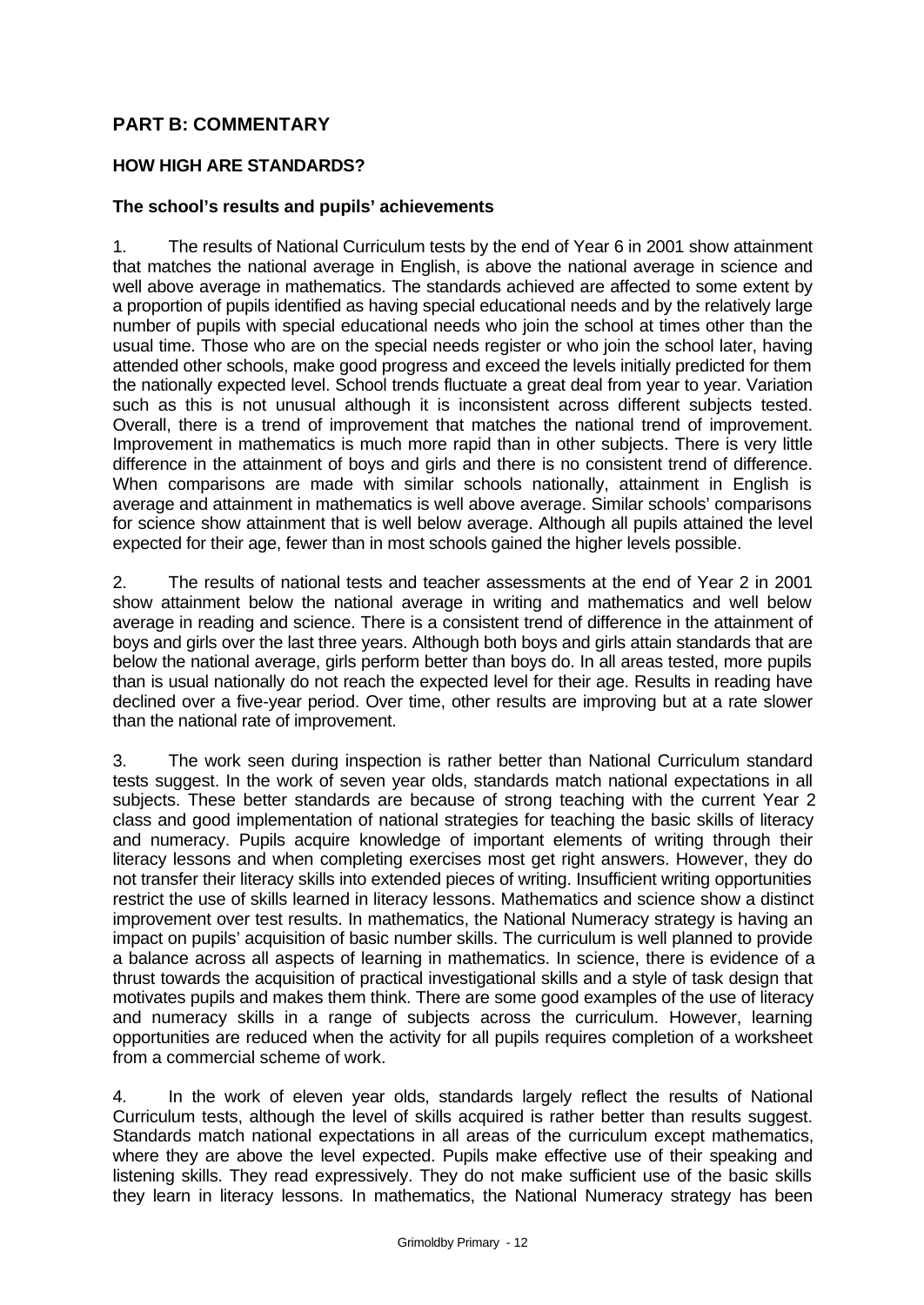implemented very well and is quickly improving standards. Pupils identified as having special educational needs make good progress and many attain the standard expected for their age.

5. In religious education, by the end of Year 2 and Year 6 pupils attain standards that match the expectations of the locally agreed syllabus. In all age groups, they study aspects of Christianity and a range of other religions. Although there is evidence of work across all areas of the Agreed Syllabus, knowledge of aspects of Christianity is stronger than knowledge about a range of religions. Progress is satisfactory.

6. Targets for the attainment of eleven year olds are set as required. Targets for 2001 were exceeded by a wide margin. The targets for 2002 are much more demanding but pupils are on course to achieve them. There are no pupils in the school who are learning English as an additional language. Although there is some test evidence of differences in attainment between boys and girls when they are seven, this difference is not obvious in lessons or in the work sample seen. Since the previous inspection, standards have improved overall. While the school's trend of improvement in standards is in line with the national trend, the improvement is relatively slow.

7. Assessment when children start school indicates attainment that is about average for children of similar age. Children in the Reception classes get off to a good start in their learning, making sound progress. Those who have particular learning difficulties make good progress. Children in the Foundation Stage, that is those children in the Reception year group, are on course to achieve and often exceed the learning goals for children of their age in all the areas taught.

8. Overall throughout the school, given attainment on entry to school, pupils make satisfactory progress. Achievement is satisfactory. Pupils on the school's register of special educational needs make good progress overall. This progress intensifies in Years 4 to 6.

## **Pupils' attitudes, values and personal development**

9. The attitudes of the pupils to the school, their personal development, relationships and attendance are all very good. Their behaviour is good. These high standards have been fully maintained since the last inspection. The pupils are well motivated and with few exceptions they are well mannered. They respect each other's feelings and collaborate well with each other and their teachers. They are inquisitive and relish opportunities to assist in the running of the school. The inspectors were impressed by the spontaneity with which they expressed appreciation when adults helped them to solve problems.

10. Standards of behaviour are good, often very good. There are simple but effective classroom rules. The school's behaviour policy contains the right balance of rules and guidance to enable shortcomings to be addressed in a supportive manner. The majority of parents are clear in their view that behaviour management in the school is good. The inspectors noted carefully a few critical remarks made. They believe that these have arisen because of genuine misunderstandings. Discussions were held on these matters with appropriate members of staff who have expressed a genuine desire to resolve any outstanding issues. There have been no exclusions in recent years.

11. Pupils' very good personal development is secured by the high level of support all adults give to the pastoral interests of the pupils. The school has a well-deserved reputation for its ability to integrate pupils who find the classroom environment difficult. This has an impact on standards overall. Teachers, support staff and administrators are sensitive to individual family circumstances. These are addressed with appropriate discretion. This very good provision is supported by the opportunities pupils have to experience what it is to undertake responsibilities. The youngest children are trusted to carry messages to the office.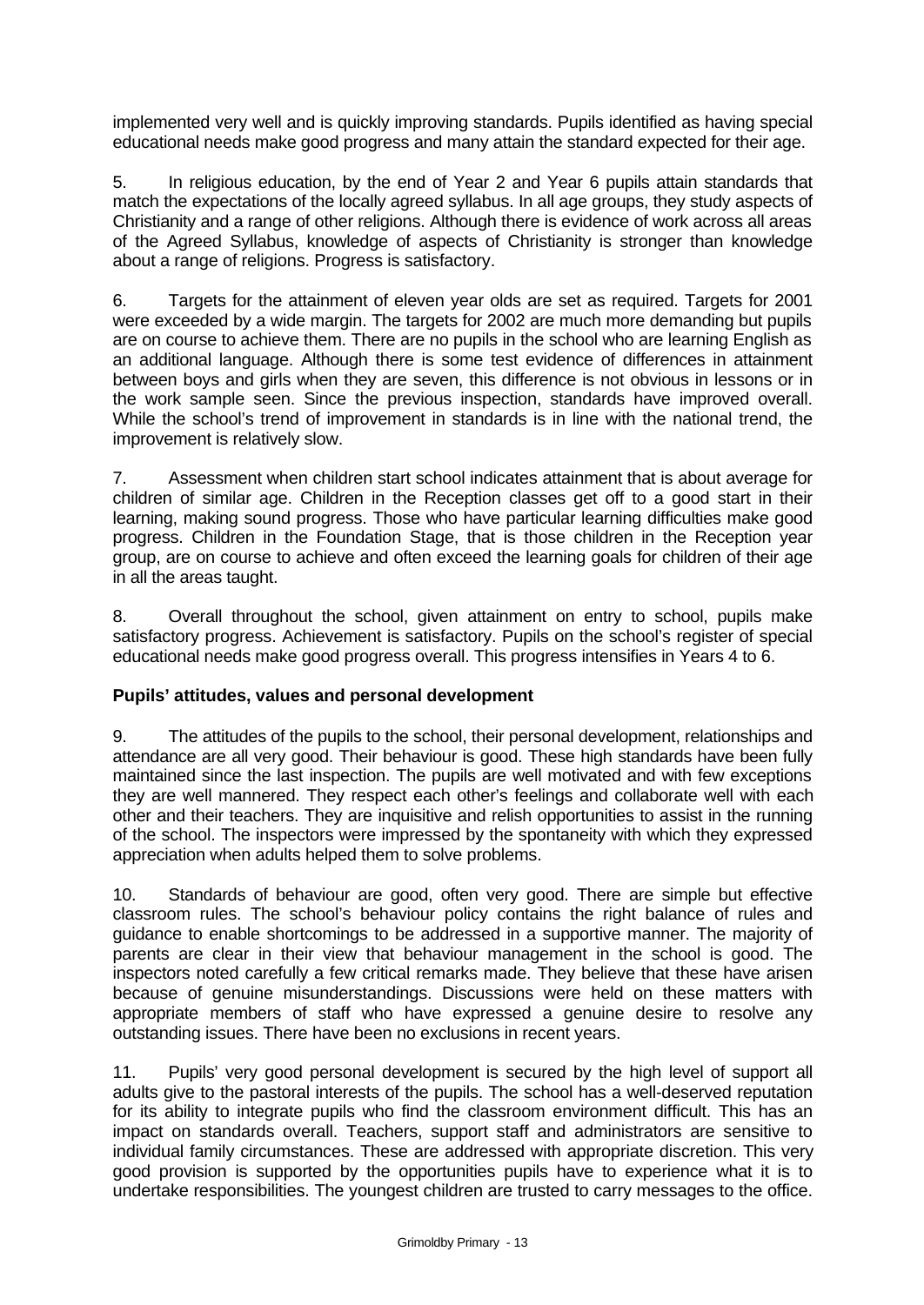They assist in the organisation of classrooms with confidence. Older pupils undertake progressively more involved responsibilities such as setting out apparatus for physical education lessons. On the Thursday assembly, where success and effort were celebrated, pupils from several age groups entertained their colleagues by readings, recitals and music. Others had choreographed and rehearsed a dance routine that had been prepared unaided by adults. Pupils take an obvious pride in their school. There is no graffiti or litter. Clearly they enjoy what the school offers them because they attend very regularly and speak of the school with affection.

12. Attendance is very good. Pupils and parents value good attendance. There is no problem with either unauthorised absence or lack of punctuality.

# **HOW WELL ARE PUPILS OR STUDENTS TAUGHT?**

13. The overall quality of teaching is good. Two lessons were judged to be very good and no lessons were judged to be unsatisfactory. About three lessons in every four seen were good. The school has improved the quality of teaching since the previous inspection.

14. The quality of teaching for children in the Foundation Stage is good. The school is doing well to bridge a temporary staffing difficulty. This means that children are given continuation in their learning experiences. Teaching ensures that children are well managed. They are given good opportunities across the full range of early learning goals despite the fact that some planning for the Foundation Stage lacks precise focus on the 'stepping stones' (National guidance containing a detailed step by step analysis of the Foundation stage curriculum).

15. Teaching of English is good. Teachers are secure in their knowledge of the National Literacy Strategy. Teachers plan their lessons well. They ensure that pupils' knowledge, skills and understanding are built on progressively year on year. Objectives for learning are clear, giving the lessons focus. Every opportunity is used to extend pupils' language skills. Teachers' subject knowledge and teaching expertise are good. For example, they model reading aloud very well. Pupils learn well from this and then read very expressively. Basic skills are well taught generally. The work that pupils with special educational needs do is usually matched to their previous attainment, allowing them to work independently where appropriate. Sometimes worksheets are too difficult for them. There is sometimes insufficient challenge in the writing activities set for younger pupils, and so their progress is slower than it should be. Teachers' marking of work shows some inconsistency. Some marking is very helpful with comments and suggestions for improving work. Other marking is more cursory.

16. Teaching in mathematics is good overall, with some very good teaching observed in Year 4. The National Numeracy Strategy has been effectively implemented. It has had a positive impact on teaching, learning and attainment since its introduction in the school. Teachers have a thorough understanding of the numeracy guidance. They use it well to inform their planning. Where teaching is very good, the teacher has high expectations of what pupils should achieve. Pupils are engaged in a wide variety of stimulating activities that encourages them to work independently and solve their own problems. Through skilled questioning, prompting and discussions and a wide range of teaching methods, teachers ensure that all pupils have full access to the curriculum and make good progress in their learning.

17. Science is well taught generally, with some very good teaching over time implied where older pupils show well-developed skills in scientific enquiry. Good learning is most obvious where pupils use their practical skills to solve their own problems. However learning is less effective where teachers have relied on worksheets. In these cases, pupils are not always challenged with work that matches their abilities. The way in which teachers mark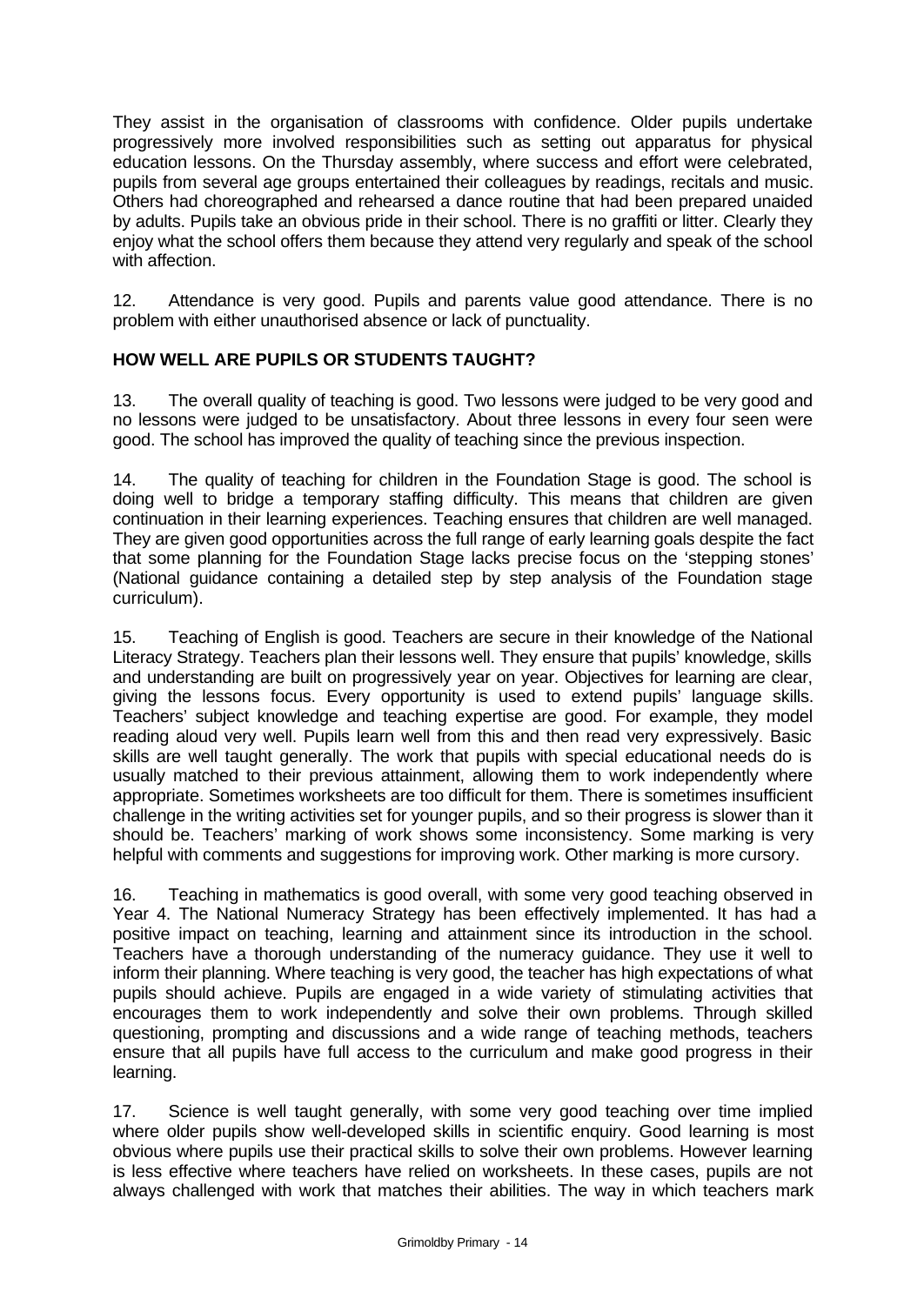pupils' work is sometimes very helpful with comments and suggestions for improving work. However some marking is more cursory and there is an inconsistency from class to class. Insufficient lessons were seen to make an overall judgement on the quality of teaching of information and communication technology (ICT). Nevertheless, from the standard of work seen and discussions with pupils it is evident that teachers have a good knowledge of the subject which give pupils confidence in tackling their work. The preparation of teaching materials and tasks match both the pupils' needs and the requirements of the national curriculum. Through effective planning, teachers give pupils relevant opportunities to use and develop their ICT skills in a range of other subjects. For example, in a lesson in year 4, pupils enhance the covers of pop-up books they are making in a design and technology project. In a geography lesson judged to be very good in Year 4, the teacher demonstrated good subject knowledge and a very good relationship with the class. Consequently, pupils were very well motivated. They were very keen and confident to participate in pointing out various rivers and mountain ranges on a world map.

18. The quality of teaching throughout the school is good. Teachers know their pupils well and have established good working routines, which enables pupils to feel secure. This promotes good behaviour in most classes and subjects. The way in which teachers manage pupils in the classroom is a strength of the school. Teachers have high expectations of the attitudes that pupils should have to their work and have established very good working routines. Pupils' interest and concentration is very good throughout. The teaching of pupils with special educational needs is good among older pupils and good support is given in lessons. The needs of the very small number of pupils from ethnic minority backgrounds are well met by the teaching. These pupils learn as well as most pupils in the school.

# **HOW GOOD ARE THE CURRICULAR AND OTHER OPPORTUNITIES OFFERED TO PUPILS OR STUDENTS?**

19. The curriculum is well planned and delivers a broad and balanced education to pupils of all ages. Legal requirements, including those for the teaching of religious education, are met. The school has a policy that plans for the education of children in the Foundation Stage. This is an improvement since the last inspection. Planning for the Foundation Stage during autumn term does not yet focus clearly on the new Foundation Stage curriculum and its related 'stepping stones'.

20. The curriculum for pupils in Years 1 to 6 is good. It fully meets statutory requirements and provides a good range of learning opportunities for all pupils. Each term, there are detailed plans for topics that are based on nationally agreed guidelines for the different subjects, as well as the Lincolnshire syllabus for religious education. All subjects have both a policy document and a scheme of work based on government guidelines, adapted to meet the needs of pupils in the school, which ensure that pupils develop their skills and knowledge systematically. This is an improvement since the last inspection. All curriculum policies have been reviewed recently.

21. Planning for literacy and numeracy is good. The strategies for teaching literacy are effective; however, the strategies for teaching numeracy have a very positive effect upon standards. The school is looking into ways in which literacy can be made even more effective by developing literacy across the curriculum.

22. The curriculum is enhanced by a good range of educational visits such as to Gainsborough Old Hall, Lincoln, or further afield, to London. There is a residential visit every other year for older pupils, which, last year, was to France. Younger pupils visit garden centres, and the seal sanctuary. Every year, the choir sings carols for the elderly at various homes in Louth. People from the community come into school to talk to the pupils, providing good links with the community. For instance, when pupils in Year 5 were doing a topic on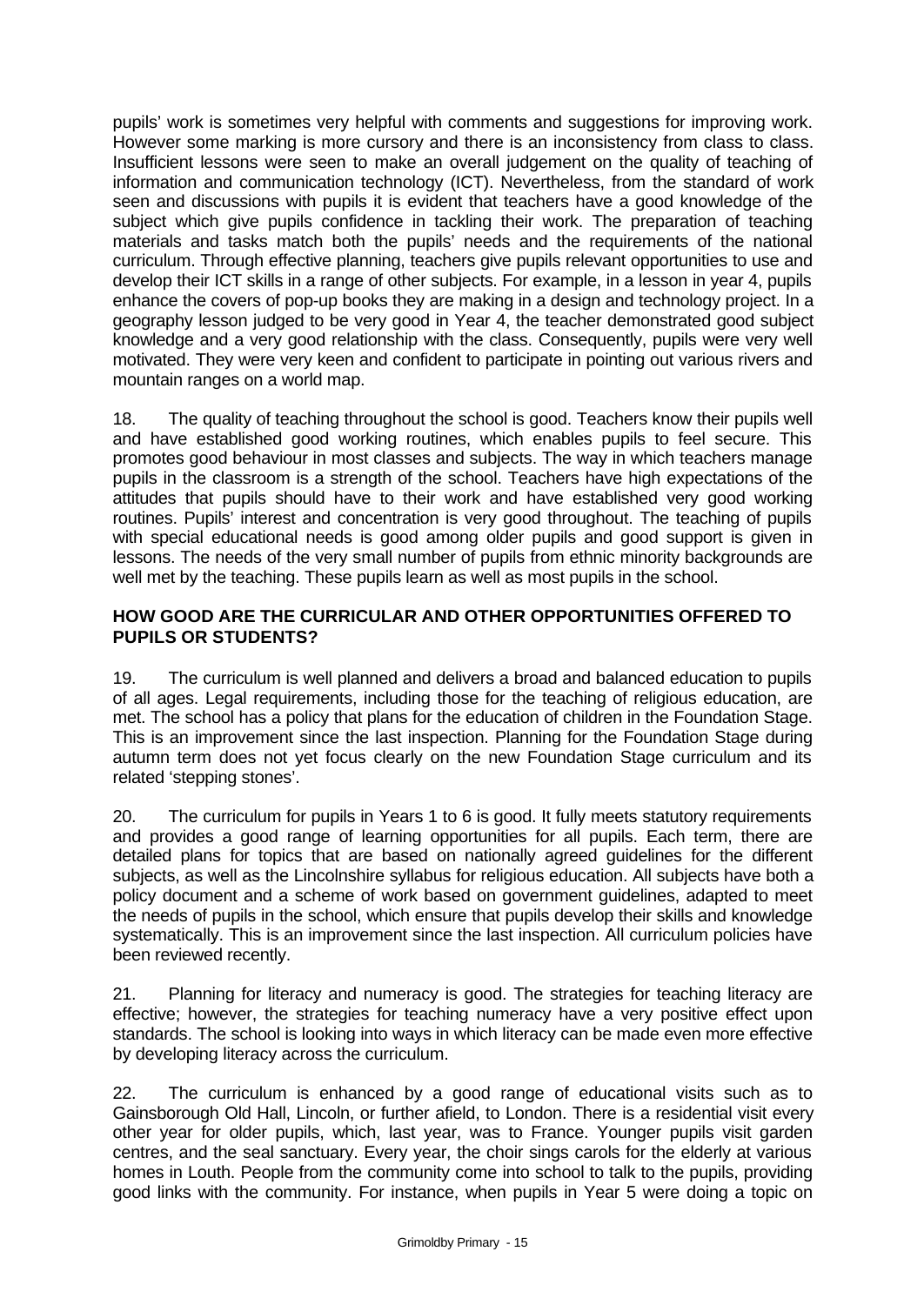Water, a visitor from the Alford Drainage Board came into school to explain about their work, which was then followed up by a visit to the sewage works. An engineer came in to help pupils understand the use and importance of cams in their design and technology work. The range of extra-curricular activities is very good. They include various music clubs, dancing and sporting activities, and are well supported by pupils. The chess club is particularly noteworthy, its members having had much success in local and national championships, a worthy tribute to the hard work of the staff involved.

23. The equality of access and opportunity is generally good. The school has good policies to ensure that all pupils receive their full entitlement of the school's provision. This includes the needs of those pupils from minority ethnic backgrounds. The school is aware of the difference in performance between the boys and the girls in Years 1 and 2, and is taking steps to improve the performance of the boys. Provision for pupils with special educational needs is good. Teachers plan their work to ensure that pupils work at an appropriate level towards the targets set for them. However, some higher-attaining pupils are not being challenged enough in English and science, and therefore, do not make the progress of which they are capable.

24. Provision for personal, social and health education, including sex education, is good, and covers appropriate topics according to the particular stage of development of the pupils. The local policeman comes into school to talk to older pupils about drugs and alcohol misuse, and younger pupils visit the local health centre as part of their health education, thus reinforcing the links between school and community.

25. The school has established good partnerships with the local secondary schools and the special schools. As well as good curriculum liaison, there are good pastoral links. Year 6 pupils have opportunities to visit the schools in the summer term to ensure as easy a transition as possible.

26. The provision for pupils' spiritual, moral, social and cultural development is good overall and has been maintained since the time of the last inspection. Provision for spiritual development is good. Assemblies and religious education lessons make a good contribution to spiritual development, and the school meets the requirements for a daily act of worship. Religious education provides knowledge of other religions as well as Christianity, but there are significant gaps in pupils' knowledge about other religions. In personal and social education, pupils are given the opportunity to reflect upon the world around them and what is important to them. For instance, in Year 1, pupils write 'My teddy is precious because….' In Year 4, they write poems entitled 'My Future'. One pupil wrote, '…try with all my might/To keep the world clean and bright'. The way in which teachers create relationships within the classroom also has a positive impact on developing pupils' spirituality. Teachers build selfesteem by valuing pupils' ideas and bolstering their confidence.

27. Provision for pupils' moral development is very good. Adults working in the school make very good role models and clearly promote moral values. The staff show respect for the pupils in their dealings with them. This encourages pupils to respect each other. Teachers and learning support assistants are consistent and fair in their handling of pupils. This is a strong feature of the school, and pupils clearly know right from wrong. Pupils are encouraged to take responsibility for their actions, for instance by developing their own rules for behaviour in the playground. Care for the environment is also a prominent feature of the work of the school. For instance, in Year 6 on a 'Tree of the Future', pupils wrote comments on the importance of protecting and caring for the natural world. One pupil wrote, 'We are made to look after the earth, not destroy it'.

28. Provision for pupils' social development is very good. Pupils are expected to perform tasks such as sharing out resources and tidying up after themselves in lessons. Older pupils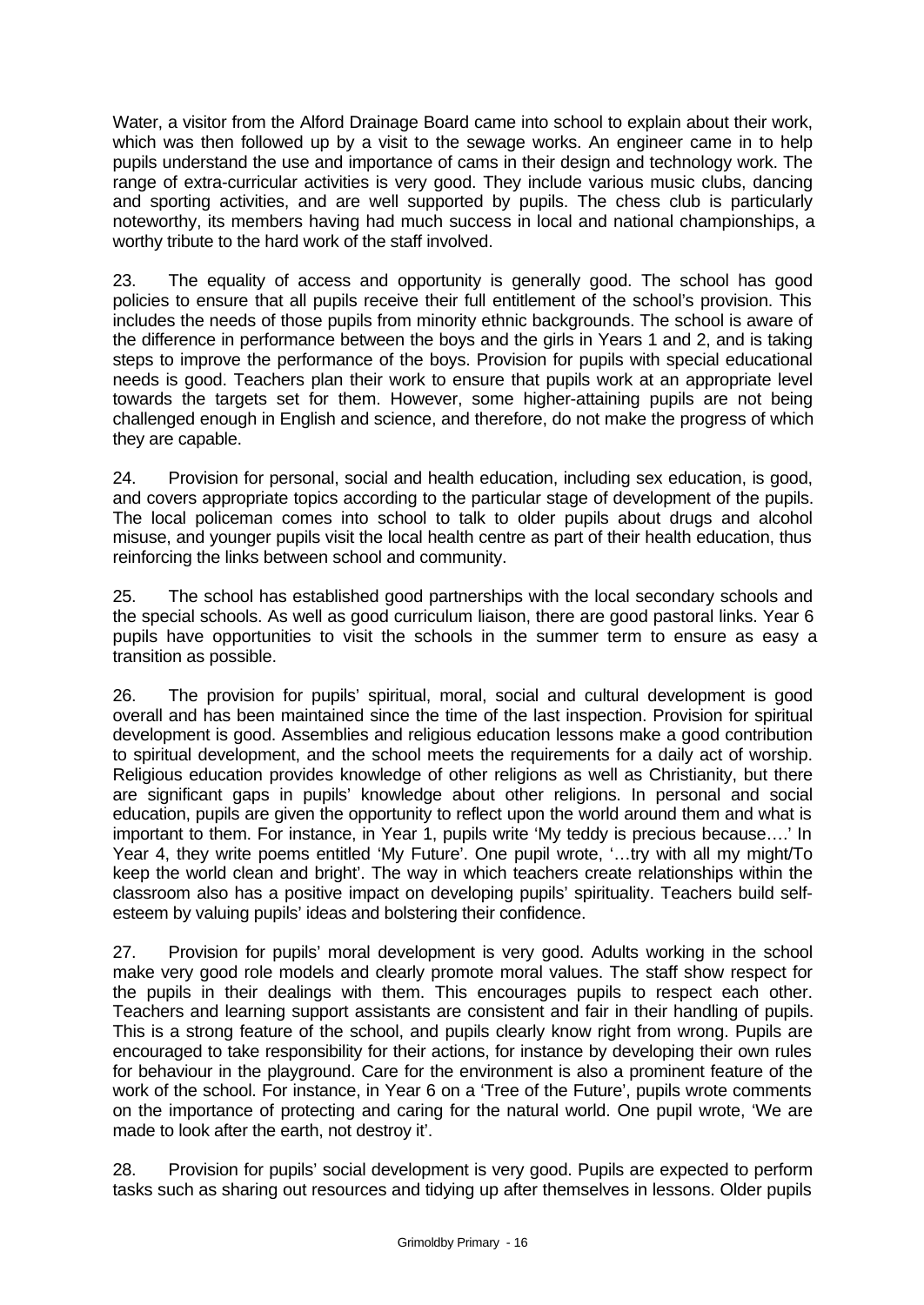prepare the hall for assemblies; others come into school early to help teachers prepare for the day. They are encouraged to work together co-operatively and are given many opportunities to do so in lessons, as well as in team activities in physical education. Teachers' lesson plans show that they are encouraging social development, for instance, through an awareness that stereotypes can be challenged and boys and girls should have equal opportunities. They use fiction and role-play to develop the social skills of the pupils. They engender an atmosphere in the classroom where pupils can flourish, and feel confident to be discerning and make their own judgements. Visitors into school such as the NSPCC and the local Dogs' Home helps pupils to develop a social conscience, as witnessed by the many fund raising efforts they undertake. The school provides many opportunities for pupils to broaden their understanding of the community, for instance through the programme of visits, and the concerts they perform for the elderly. The residential visits play an important part in building social skills and developing pupils' independence.

29. Provision for pupils' cultural development is satisfactory. The pupils explore their own culture through a study of the local history of the village, by visits to museums and other places of local interest, and through games and sporting activities. They are introduced to the work of western artists, such as Monet, and they learn about western musical culture. The curriculum ensures that pupils gain some knowledge of other cultures. They learn about different religions, such as Islam and Hinduism in religious education. Pupils in Year 5 make Indonesian shadow puppets in art and design, and batik paintings based on the plains of Africa. In geography, they learn about life in an Indian village. There is the beginning of a collection of ethnic musical instruments. However, they have had no first-hand experience, such as visits to a mosque or temple, or visitors from the ethnic community into school, to broaden their understanding of different cultures thus preparing them for life in a multi-cultural and diverse society.

# **HOW WELL DOES THE SCHOOL CARE FOR ITS PUPILS?**

30. The provision for the health and safety of the pupils is satisfactory. Consequently the school is a safe place in which to learn. It has effective procedures to ensure that monitoring and promoting pupils' personal development. This is done very well. Provision for the care of pupils has been maintained since the previous inspection. Staff put considerable emotional commitment into the work they do. The questionnaires returned by parents confirm that they believe that the school is helping their child to become mature. A small minority of parents wrote to say that the school is indifferent to some individual concerns. These remarks are surprising. The inspection evidence confirms that the school takes very seriously its duty to ensure safety and pastoral care.

31. The code of conduct and behaviour policy provides a secure platform to ensure that positive behaviour is promoted. The parents who met the inspectors at the parents' meeting said that their children are ready and willing to come to school and that there is a good atmosphere for learning. The very few parents who expressed critical views about behaviour management appeared not to be aware of the schools' behaviour policies or how they can redress their grievances. The school has a policy to meet these needs. Parents have to ask for a copy from the office and this can be off-putting. A number of observations were made to suggest that communications between home and school could be improved. The inclusion of the grievance procedure in published material is a possible positive step in this direction. The behaviour of a few pupils presents challenges to the teaching and support staff. These are generally managed well so that pupils' behaviour and attitudes improve as they progress through the school. The behaviour and general helpfulness of the oldest pupils can hardly be faulted.

32. The personal social and health education programme includes a suitable amount of time for pupils and their teachers to discuss what constitutes acceptable behaviour. The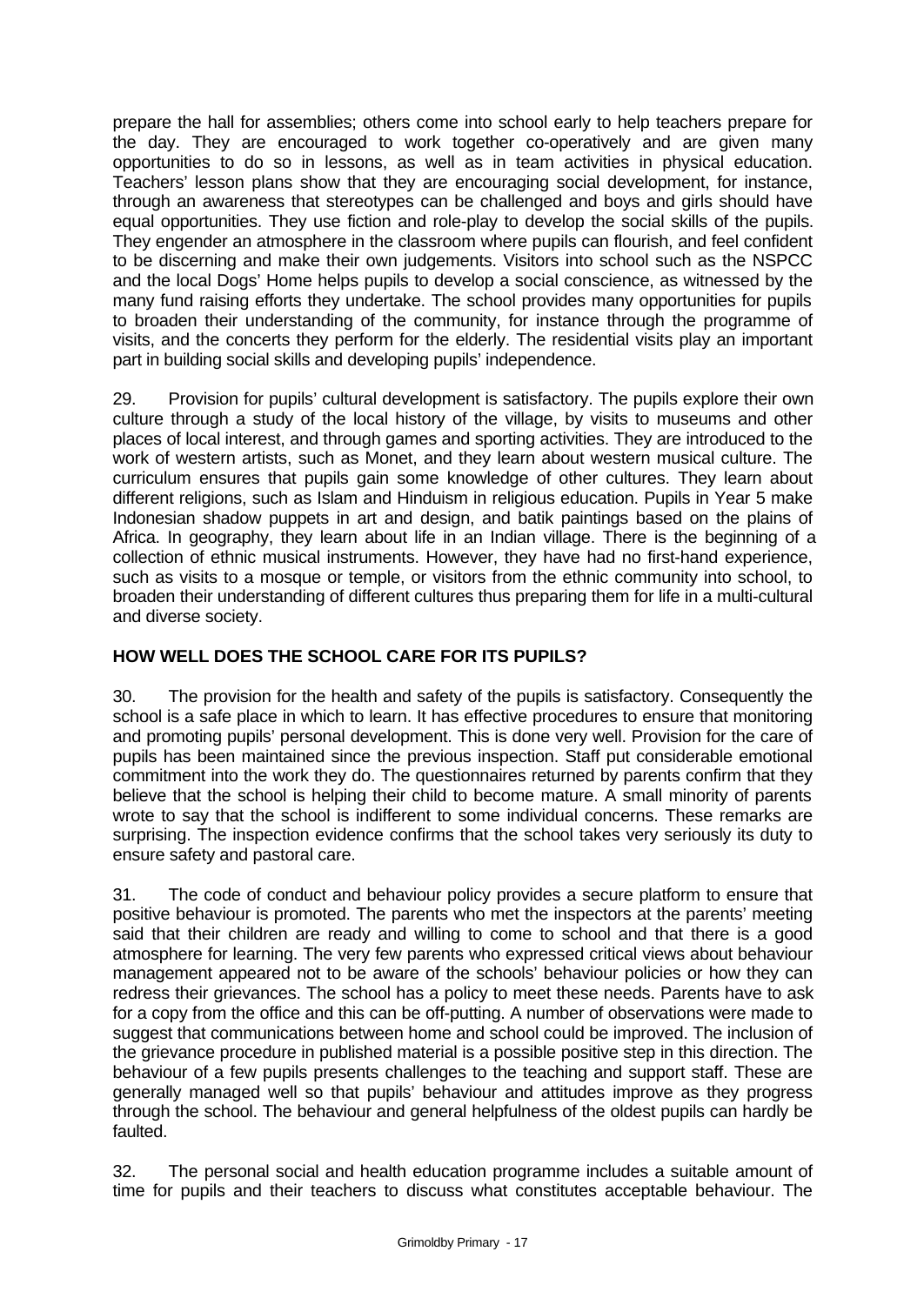school prides itself on its ability to include pupils of all abilities, including those who have behavioural, emotional or mobility problems. The school is fully committed to the creation of a climate for learning in which all pupils feel equality valuable and receive their full educational entitlement. They do this very effectively. Induction arrangements for all pupils to the school are good.

33. The school's child protection co-ordinator manages this important matter well. The necessary training has been undertaken to ensure a full understanding of the latest code of practice. All adults are aware that they must inform the child protection co-ordinator about relevant issues. However no recent formal training has been undertaken to inform staff about how to recognise the signs and symptoms of abuse. Health and safety, including first aid and medication arrangements are secure. Additional training has been undertaken to ensure that staff are able to cope with unusual medical conditions, such as allergic reactions. The safety policy is a comprehensive document and risk assessments are conducted at the prescribed intervals. However the policy needs amendment to reflect the responsibilities and relationship it now has with the local authority. First aid, fire evacuation and safety procedures for outings are good.

34. The procedures to ensure that pupils have appropriate support and guidance are good. Staff are alert to individual need. They keep detailed notes about individuals to ensure that pupils are supported appropriately. The information contained in the annual reports does not include information about future learning goals.

35. Procedures for promoting and improving attendance are fully explained in the information parents receive; their effectiveness is to be seen in the very good attendance of the pupils. Registers and admission records are maintained in compliance with the regulations. The amount of holidays taken by pupils during term time is lower than is generally seen.

36. The procedures for assessment are good. The staff know the pupils well. They use the information they gain from their observations and assessments of pupils' work to plan further work. Data from the various test results, including initial tests on entry to the Reception year, national tests for Year 2 and Year 6 pupils and the optional tests taken by Years 3, 4 and 5 are analysed to highlight weaknesses. Teachers adjust their planning to take account of this. Pupils' progress is tracked across the school with expected levels of achievement given and checked against end of year tests. The pupils also have individual targets in mathematics and English that are amended once achieved. The quality of teachers' marking is inconsistent and where it is weaker does not make it clear what is effective in the work or what could be improved. This is an area for improvement.

# **HOW WELL DOES THE SCHOOL WORK IN PARTNERSHIP WITH PARENTS?**

37. The parents have very positive views of the school. The amount of support they provide via the parent/teacher association is exceptional. The overwhelming response from the parents who met the registered inspector or who completed questionnaires confirms that they have confidence in the school and the values that it promotes. Parents would like to have better information about the progress that their children are making. A small minority says that matters of concern are not addressed with the seriousness they deserve. The school has maintained its partnership with parents since the previous inspection. Aspects of the questionnaire for parents show improvement in their response.

38. The annual reports parents receive at the end of the summer term are of indifferent quality. They are too brief in the amount of information they contain and contain too few specific examples of what has been learned or what the next targets for learning are. A good feature is the provision for pupils' evaluative comments to be attached. There are three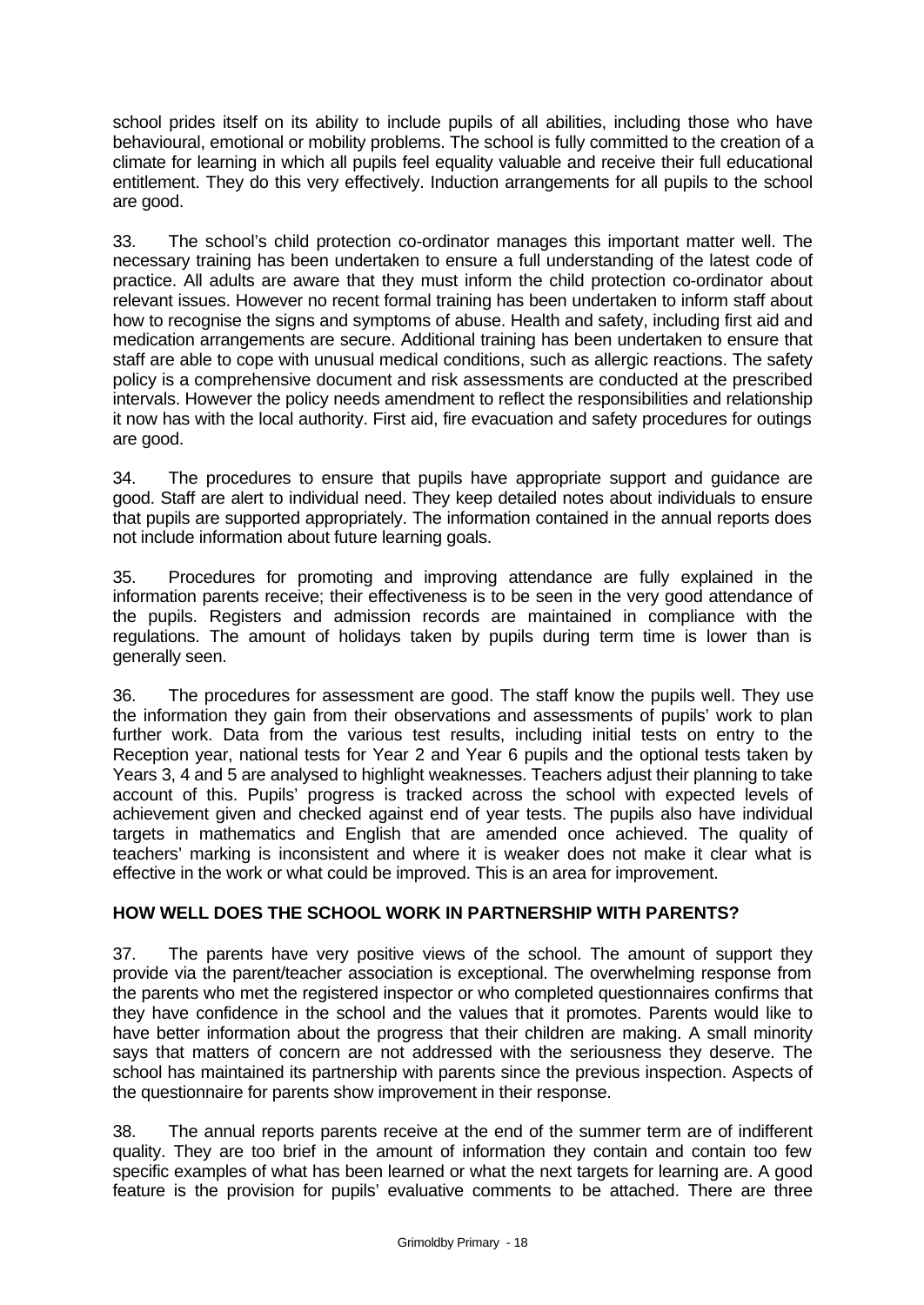formal occasions each year when parents and guardians can discuss the progress their child is making. Discussions with the teachers confirm that they are aware that some parents would like the time made available to be longer. However, their greater concern is that some parents do not attend these meetings at all, and that this distresses the child affected. Some parents are unable to visit the school during the day because they are working. Some of these parents say that information about school activities comes out too late for them to make arrangements to attend. The school sends out newsletters at intervals but there is no arrangement in place to inform parents systematically about the topics that to be studied in the ensuing term.

39. The school brochure and governors annual report are produced as a combined document. They provide the full range of information required by law; but the governors with specific responsibilities do not write a report to explain what they have done during the year or what the future plans for the school are. Consequently it is not possible to assess their understanding of the challenges the school is facing. The inspectors drew to the attention of the governors the need to conduct formal reviews of school policies at appropriate intervals. Curricular policies have been reviewed recently. Others have not been reviewed.

40. The school brochure refers to the procedures available to a parent who has a grievance. The details have to be obtained via the school office. This arrangement presumes that a parent feels confident to ask for this. The brochure does not inform the parents of the arrangements it has to ensure that children are protected from harm. Although this is not a statutory requirement, it is increasingly the case that schools explain how Child Protection, Safety and Welfare arrangements are managed to reassure parents that the school is a safe place in which to learn.

41. The contribution of parents who assist the school in the classrooms or in running the Parents and Friends Association enriches the educational experience of the pupils. They bring both expertise and considerable additional funds into the school. One example is to be seen in the adventure playground facilities. This equipment was found by a parent who organised volunteer parents to dismantle it where it was located. Then they modified it and reassembled it in the playground. This is protected by a CCTV system that is also funded by the parents. The teachers find time to socialise with parents at the commencement of the school day. This gives them a good opportunity to discuss routine matters. The relationships parents have with each other confirm that they share a strong sense of belonging with the school. Informal discussions with them confirm that they approve of the standards the school promotes.

42. The school has good arrangements in place to ensure that the parents of children with special educational needs are both consulted and informed. Children with emotional or learning difficulties are looked after well and the school is able to accept pupils with mobility problems and this includes the necessary toilet facilities, although they need modification to ensure compliance with the latest regulations.

## **HOW WELL IS THE SCHOOL LED AND MANAGED?**

43. Leadership and management are good overall. The headteacher brings a good sense of purpose to the school. In working towards the aims of the school he is well supported by all staff working in the school. They share a strong commitment to the well-being and progress of pupils. The school runs calmly and smoothly. There are high expectations of manners and respect where all staff set a good example and this reflects in the way pupils conduct themselves. There are effective strategies for delegation of responsibilities. Given the size of school, some members of staff have a number of responsibilities and they are carried out well. Staff manage subject areas efficiently with the responsibility given to them. The role of special educational needs coordinator is well managed. Although the school's policy for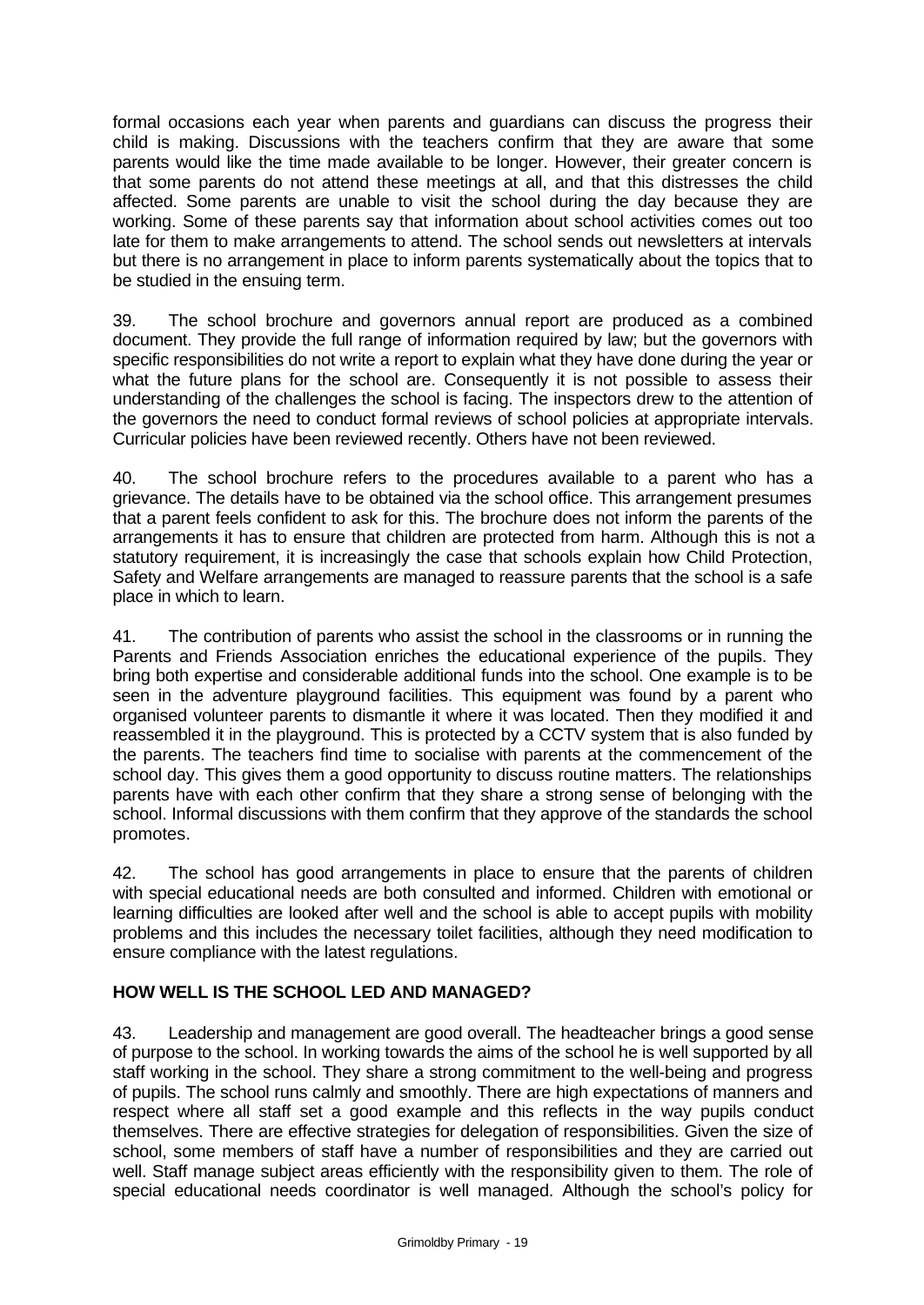special educational needs has yet to be reviewed, good progress has been made in implementing the new Code of Practice. The register of special needs is maintained efficiently. A member of staff takes responsibility for collating and interpreting assessment information and this is done very efficiently.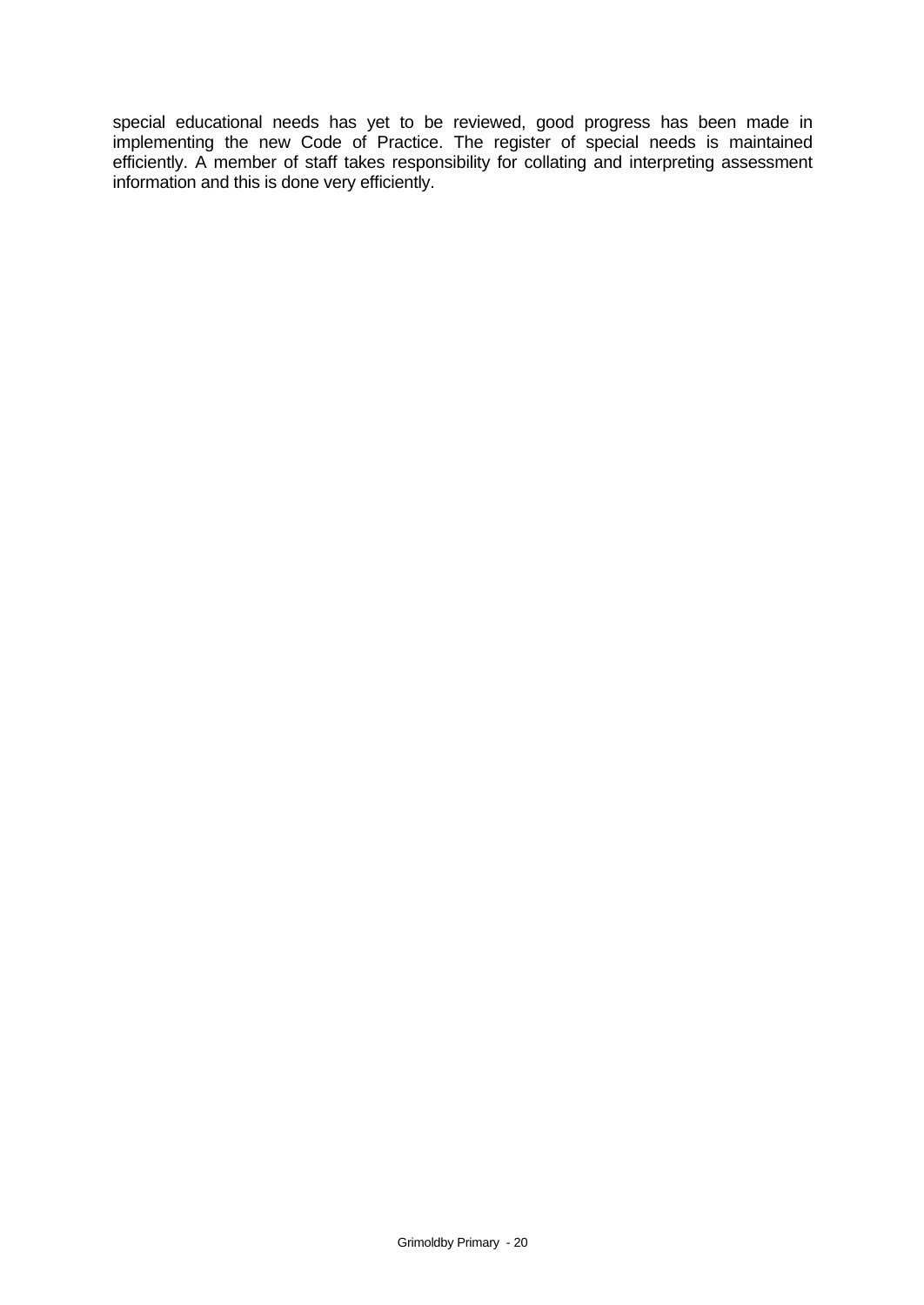44. The governors know the strengths of the school well. Many are regular visitors. This puts them in a strong position to make well-informed decisions on the school's behalf. They are also involved in development planning and in identifying the spending priorities. They receive a good level of regular and relevant information about the school. They are less well informed about areas for development, for example about what needs to be improved following national tests. Although policies are presented to them as a matter of routine, some policies are in need of urgent review. All curriculum policies have been reviewed recently.

45. In seeking to resolve the key issues for action following the previous inspection, the school has dealt efficiently with most of the points made then. Some elements of those key issues are still not fully resolved. For example, more can be expected of some pupils to raise attainment overall. While there is a policy for children in the Foundation Stage, planning for Early Years has not yet fully taken account of the most recent guidance for children of this age. There is more consistent implementation of policies and the introduction of performance management has supported the school in monitoring, evaluating and development of teaching and learning. However, monitoring has not yet fully brought about the development of consistent practices in teaching what is planned, in marking and in the giving of homework. It has led to a security and consistency in the way the school approaches lessons, especially those in literacy and numeracy.

46. The school development plan is comprehensive and detailed. It identifies 'key objectives' over a period up to March, 2004, includes the cost of objectives, success criteria and areas of responsibility. However, the priorities are general and there is no plan to develop work in the Foundation Stage. Although the plan is useful in pointing the general direction of the school, priorities are insufficiently sharply focused to drive improvement. It does identify when objectives have been achieved. Through this, the plan is subject to review. Funding – including specific grants – is administered efficiently. The school's current financial contingency is a little higher than recommended. However, the amount held in reserve is earmarked for specific development. It is clear where specific grants have been used, for example, for providing computers and training for staff, and for the provision of support for special educational needs and in providing learning support assistants in classrooms. However, evaluation of the benefits of spending is informal rather than a precise measurement of cost effectiveness. Good use is made of new technology. The school's computer suite is used well. Efficient and effective school administration is well supported by the use of computers.

47. The school is a good provider of training for students on work placements. This includes strong links with local teacher training establishments and placements for other students. It has not been necessary to introduce a newly qualified teacher to the profession in recent years. When this is necessary the school ensures that new teachers are mentored and receive the appropriate opportunities for training and classroom observation. The school has a suitable number of qualified and experienced staff. Permanent teaching staff are well deployed. Two temporary staff support the school in its need to cover vacancies. Learning support assistants give invaluable help in classrooms, frequently but not always in supporting pupils with special educational needs. However, their skills are insufficiently used when not well deployed during introductions to lessons. The accommodation is good. The headteacher and governing body have been astute in securing improvements to the building. It is well maintained and looked after. Learning resources are adequate and easily accessible for efficient use. The school has no library at present: it has been converted into a computer suite. Part of the school development plan is to modify the building to enable the provision of a library.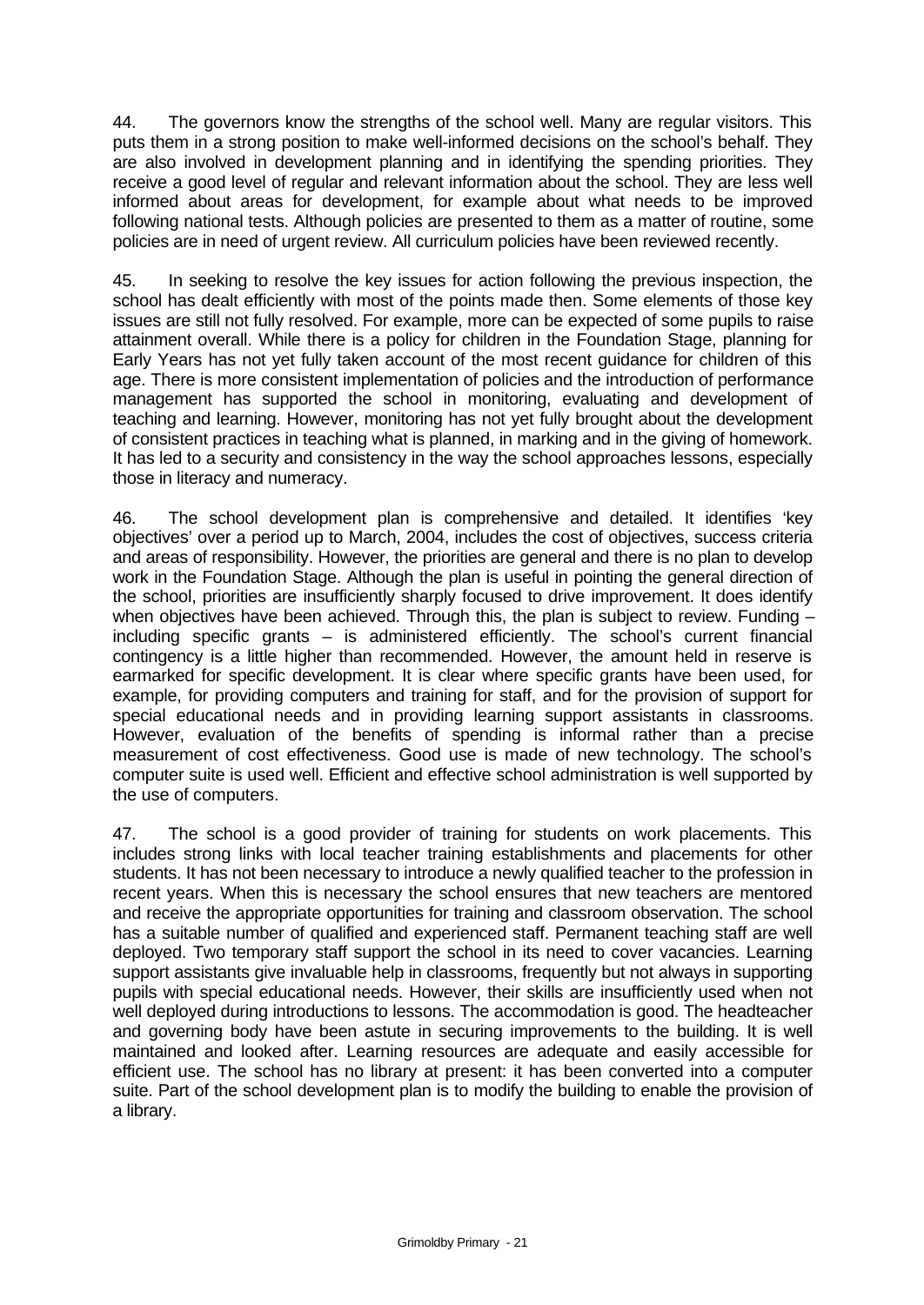48. Provision in leadership and management has been maintained since the previous inspection. Some aspects of management, for example, monitoring teaching and learning and ensuring provision of the whole curriculum have improved. Satisfactory use is made of the principles of best value. The school consults in seeking to improve its provision. It takes competitive tenders before large spending commitments are made. It has yet to make the most of all available data in challenging itself to higher standards. Overall, despite costs that are higher than those of most schools, given the standards achieved and the provision it makes, the school gives satisfactory value for money.

# **WHAT SHOULD THE SCHOOL DO TO IMPROVE FURTHER?**

- 49. The headteacher, governors and staff of the school should:
	- (1) plan tasks in all subjects that make full use of pupils' literacy skills, ensuring good use of their intellectual and creative potential, especially that of the higher-attaining pupils; (Paragraphs:
	- (2) make greater use of the skills of learning support assistants, widening their responsibilities and giving them a more involved role, especially during long introductions to lessons. (Paragraphs:

Minor issues:

- Ensure that policies are reviewed and updated at appropriate intervals (Paragraphs:
- Review planning for the Foundation Stage so that learning objectives are more closely related to the Early Learning Goals and the 'Stepping Stones' of the early years curriculum, particularly in autumn term plans (Paragraphs:
- Develop further the way the school communicates with parents through annual reports on pupils' progress and the way in which parents find out about what is being taught (Paragraphs: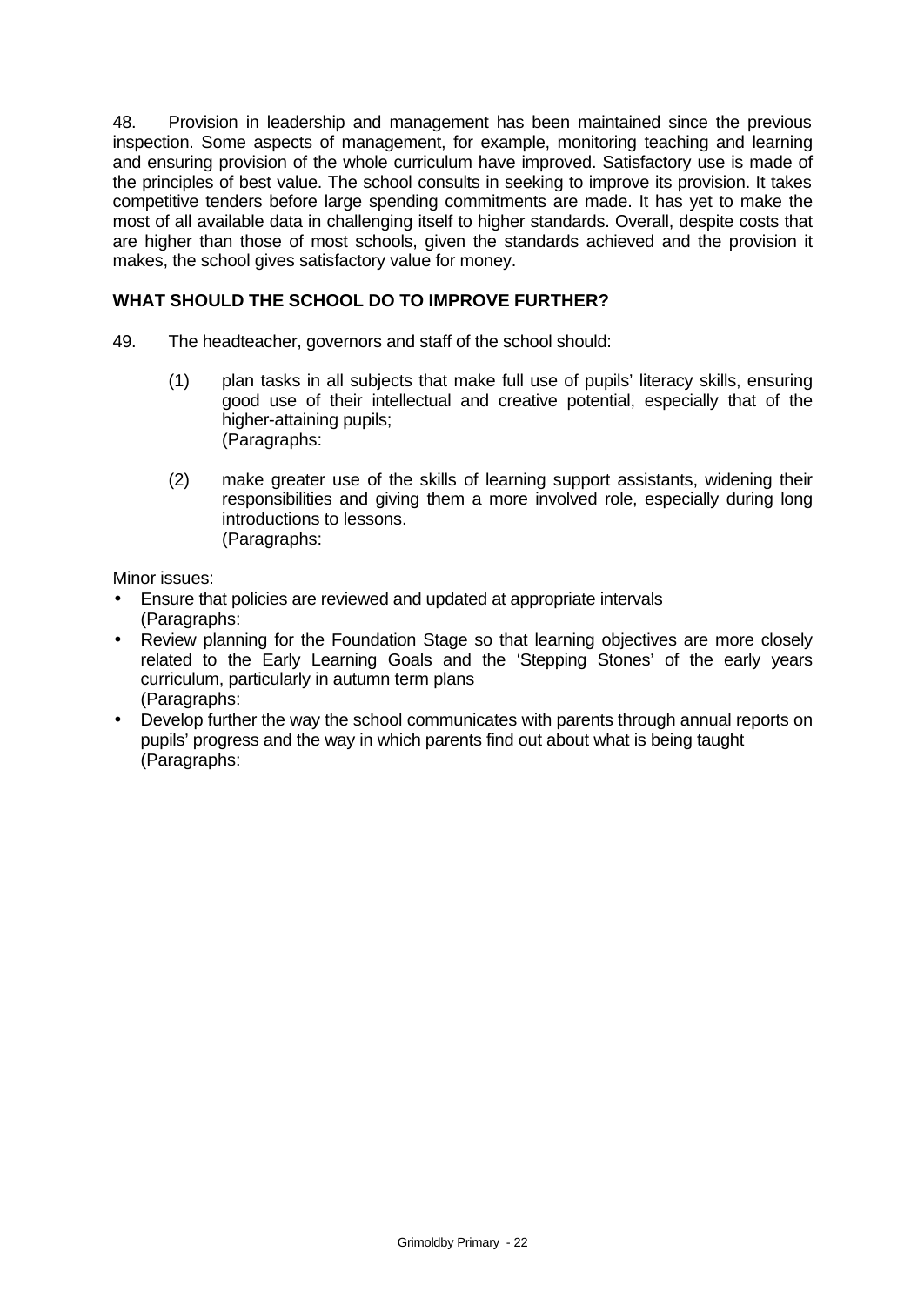# **PART C: SCHOOL DATA AND INDICATORS**

## *Summary of the sources of evidence for the inspection*

Number of lessons observed 39

Number of discussions with staff, governors, other adults and pupils 18

#### *Summary of teaching observed during the inspection*

|            | Excellent | Very good | Good | Satisfactory | Unsatisfactor | Poor | Very Poor |
|------------|-----------|-----------|------|--------------|---------------|------|-----------|
| Number     |           |           | 25   |              |               |      |           |
| Percentage |           |           | 69   | 25           |               |      |           |

*The table gives the number and percentage of lessons observed in each of the seven categories used to make judgements about teaching. Care should be taken when interpreting these percentages as each lesson represents about than three percentage points. Of the lessons seen, three were not graded.*

#### *Information about the school's pupils*

| Pupils on the school's roll                                           |     |
|-----------------------------------------------------------------------|-----|
| Number of pupils on the school's roll (FTE for part-time pupils)      | 208 |
| Number of full-time pupils known to be eligible for free school meals | 12  |

*FTE means full-time equivalent.*

| Special educational needs                                           |    |  |
|---------------------------------------------------------------------|----|--|
| Number of pupils with statements of special educational needs       |    |  |
| Number of pupils on the school's special educational needs register | 41 |  |

| English as an additional language                       | No of pupils |
|---------------------------------------------------------|--------------|
| Number of pupils with English as an additional language |              |

| Pupil mobility in the last school year                                       | No of pupils |
|------------------------------------------------------------------------------|--------------|
| Pupils who joined the school other than at the usual time of first admission | 18           |
| Pupils who left the school other than at the usual time of leaving           | b            |

#### *Attendance*

#### **Authorised absence Unauthorised absence**

|                           | %   |                           | $\%$ |
|---------------------------|-----|---------------------------|------|
| School data               | 3.7 | School data               | 0.0  |
| National comparative data | 5.6 | National comparative data | 0.5  |

*Both tables give the percentage of half days (sessions) missed through absence for the latest complete reporting year.*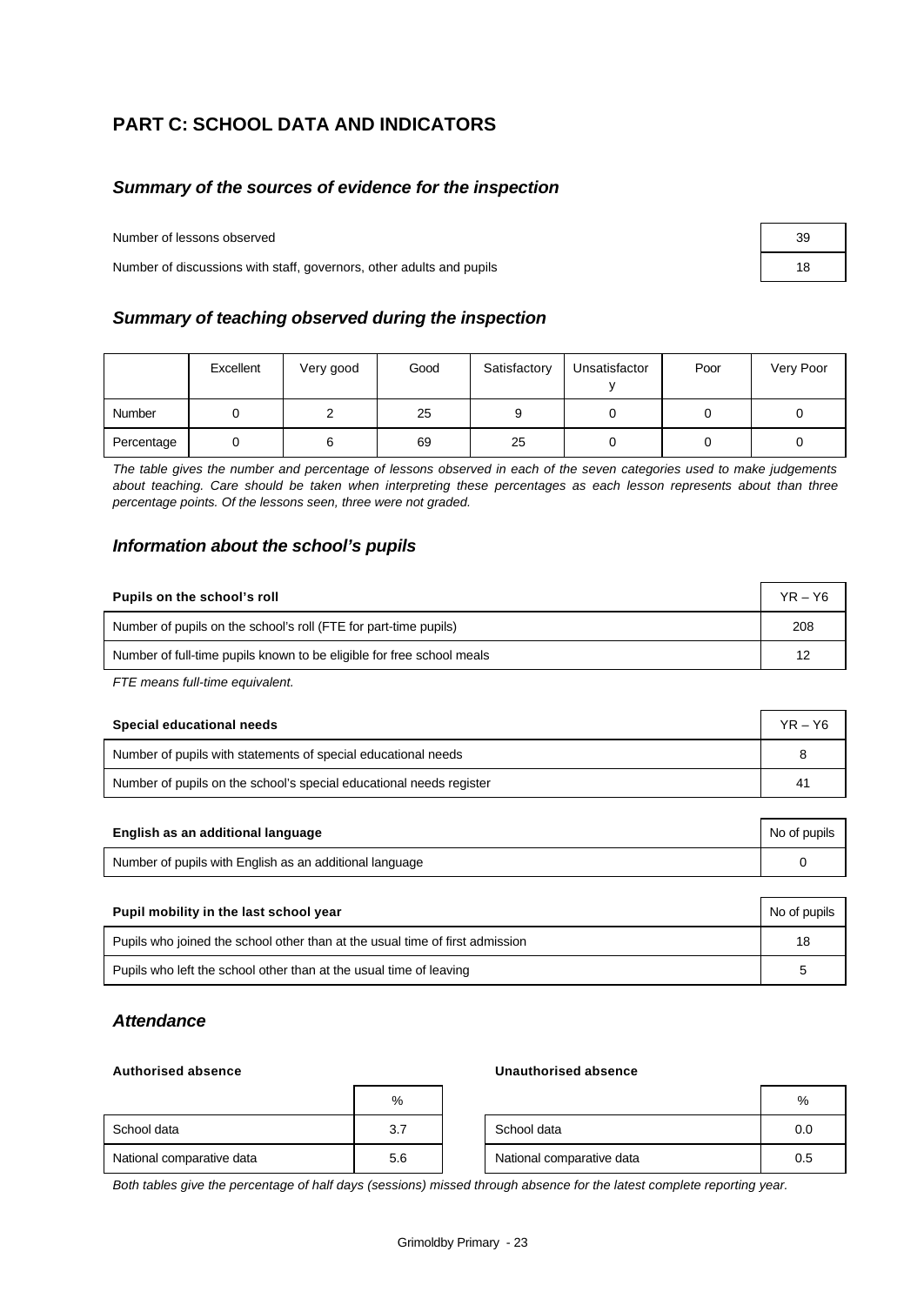# *Attainment at the end of Key Stage 1 (Year 2)*

|                                                                                        | Year | Bovs | Girls | Total |
|----------------------------------------------------------------------------------------|------|------|-------|-------|
| Number of registered pupils in final year of Key Stage 1 for the latest reporting year | 2001 | 20   |       | 30    |

| <b>National Curriculum Test/Task Results</b>   |             | Reading | Writing | <b>Mathematics</b> |  |
|------------------------------------------------|-------------|---------|---------|--------------------|--|
|                                                | <b>Boys</b> |         |         |                    |  |
| Numbers of pupils at NC level 2<br>and above   | Girls       |         |         |                    |  |
|                                                | Total       | 23      | 25      | 28                 |  |
| Percentage of pupils<br>at NC level 2 or above | School      | 77 (83) | 83 (83) | 93 (90)            |  |
|                                                | National    | 84 (83) | 86 (84) | 91 (90)            |  |

| <b>Teachers' Assessments</b>                 |             | English | <b>Mathematics</b> | <b>Science</b> |
|----------------------------------------------|-------------|---------|--------------------|----------------|
|                                              | <b>Boys</b> |         |                    |                |
| Numbers of pupils at NC level 2<br>and above | Girls       |         |                    |                |
|                                              | Total       | 23      | 27                 | 25             |
| Percentage of pupils                         | School      | 77 (77) | 90 (87)            | 83 (77)        |
| at NC level 2 or above                       | National    | 85 (84) | 89 (88)            | 89 (88)        |

*Percentages in brackets refer to the year before the latest reporting year.*

*Where the number of boys or girls in the year group is ten or fewer the individual results are not reported.*

# *Attainment at the end of Key Stage 2 (Year 6)*

|                                                                                        |             |                    | Year           | <b>Boys</b>        | Girls            | Total   |  |
|----------------------------------------------------------------------------------------|-------------|--------------------|----------------|--------------------|------------------|---------|--|
| Number of registered pupils in final year of Key Stage 2 for the latest reporting year | 2001        | 16                 | 14             | 30                 |                  |         |  |
|                                                                                        |             |                    |                |                    |                  |         |  |
| <b>National Curriculum Test/Task Results</b>                                           |             | <b>Mathematics</b> | <b>Science</b> |                    |                  |         |  |
|                                                                                        | <b>Boys</b> | 14                 |                | 15                 |                  | 15      |  |
| Numbers of pupils at NC level 4<br>and above                                           | Girls       | 13                 |                | 13                 |                  | 13      |  |
|                                                                                        | Total       | 27                 |                | 28                 |                  | 28      |  |
| Percentage of pupils                                                                   | School      | 90(81)             | 93 (77)        |                    | 93 (92)          |         |  |
| at NC level 4 or above                                                                 | National    | 75 (75)            |                | 71 (72)            |                  | 87 (85) |  |
| Teachers' Accessments                                                                  |             | Enelish            |                | <b>Mathamatica</b> | P <sub>min</sub> |         |  |

| <b>Teachers' Assessments</b>                 |             | English | <b>Mathematics</b> | <b>Science</b> |
|----------------------------------------------|-------------|---------|--------------------|----------------|
|                                              | <b>Boys</b> | 15      | 15                 | 15             |
| Numbers of pupils at NC level 4<br>and above | Girls       | 13      | 13                 | 13             |
|                                              | Total       | 28      | 28                 | 28             |
| Percentage of pupils                         | School      | 93 (69) | 93 (85)            | 93 (85)        |
| at NC level 4 or above                       | National    | 72 (70) | 74 (72)            | 82 (79)        |

*Percentages in brackets refer to the year before the latest reporting year.*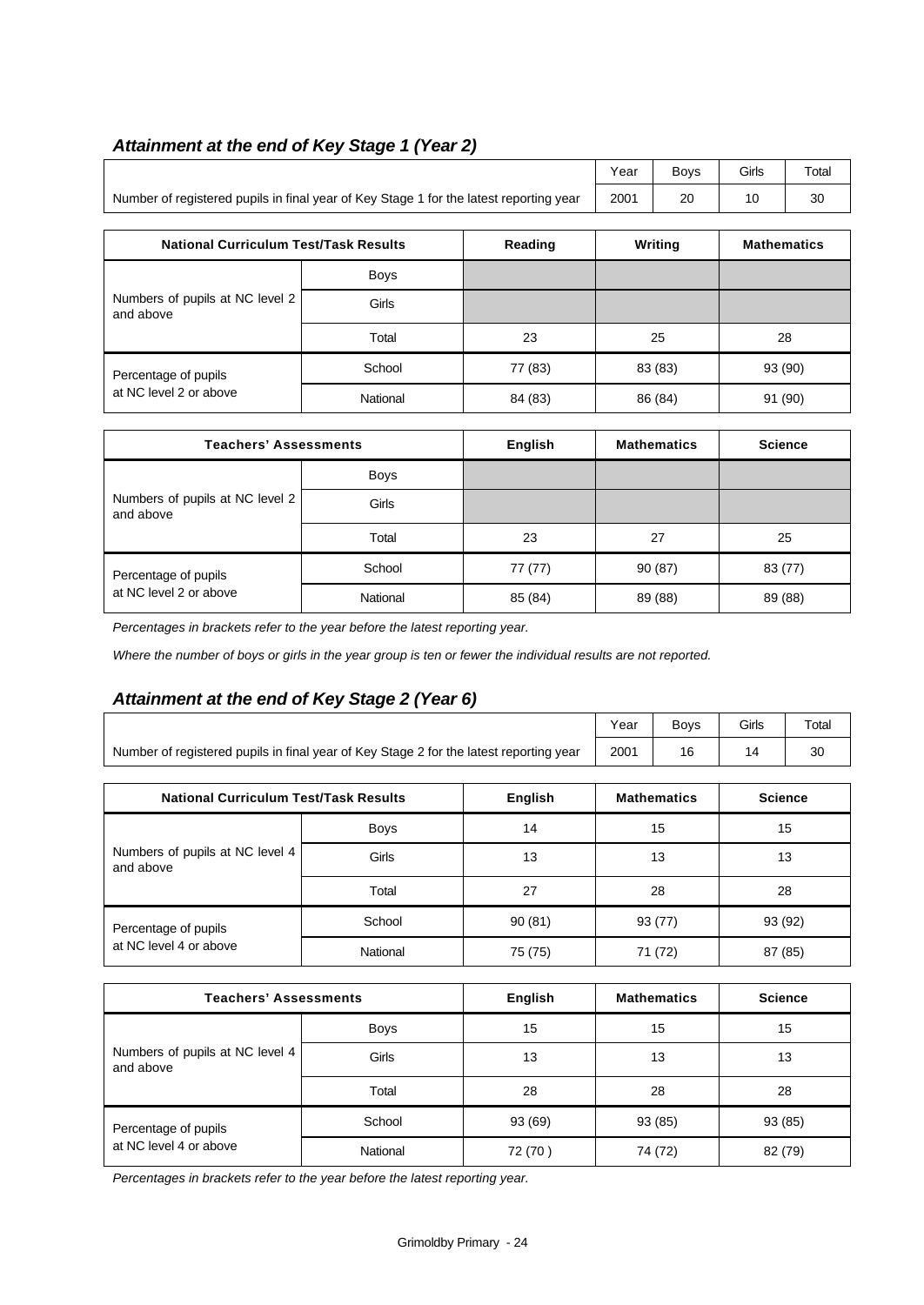|                                 | No of pupils   |                              | Fixed period | Perma |
|---------------------------------|----------------|------------------------------|--------------|-------|
| Black - Caribbean heritage      | 0              | Black - Caribbean heritage   | 0            | 0     |
| Black - African heritage        | $\Omega$       | Black - African heritage     | 0            | 0     |
| $Black - other$                 | $\overline{2}$ | $Black - other$              | $\Omega$     | 0     |
| Indian                          | 0              | Indian                       | 0            | 0     |
| Pakistani                       |                | Pakistani                    | 0            | 0     |
| Bangladeshi                     | 0              | Bangladeshi                  | 0            | 0     |
| Chinese                         | $\Omega$       | Chinese                      | 0            | 0     |
| White                           | 201            | White                        | 0            | 0     |
| Any other minority ethnic group |                | Other minority ethnic groups | ი            | 0     |

*This table refers to pupils of compulsory school age only.*

# *Teachers and classes Financial information*

#### **Qualified teachers and classes: YR – Y6**

| Total number of qualified teachers (FTE) |    | Financial year | 2000/ |
|------------------------------------------|----|----------------|-------|
| Number of pupils per qualified teacher   | 27 |                |       |
| Average class size                       | 31 |                |       |

#### **Education support staff: YR - Y6**

| Total number of education support staff |     |
|-----------------------------------------|-----|
| Total aggregate hours worked per week   | 203 |

# *Ethnic background of pupils Exclusions in the last school year*

| No of pupils   |                              | Fixed period | Permanent |
|----------------|------------------------------|--------------|-----------|
|                | Black - Caribbean heritage   |              |           |
| ი              | Black - African heritage     | 0            |           |
| $\overline{2}$ | $Black - other$              | 0            | 0         |
| ი              | Indian                       | 0            | Ω         |
|                | Pakistani                    | 0            | 0         |
| 0              | Bangladeshi                  | 0            | 0         |
| ი              | Chinese                      | 0            | 0         |
| 201            | White                        | 0            | Ω         |
|                | Other minority ethnic groups |              |           |

*This table gives the number of exclusions of pupils of compulsory school age, which may be different from the number of pupils excluded.*

| <br>$\sim$<br>Total<br>, number of<br>aualified teachers *<br>_ 11 |  | $\overline{\phantom{a}}$<br>Financial vear | 2000/2001 |
|--------------------------------------------------------------------|--|--------------------------------------------|-----------|

| Average class size                      | 31  |                                            |         |
|-----------------------------------------|-----|--------------------------------------------|---------|
| Education support staff: YR - Y6        |     | Total income                               | 440 452 |
| Total number of education support staff |     | Total expenditure                          | 426 333 |
| Total aggregate hours worked per week   | 203 | Expenditure per pupil                      | 2 1 3 2 |
| FTE means full-time equivalent          |     | Balance brought forward from previous year | 20 777  |
|                                         |     | Balance carried forward to next year       | 34 896  |

# *Recruitment of teachers*

| Number of teachers who left the school during the last two years     |  |
|----------------------------------------------------------------------|--|
| Number of teachers appointed to the school during the last two years |  |
|                                                                      |  |
| Total number of vacant topobing poets (ETE)                          |  |

| Total number of vacant teaching posts (FTE)                                                                    |  |
|----------------------------------------------------------------------------------------------------------------|--|
| Number of vacancies filled by teachers on temporary contract of a term or more (FTE)                           |  |
| Number of unfilled vacancies or vacancies filled by teachers on temporary contract of less than one term (FTE) |  |

*FTE means full-time equivalent.*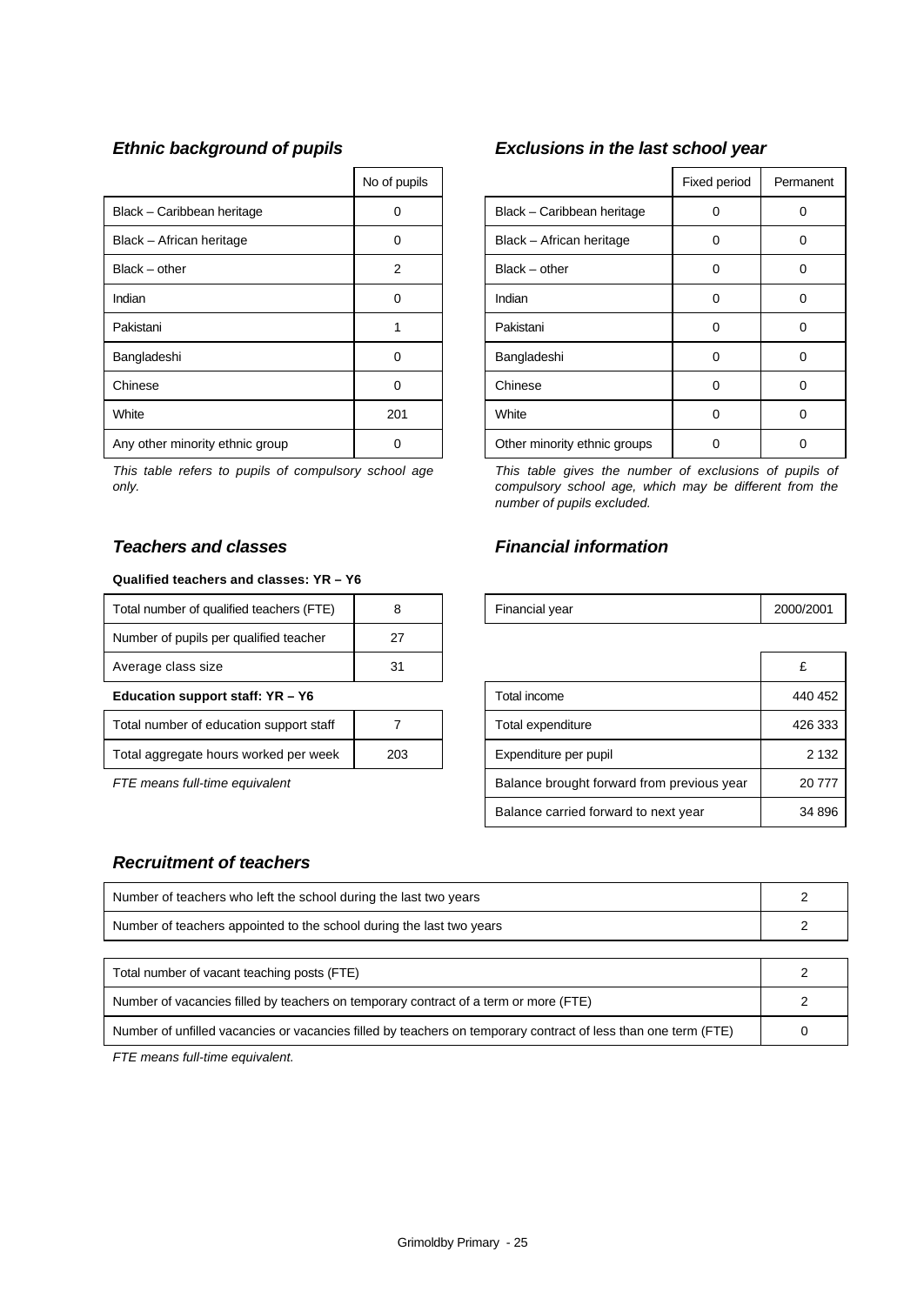# *Results of the survey of parents and carers*

**Questionnaire return rate**

| Number of questionnaires sent out | 208 |
|-----------------------------------|-----|
|-----------------------------------|-----|

Number of questionnaires returned | 93

Τ

# **Percentage of responses in each category**

|                                                                                       | Strongly<br>agree | Tend to<br>agree | Tend to<br>disagree | Strongly<br>disagree | Don't<br>know |
|---------------------------------------------------------------------------------------|-------------------|------------------|---------------------|----------------------|---------------|
| My child likes school.                                                                | 60                | 34               | 5                   | $\Omega$             | $\mathbf 0$   |
| My child is making good progress in school.                                           | 53                | 39               | 8                   | $\mathbf{0}$         | 1             |
| Behaviour in the school is good.                                                      | 54                | 44               | 2                   | 0                    | 0             |
| My child gets the right amount of work to do at<br>home.                              | 33                | 49               | 12 <sub>2</sub>     | 4                    | 1             |
| The teaching is good.                                                                 | 49                | 39               | 8                   | $\Omega$             | 4             |
| I am kept well informed about how my child is<br>getting on.                          | 34                | 43               | 15                  | 8                    | 0             |
| I would feel comfortable about approaching the<br>school with questions or a problem. | 71                | 22               | 4                   | 3                    | $\Omega$      |
| The school expects my child to work hard and<br>achieve his or her best.              | 68                | 28               | 3                   | $\Omega$             | 1             |
| The school works closely with parents.                                                | 43                | 40               | 10                  | 8                    | 0             |
| The school is well led and managed.                                                   | 61                | 28               | 5                   | 2                    | 3             |
| The school is helping my child become mature and<br>responsible.                      | 57                | 40               | $\mathbf{2}$        | $\mathbf 0$          | 1             |
| The school provides an interesting range of<br>activities outside lessons.            | 45                | 43               | 6                   | 0                    | 5             |

 $\mathsf{r}$ 

#### **Other issues raised by parents**

A small number of parents raised issues about the resolution of behaviour issues. These have been discussed with the school whilst respecting the anonymity of those raising the points.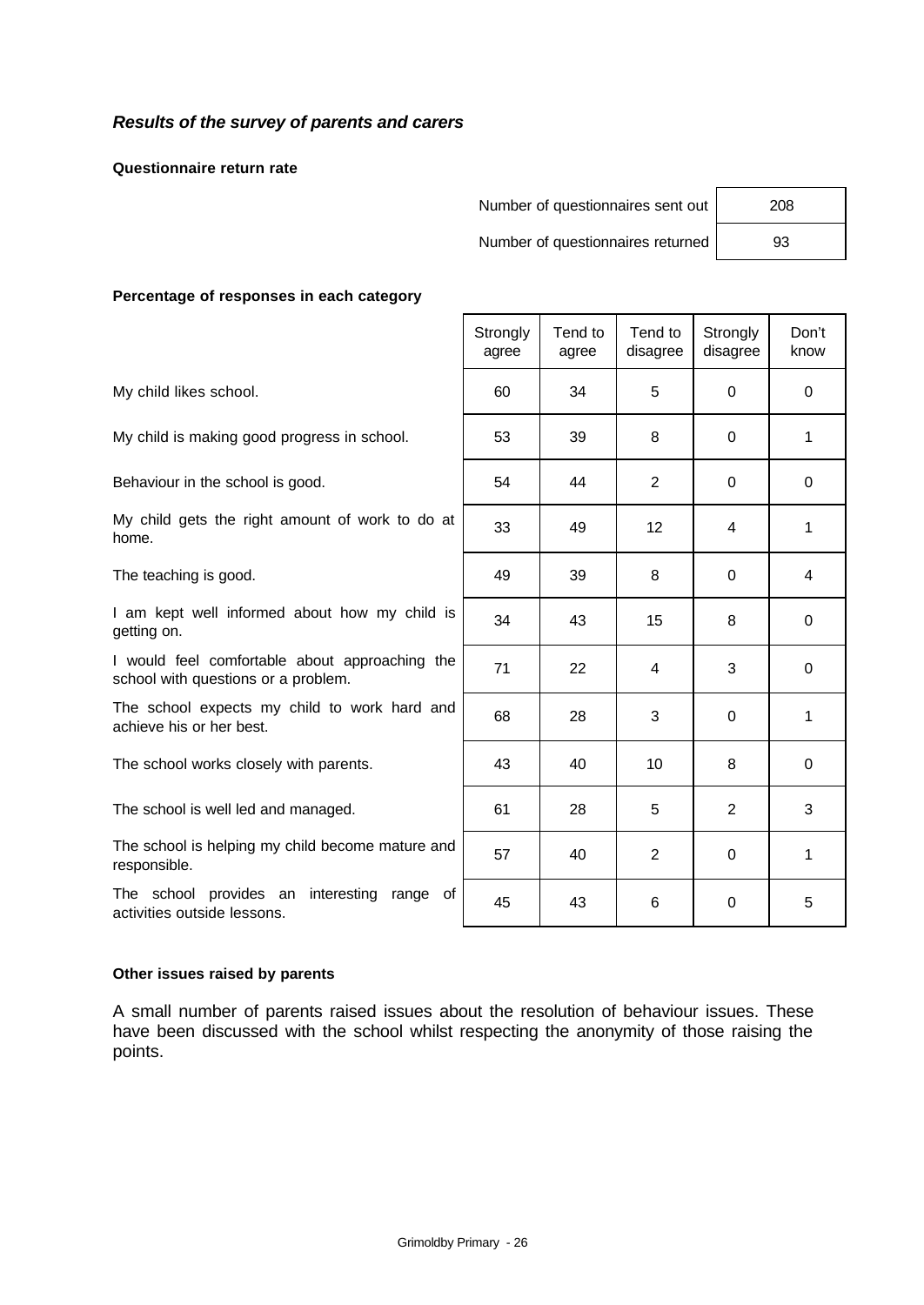# **PART D: THE STANDARDS AND QUALITY OF TEACHING IN AREAS OF THE CURRICULUM, SUBJECTS AND COURSES**

# **AREAS OF LEARNING FOR CHILDREN IN THE FOUNDATION STAGE**

50. Provision for the children in the Foundation Stage is in two mixed-age, Reception and Year 1 classes. They are admitted to school in the September of the year of their fifth birthday. All children attend full time from the onset. The majority of children have had preschool experience, usually in the Nursery housed on the school site. It is rare to admit a child who has not had some experience of pre-school education. There is very good liaison with the Nursery. These children use the school hall for physical education, eat their dinners in school, join in weekly assemblies and towards the end of the summer term spend half a day in school with their Reception teacher.

51. The provision for children in the Foundation Stage is good. The curriculum is based initially on the nationally agreed six areas of learning and in practice gives the children a broad and balanced range of experiences. The Reception Year is effective in providing challenging activities that are directly designed to help children progress towards the nationally agreed early learning goals. The overall attainment, according to the initial assessments, completed within the first few weeks of the autumn term, is average. However, many of the children come to school with good speaking and listening skills already developing partly because of their Nursery education. Children's social skills are more varied.

52. The teachers provide a range of activities to encourage children to play together and to mix with the older children in their classes. Praise and encouragement are effective in promoting positive behaviour and personal and social development. Day-to-day assessment is used effectively so that daily lesson planning ensures that set tasks provide sufficient challenge. All adults have very good relationships with the children and this has a positive effect on their learning. The teachers and classroom assistants are enthusiastic and have high expectations; the children rise to these. Parents are encouraged to be involved in their children's learning and to listen to them read each night. The majority of parents do this, resulting in children making good progress with their reading. Within the teaching the school has managed a vacancy successfully. The temporary teacher's work has ensured continuity of experiences for the children. Since the previous inspection provision has been maintained, although aspects of planning are better.

## **Personal, social and emotional development**

53. Teaching is good in this area and the majority of children have already achieved the early learning goals. Children enjoy school, are enthusiastic about learning and are well behaved. Occasionally children forget to put up their hands to respond to a question, and call out the answer. They are beginning to develop independence and confidence. This reflects the teaching and its encouragement to achieve that is consistently reinforced by all the adults in the classrooms. Children are beginning to develop an understanding of the needs of others, particularly in play and group activities. Adults provide good role models; they treat the children and each other with courtesy and respect and children know they are valued. Children are beginning to grow in self-reliance in taking responsibility for their own actions, for example tidying up and getting changed for physical education. They are encouraged to share, take turns, help each other and wait patiently. Examples of this were seen when children shared a construction kit, the tools they were using with the play dough and when they waited to talk about their experiences at the seaside. Teachers make sure there is a range of activities available to help the children develop a positive attitude towards learning.

## **Communication, language and literacy**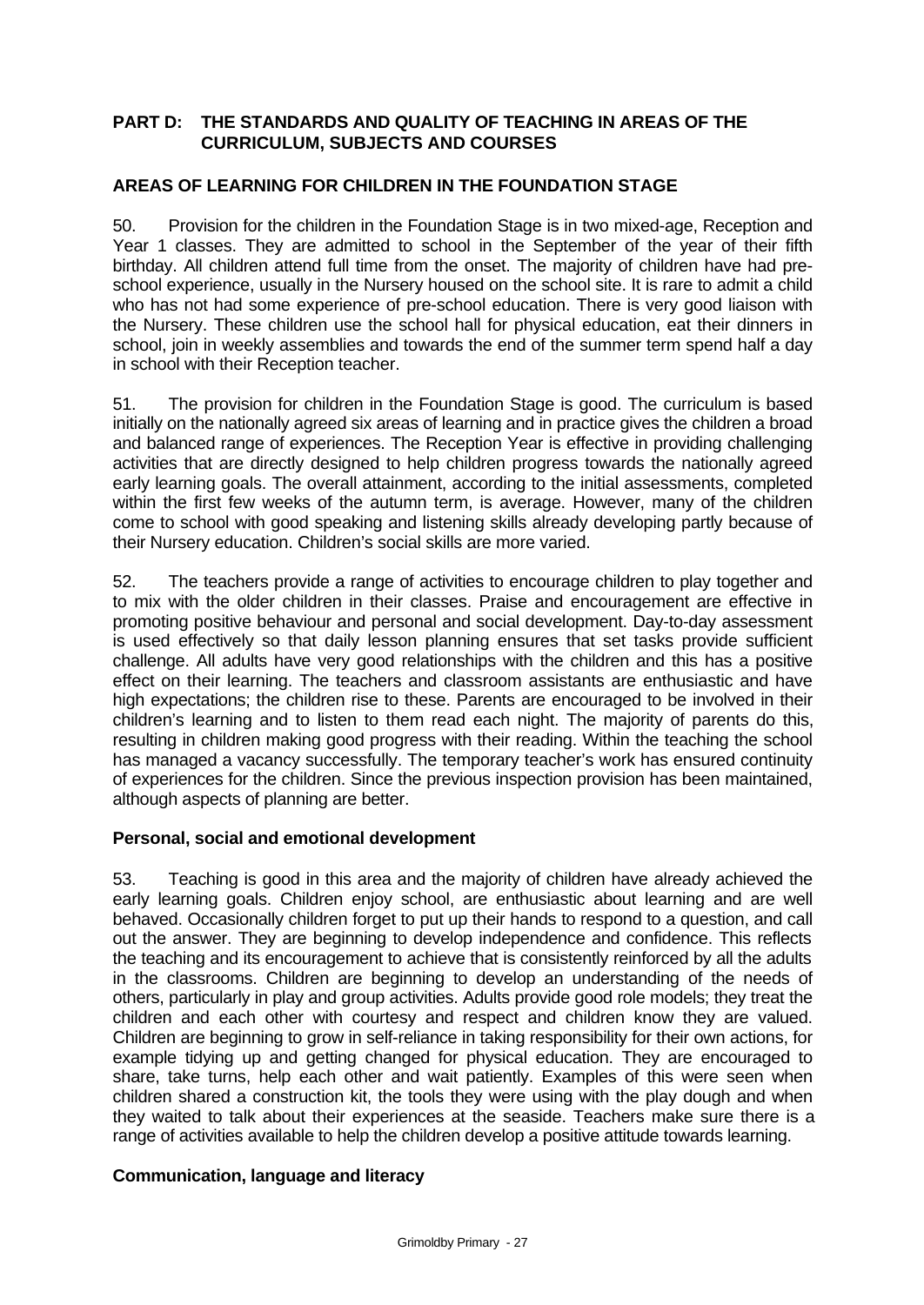54. Children develop and broaden their use of language well and all have already achieved and many have exceeded the expected level for entry to Year 1 in speaking and listening, before the end of the Reception Year. The majority of children have also achieved the early learning goals in both reading and writing and some are working towards the targets in the National Curriculum for pupils in Year 1. For the literacy sessions the age groups are taught separately so that all the Reception children are together. The teacher plans wellorganised lessons and tasks pitched at an appropriate level. Communication skills are encouraged throughout and children's speaking and listening skills progress well. This is evident in many classroom activities. The teacher provides time for the children to share experiences and work during discussions on the carpet after each session. Children listen and respond to the teacher's questions and to the contribution of others. The majority of children know their letter sounds and recognise rhyming words. All children have made an enthusiastic start with reading and enjoy sharing books with adults. They listen attentively to stories, often joining in the familiar parts. For example, when the teacher was reading 'Walking through the jungle', the children took great delight in repeating the words they knew. This they did with a good sense of expression, something rarely heard in a Reception classroom. All children recognise a few words but the higher-attaining readers have begun to sound out unfamiliar words for themselves. They use the pictures in their books to help them answer questions about the story and handle books with confidence and pleasure. Children know a variety of fairy stories and nursery rhymes, which they retell or recite with enthusiasm. Most children read regularly at home to their parents. A reading record book provides a useful link between home and school. In their writing the higher-attaining children are beginning to write simple stories for themselves, using sentences and the occasional full stop. The average-attaining children still need support to give them confidence to write a sentence. Most children can write their name although letter formation varies greatly from well-formed letters to letters that are just recognisable.

# **Mathematical development**

55. The teaching of mathematics is good, with a range of activities to support learning. As in literacy all the Reception children are taught as a group and not in the mixed classes. Attainment is average and many children have already achieved the early learning goals and are working towards targets in the National Curriculum for children in Year 1. They count confidently to 10 or 20 and to 100 in tens. They work out simple addition sums and the higher-attaining children know their number bonds to 10. Children can devise their own addition sums to make 10 or 20 depending on their understanding and knowledge of number. They know the names of two-dimensional shapes and have made patterns using a variety of shapes. The children have estimated how much a container will hold and then checked their estimates. Appropriate vocabulary is used, such as bigger smaller, narrower and wider. Most children understand what 'one more than' means. However there are a very small number of children who write their numbers backwards and find number recognition difficult.

# **Knowledge and understanding of the world**

56. Teaching is at least satisfactory and often good and all the children are on course to achieve the early learning goals; many have already done so. For this area of the curriculum the Reception children are taught in mixed age classes so work planned has a bias towards the National Curriculum for Year 1. The exception is science, which is taught in separate year groups. Children show curiosity in their surroundings and explore and investigate and ask questions. They enjoy a topic about the seaside and looking at a collection of shells from different parts of the world. Magnifying glasses are provided so they can examine the shells in more detail. Children demonstrate an understanding of how we hear sounds, knowing that the air vibrates to carry the sounds. Over the year a variety of topics have been covered, including 'healthy eating' and 'ourselves'. A simple graph of eye colour was part of this topic. A topic about toys, old and new has helped the children to begin to appreciate the difference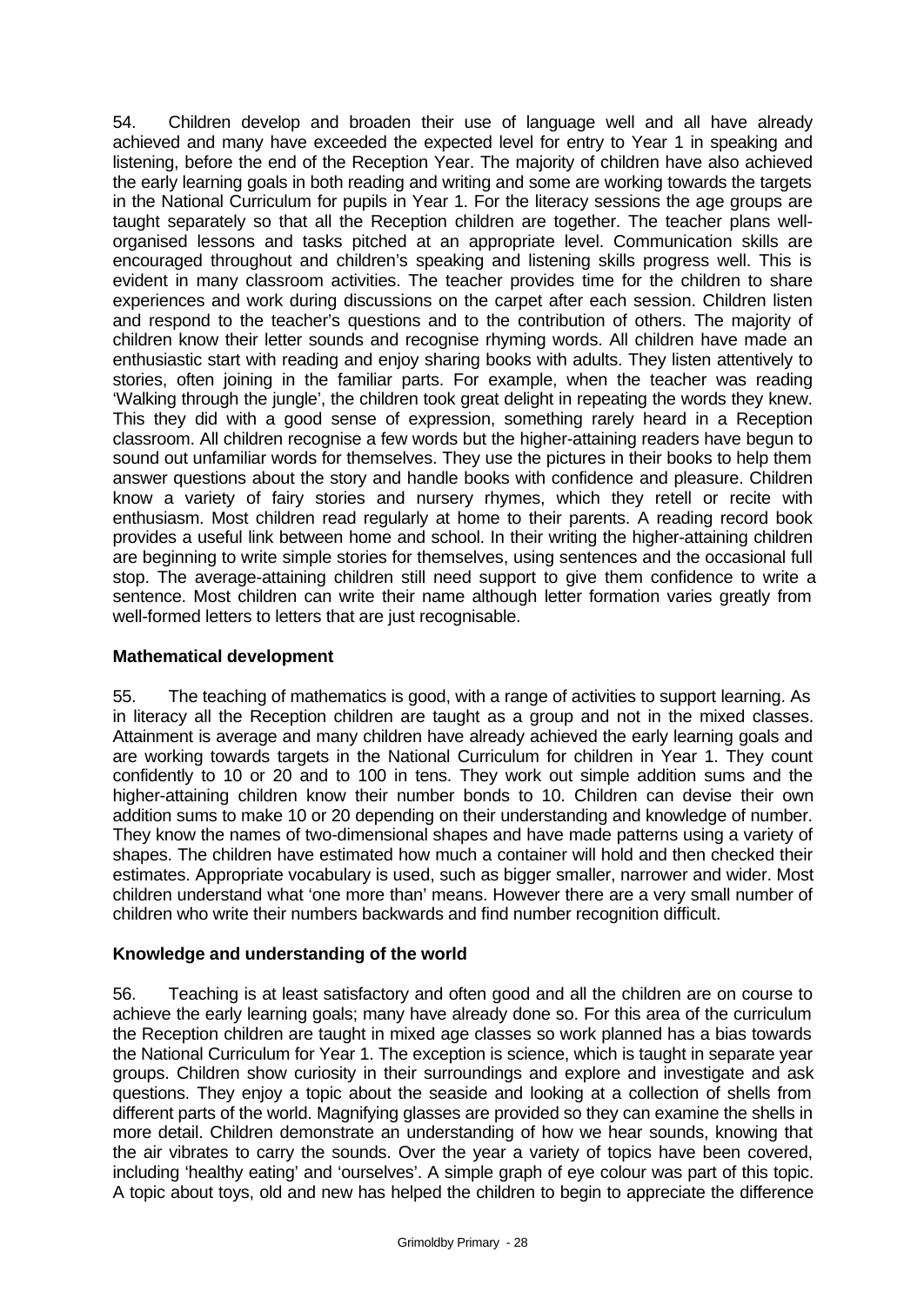between past and present. They have also been into the village, comparing new buildings with old and looking at what they find there. A visit to the local garden centre was an essential ingredient to a topic about plants. Christmas and Easter have been part of the work in religion as has celebrations such as Divali and Hanukah. There are opportunities for children to use the computer, as the work sample shows, although no child was observed using the computer during the inspection period. A variety of visits out of school and visitors who have relevant experiences to share with the children enhances the curriculum and motivates the children to learn.

# **Physical development**

57. The children are on course to achieve the expected levels in this area by the end of the Reception Year. The teaching is always at least satisfactory and sometimes better. The children have developed good spatial awareness and body control. They run to the beat of a drum, varying the speed of their movement and changing shape as required. Most children can throw and catch a ball. Fine motor skills to control a pencil or cut out accurately with scissors are developed well. There are opportunities for children to develop their manipulative skills through colouring, writing in the role-play area, cutting out and using the small sized construction kits. The majority of children can cut out reasonably carefully along the lines. Pencil control is improving as many children write carefully formed legible letters.

## **Creative development**

58. The teaching in this area is good and many children have already achieved the early learning goals. Children enjoy a range of experiences with colour mixing, collage, printing and appliqué. The children have produced an interesting appliqué of the pond in spring and a collage on a plate of a healthy meal. A challenge to the children has been observational drawings of flowers: some of the examples on display show how carefully children have looked at the plants. Children enjoy music, listening attentively to 'The Ugly Duckling' and talking about the song afterwards. They all joined in and sang a number of nursery rhymes with interest and enthusiasm. They have begun to explore untuned percussion instruments and the sounds they make. The role-play area in each classroom is changed to complement the topic: in one classroom it is an aquatic centre, the other a seaside shop.

59. Overall the quality of teaching in the Foundation Stage is good. Staff have a good knowledge of the needs of the children in this stage and of the curriculum. The teachers and support staff are enthusiastic and have a very good relationship with their classes. At the beginning of the year lessons are planned against the early learning objectives. Evidence of planning from the autumn term shows scant use of these objectives. However as the majority of children have already achieved many of the early learning goals the planning objectives now reflect the Year 1 and 2 curriculum. This is more successful and effective. A good range of activities and effective use of questioning extend the children's learning. The adults work as a team within the classroom and the children benefit from this consistent approach. However there are times when the support staff could be used more effectively. In the group activities children are well supported but during sessions on the carpet the adults are not always involved in the children's learning. Expectations are high of the children's involvement in activities. They respond well to these expectations. For example they tidy up when asked and line up sensibly for assembly or at lunchtime. Attractive wall displays, some of which are children's work, provide a bright and interesting environment where learning is encouraged. The standard of provision is good and has been maintained since the last inspection.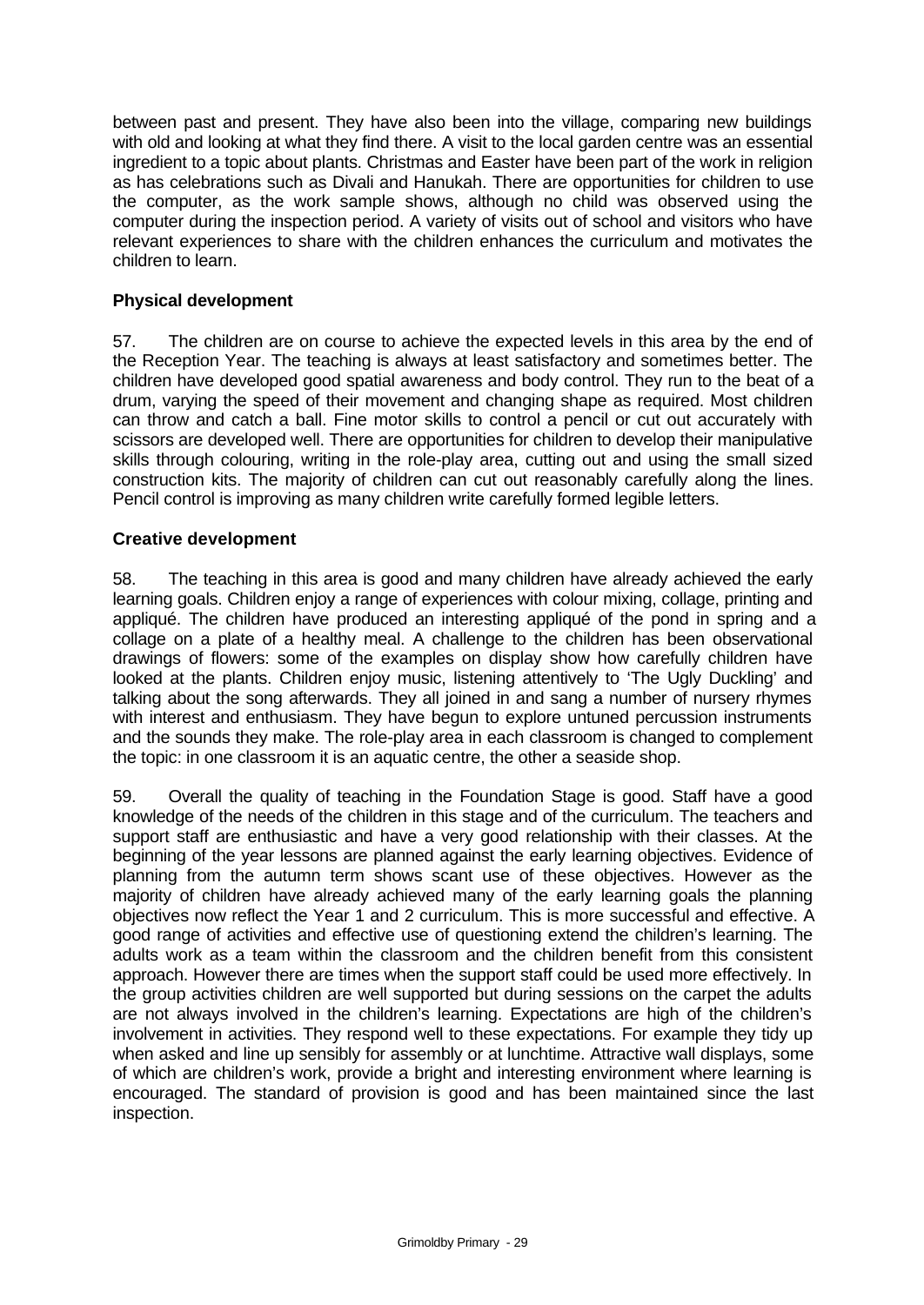# **ENGLISH**

60. In the 2001 National Curriculum tests towards the end of Year 2 standards in reading were well below the national average and very low compared with those of pupils from similar schools. Standards in writing were below the national average and well below average in comparison with similar schools. These results represent a dip in what had been a steadily rising trend, mainly because of the difference between the performance of the boys and the girls. Over the past four years the girls' results have shown a steady improvement in both reading and writing, whereas those of the boys have remained fairly static.

61. The results of the tests towards the end of Year 6 show that the school's performance in English was above the national average, and close to the average for similar schools. There was no difference between the performance of the boys and the girls. These results indicate a significant improvement on pupils' prior attainment. An analysis of the results shows that pupils of lower and middle attainment made the best improvement. Nearly every pupil reached or exceeded the national expectation of a level 4. Higher-attaining pupils did not make as much progress, and as a result, progress overall was satisfactory.

62. The school has restructured the timetable to give more time to reading. This appears to be bearing fruit, as this year's National Curriculum predictions, as yet unconfirmed, indicate that a greater proportion of seven-year-olds will gain the higher levels, thus improving standards overall. The school has also targeted writing as a priority for development, but the benefits of this will take longer to make a full impact upon standards. The work seen during the inspection confirms this improvement, and standards in English overall are average at both key stages. Pupils with special educational needs make satisfactory progress in Years 1 and 2 and good progress in Years 3 to 6 towards the targets in their individual programmes.

63. Standards of speaking and listening are above average throughout the school. Pupils of all levels of attainment listen well to the teacher and to each other. When the teacher is reading to them, they listen carefully and recall details from the text. Most pupils are articulate, speak clearly and in good English, whether it is recounting an experience or giving explanations. A lower-attaining pupil in Year 4 gave a very good explanation of why the school has a particular rule. In Year 6, pupils were able to summarise concisely the main points in each paragraph of an article about watching television. Pupils also have a pleasing tendency to engage easily and without self-consciousness in conversations with teachers and other adults. They talk about the books they have read and why they enjoyed them. They use their language skills well in other subjects, too, and are encouraged to discuss and converse from early on in their school life. Teachers have built into their lessons opportunities for developing speaking and listening skills. Hence, in geography, for instance, younger pupils are encouraged to talk about their holidays in different parts of the world. In a class assembly, older pupils gave a clear, fluent account of how a parachutist saved his friend's life.

64. Standards in reading towards the end of Year 2 are above average. A strong feature of reading in the school is the enthusiasm shown by the pupils for their reading and the expression with which they read. This was evident in a group of pupils in Year 1, whose reading of the play 'The Gingerbread Boy' was quite outstanding for pupils of this age. Even pupils who have not quite mastered the fluency of reading aloud, still read with good expression. There are a few pupils experiencing some degree of difficulty and require much help, as they have not yet developed effective strategies for tackling new words. Standards in reading towards the end of Year 6 are average, but the extra time devoted to reading is having a positive impact on standards in reading in the earlier years, particularly in Years 4 and 5, where standards are above average. Generally, pupils of all levels of attainment have satisfactory book skills. They know the difference between fiction and non-fiction, although some younger pupils do not always understand the terms, and they know how to use the contents page and the index to find information. However, the lack of a library in the school is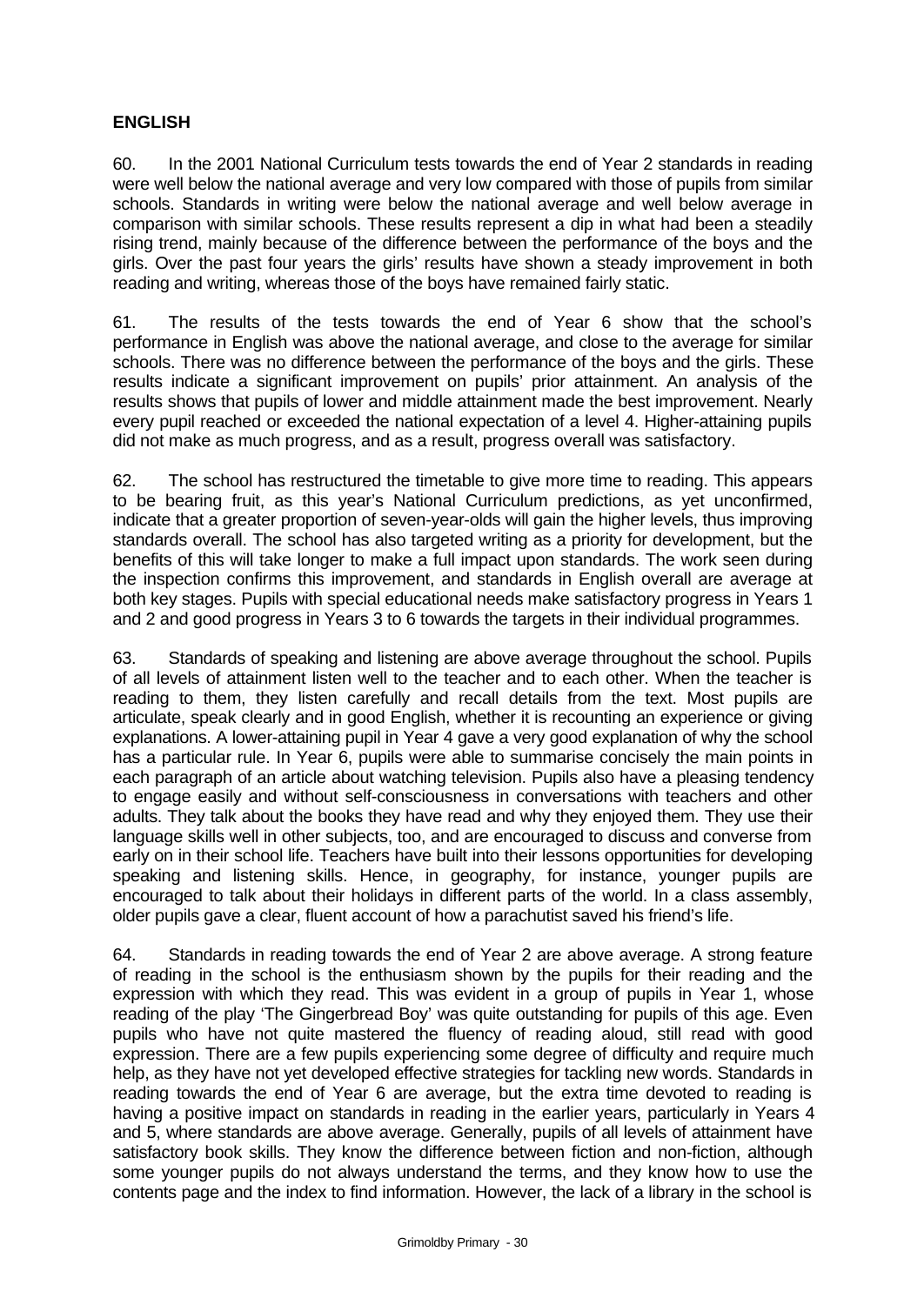undermining pupils' ability to understand how a library is organised. For instance, few knew that fiction books are stored alphabetically according to author. Their research skills are developing, sometimes through other subjects, as they learn to formulate questions to which they find the answers either on the Internet or in books. For instance, in geography, Year 6 pupils choose their own area, such as the Himalayas, to research.

65. Standards in writing are below average. In Year 2, some of the higher-attaining pupils write at length with an increasing degree of confidence. Although their grammatical structure and use of capital letters and full stops are reasonably accurate, they use only a limited range of punctuation, and simple sentence connectives. Thus, their writing is not as well developed as would be expected of higher-attaining pupils. The work of middle- and lower-attaining pupils is less accurate; spelling and punctuation are not yet secure, although simple sentences are usually correctly punctuated. They sometimes write their own stories, for example, when writing an adventure for Pooh Bear and Piglet. Handwriting and spelling are below average. Although pupils write neatly in their handwriting practice books, this does not transfer to their day-to-day writing. There is evidence that handwriting has improved throughout the year, but there is still room for improvement. By Year 6 standards in writing are average. There is a broad range of writing in Years 4 and 5 with some good examples of extended, imaginative writing, such as 'Red Riding Hood in Space' that shows a marked improvement in paragraphing skills, but the opportunities for more ambitious writing in Year 6 are more limited. Pupils are beginning to extend their writing skills in other subjects, for instance in a Year 5, in history lesson, pupils write letters from Carter, describing the opening of the tomb of Tutankhamun; however, these opportunities are not yet fully exploited in all subjects by all teachers.

66. The quality of teaching is never less than satisfactory and good overall. Because pupils respond well to the effective teaching, learning is also good. Teachers plan their lessons well, with clear objectives for learning, which gives the lessons focus. They use every opportunity to extend pupils' language skills. They examine and discuss new words; they make links with other subjects; and they constantly remind pupils of what they have learned previously. Consequently, pupils not only acquire new skills and knowledge, but they also practise and develop further what they have already learned. Teachers encourage pupils to extend their answers, or choose better words, thus developing their thinking as well as their language skills. Their subject knowledge and teaching expertise are good. For instance, when they are reading either from the 'big' book, or from the group reader, they model reading very well, and pupils instantly pick this up, then read very expressively. Basic skills are well taught, and work is suitably modified to allow pupils with special educational needs to be able to work independently when necessary. However, on occasions, there is insufficient challenge in some of the writing activities set for younger pupils, and so their progress is slower than it should be. Teachers manage their pupils very well, and generate a friendly, but industrious atmosphere in the classroom. Teachers' marking of work is inconsistent, inasmuch as some is very helpful with comments and suggestions for improving work, whilst some is more cursory. Teachers set targets for pupils that are written in their exercise books, but there is little evidence of these being followed up by pupil or teacher.

67. Pupils behave very well in lessons. They are interested in what they are doing and show very positive attitudes to their work, which makes an important contribution to their achievement. In most lessons they work independently during the group work section of the lesson, and the relationships between pupils and with their teachers are also very good. The result is an ethos in lessons where pupils expect to work hard and teachers are able to encourage them to do their best.

68. The school has made satisfactory progress since the last inspection, maintaining standards in most areas, with some improvement in reading. The co-ordinator provides good leadership to the staff. The curriculum is well planned and monitored. Together with the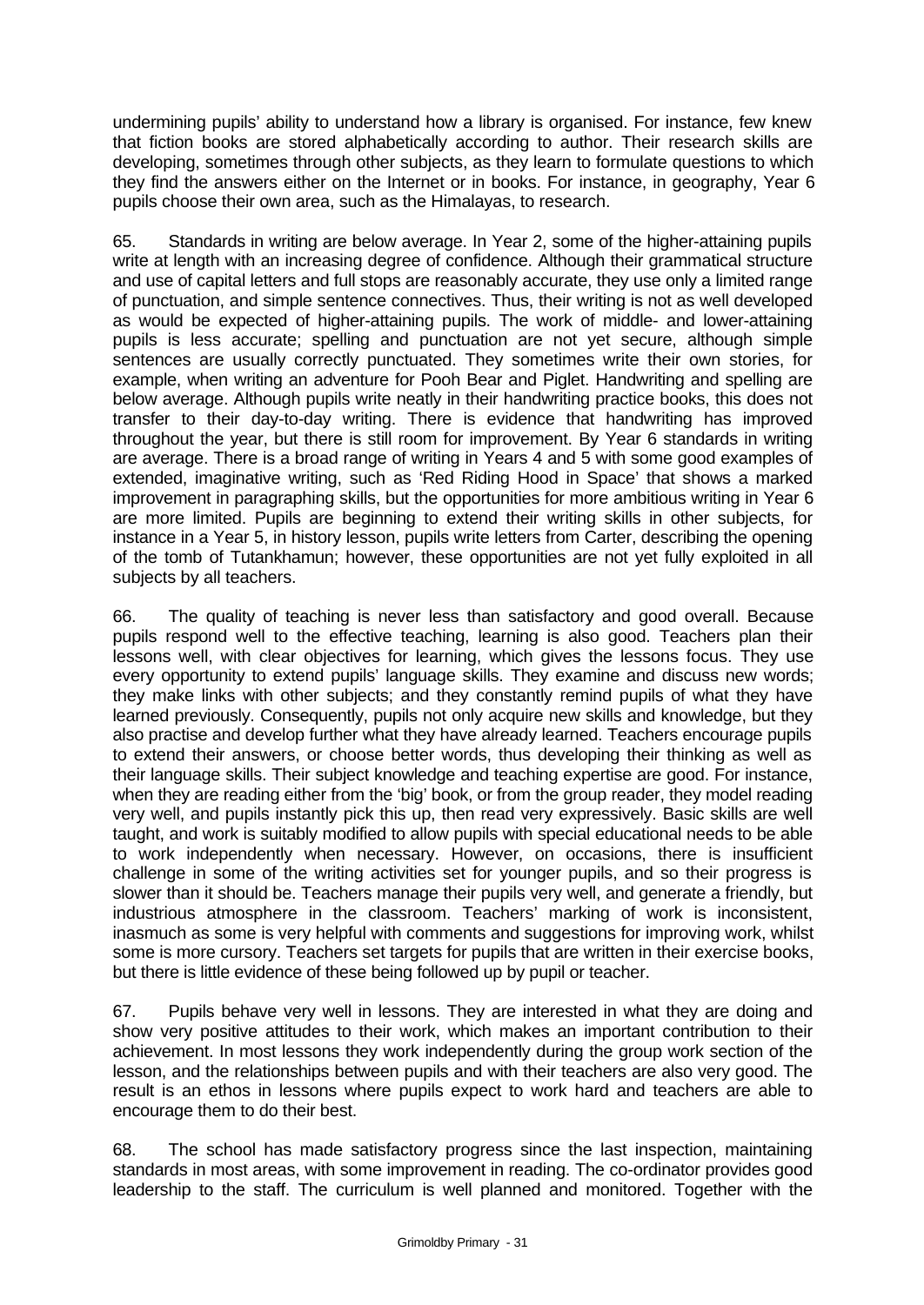assessment and procedures for recording of progress, this has led to a more consistent and informed approach to the planning of work. Pupils with special educational needs are well supported. The teachers understand their needs very well; consequently, they make good progress towards their targets.

# **MATHEMATICS**

69. Towards the end of Year 2, the standards pupils achieve match those expected nationally in mathematics. Towards the end of Year 6 pupils achieve standards that are above those expected nationally, which represents an improvement since the previous inspection report. Whilst higher-attaining pupils still attain fewer higher levels at seven years of age in national tests than is usual in most schools, there has nevertheless been an upturn in pupils' attainment overall in the three years since 1999. This is clearly linked to the effective introduction of the National Numeracy Strategy in the school from that time. This is demonstrated by the continuing trend of improvement over the last three years in national tests.

70. The majority of pupils in Year 2 accurately add coins of various denominations together mentally and record the results, with some pupils correctly placing their answer on a number line. A minority of pupils devise their own problems, number line and solutions when working with money. Pupils in this year group understand the properties of simple shapes and use appropriate language such as 'vertices' and 'curves' when describing the shapes. Higher-attaining pupils devise their own, more complex shapes and accurately describe their properties.

71. All pupils, including those pupils with special educational needs and those from different ethnic backgrounds, make good progress as they move through the school. In a Year 4 lesson on measurement, most pupils had a clear understanding of how to measure in metres and centimetres, rounding their measurements to the nearest metre. They worked independently to measure, record and organise their work when calculating the width and length of the school field and corridors. Some pupils in this year group demonstrated a high level of independent thinking when they responded to the teacher's questions in a mental calculation exercise. They worked out how long a journey would take in minutes and hours, rapidly adding and subtracting the stages of the journey in response to the questions. They confidently described their mental calculation methods to the class. Year 6 pupils, in a lesson on measuring angles, used a full circle protractor to draw, accurately, acute and obtuse angles, using the appropriate mathematical language. Almost half of these pupils accurately measured angles up to a full circle, correctly identifying reflex angles. Pupils' books and folders show that they record their work in a systematic way and they have completed a very substantial volume of work across all the appropriate programmes of study.

72. Teaching in mathematics is good overall and this gives good support to pupils' learning. There is good evidence of rising standards. The National Numeracy Strategy has been effectively implemented and has had a positive impact on teaching, learning and attainment since its introduction in the school. Teachers have a thorough understanding of the numeracy guidance and use this well to inform their planning. In the best teaching, skilled questioning, prompting and discussions and a wide range of teaching methods ensure that all pupils have full access to the curriculum and make good progress in their learning. In a good lesson introduction on rounding numbers up or down, pupils in Year 2 make good progress in understanding the appropriate rules. The teacher constantly reinforces the rules throughout the session, encouraging pupils to repeat them as they answer a question. The good relationships that have been established in this class give pupils the confidence to participate fully in discussions and to attempt to answer questions without being afraid to be wrong. In a very good lesson in Year 4, pupils concentrated very well as they worked out journey times, adding and subtracting mentally in response to rapid and sustained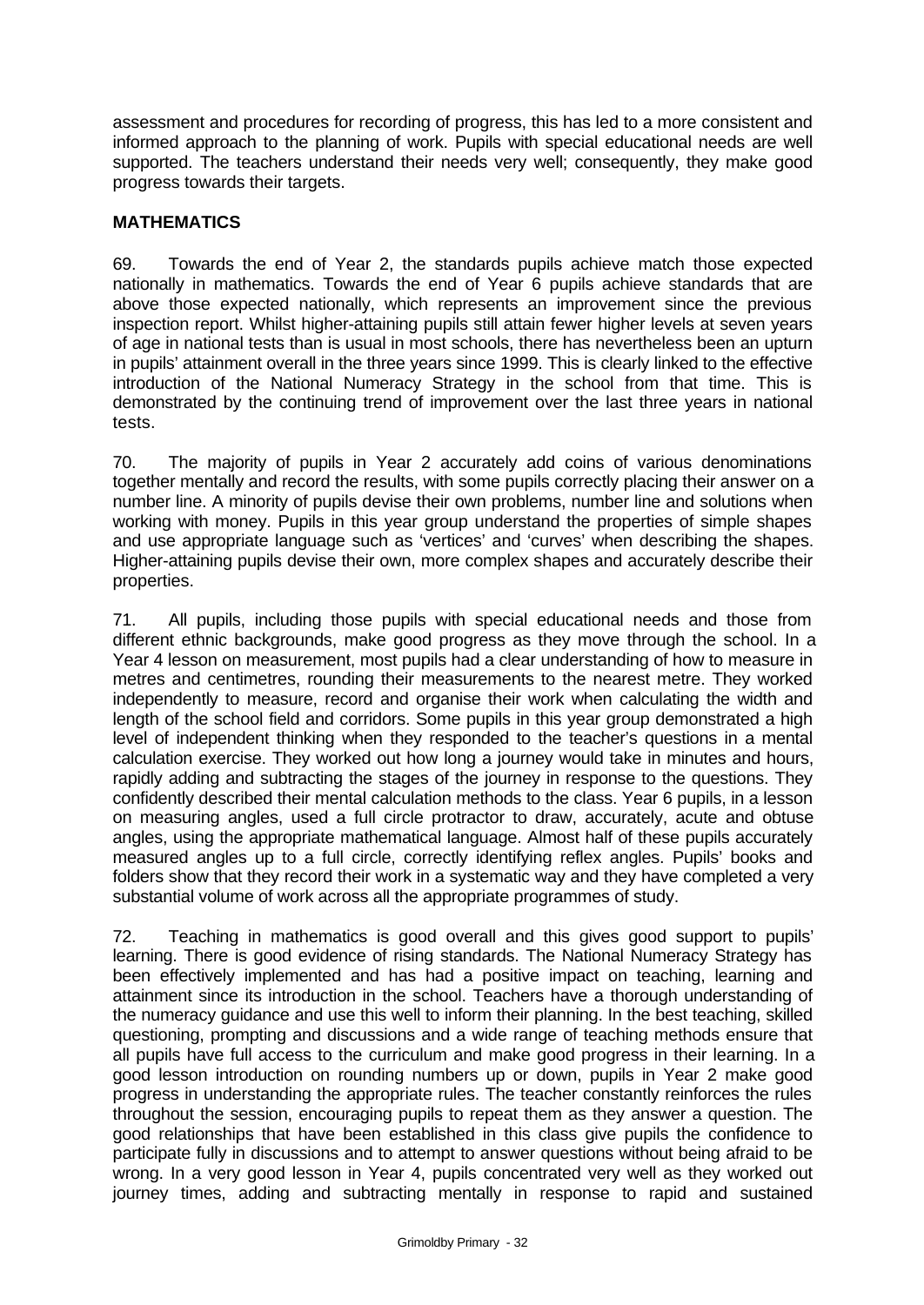questioning. The teacher had high expectations of what pupils should achieve. Pupils are engaged in a wide variety of stimulating activities that encourage them to work independently and solve their own problems. The very good subject knowledge of the teacher clearly gives pupils confidence in their learning and understanding. Teachers have high expectations of the attitudes that pupils should have to their work and have established very good working routines. Consequently, pupils have very good levels of concentration interest and effort. They settle quickly to their tasks without time being wasted, and behaviour is good.

73. The subject is managed well. The co-ordinator has a thorough grasp of the issues involved and has a clear picture of future development. Assessment procedures have been developed substantially. Strategies such as pupil tracking, targets and a range of tests give teachers a very good picture of individual pupils' attainment and progress as they move through the school. Regular monitoring of planning and teaching helps to give the subject manager a coherent picture of the subject, which helps to ensure that the progress of pupils is consistent.

# **SCIENCE**

74. Standards attained in science are broadly in line with the standard expected for pupils nationally towards the end of Year 2 and Year 6. The school has maintained standards since the previous inspection. This is better than the results of teacher assessments for seven year olds in 2001, which indicated a standard of attainment well below average for schools nationally. At that stage, insufficient pupils gained the expected level for their age and fewer than in most other schools gained the higher levels possible. The improvement in the work seen during inspection is the result of a review of the curriculum and the purchase of a commercial scheme of work to support lessons. As a result, better coverage of the curriculum and a renewed sense of purpose in practical and investigative work have lifted standards. All groups of pupils, including those with special educational needs are making better progress and more pupils are now working to their potential. In the National Curriculum tests for eleven year olds in 2001, pupils attained results in line with the national average. All pupils gained the expected Level 4 in their tests. However, because comparatively few gained the higher-level 5, the schools results are well below average when compared to similar schools. Although science results vary a great deal from year to year, there is an identifiable trend of improvement over five years. However, results have never quite matched the high standard attained in 1999. Again, the evidence of the work seen during inspection indicates attainment rather better than the test results. In most classes and year groups, teachers are promoting strong investigative and practical skills that make pupils think for themselves. The scheme of work is ensuring good coverage of the curriculum. However, in some cases, the use of worksheets inhibits pupils' creative and intellectual input and does too much for them. Given attainment when pupils start schools, they make satisfactory progress and achieve broadly in line with expectations.

75. Pupils in Year 1 enjoyed their walk around the school grounds to identify the source of difference sounds. They understood that the singing of the birds was drowned by the noise of a pneumatic drill but that the bird song was still there. One pupil asked the question 'Does the wind make a noise?' and this was a question returned to and pondered over during the week. Finally the same pupil returned to school and said to the teacher 'It is the vibration in the leaves when we hear the wind'. Pupils began to recognise that the intensity of the sound changes, as the listener gets further away from the source of the sound. Pupils in Year 2 sorted a wide range of toys according to the type of force needed to move them. They found out that most of the toys required a push or a pull. A good feature of their sorting was that they had a category for 'not sure' and this category formed the basis of a great deal of discussion. One toy that demonstrated the use of centrifugal force intrigued pupils and they wondered why the figures on the toy were drawn outwards as it spun. While they were keen to investigate the phenomenon, no one was able to give an explanation for it. While these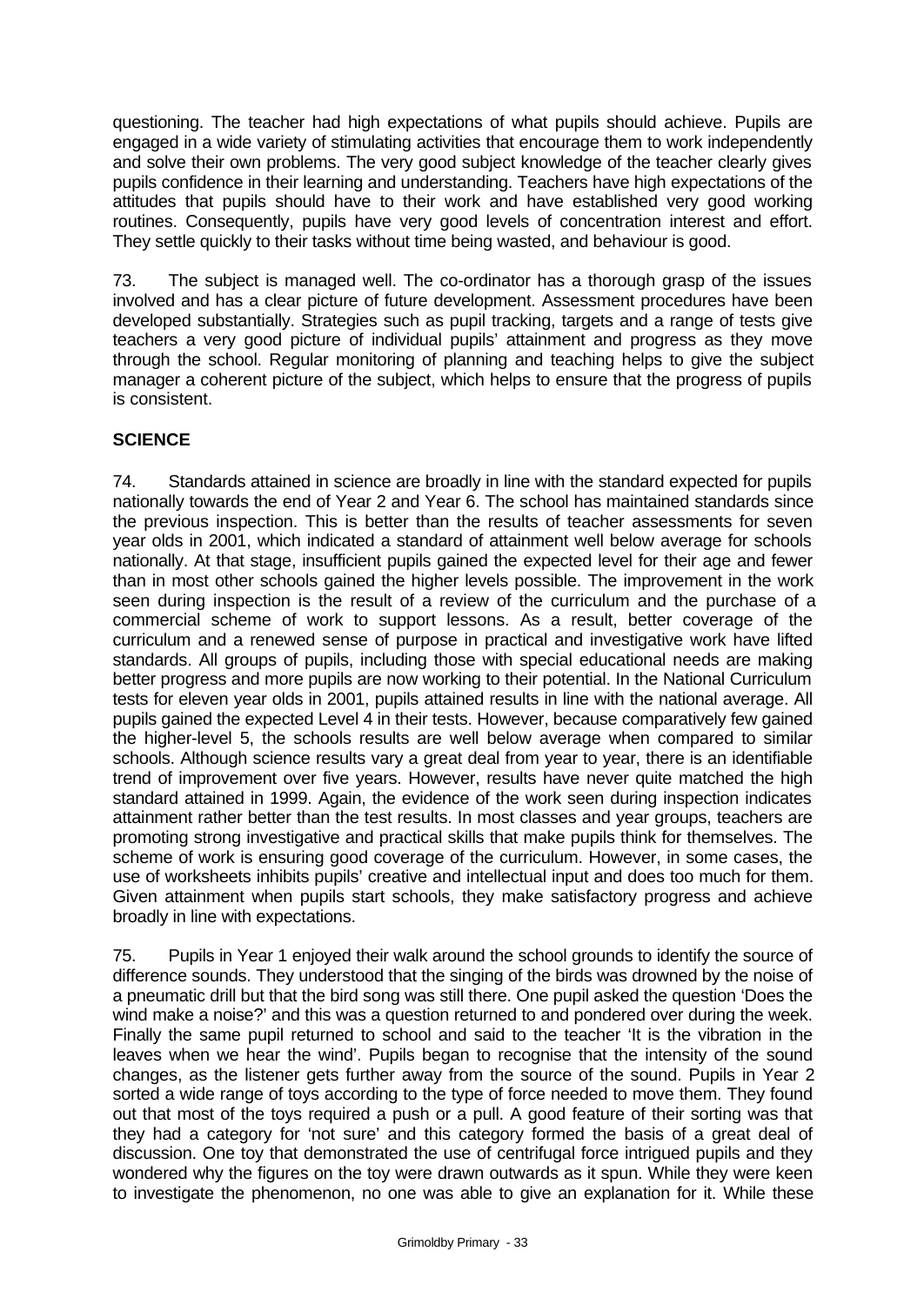pupils in Year 1 and 2 are beginning to make and record observations, they did not have the opportunity to hypothesise and predict. In the work seen in pupils' books there is more emphasis on scientific methods such as fair testing and prediction. Good coverage of all aspects of the curriculum ensures standards that match expectations. Teachers make sure that pupils with special educational needs are included in their questioning and have tasks suitable to their needs. As a result, these pupils make the progress expected of them.

76. Pupils in Years 3 to 6 cover a great deal of work, much of it in some depth. However, again a predominance of worksheets obscures pupils' true potential. There is some very strong evidence of practical and investigative work, best seen in the books of Year 4 pupils. These pupils are beginning to show a very good understanding of how to conduct a scientific investigation, what a fair test is and how to predict and test predictions. Although work in all other years is practically based, the work in Year 4 best illustrates a growing confidence in scientific methodology. The curriculum is well covered in all year groups. This shows that the scheme recently adopted by the school is having a beneficial impact. Work in all year groups shows signs of closely observed investigations, some good use of scientific vocabulary and the recording of data. However, there was little work in pupils' books to show the use of computers, either for research or for the collection and interpretation of data. There is effective use of numeracy and literacy skills, especially where worksheets are not used. In the lessons seen, Year 4 pupils sorted animal and plant life by criteria of their own devising. As the lesson progressed, pupils found increasingly refined ways to sort, for example, earlier in the lesson some pupils sorted by the category 'Those creatures that live/do not live in water'. They later found that they could re-sort by those that live in salt water and those that live in fresh water. Year 5 pupils studied a wide range of seeds as they learned about the dispersal methods used by plants. During the lesson they clarified their understanding of wind dispersal, rolling and explosion. Year 6 pupils demonstrated their knowledge of conductivity and circuitry by designing a pressure pad burglar alarm.

77. The teaching seen was good overall. Teachers are confident in their use of subject knowledge. This is another benefit of the scheme of work recently adopted. Most teachers understand how to lead practical work. Where the teaching is best, pupils are very clear about the learning objectives and how to manage their work. Teachers are consistent in managing pupils well so that as much time as possible is spent positively. Pupils are interested in what they are learning. They listen well to teachers' introductions to lessons. Often the introduction checks on what has been learned previously with some skilled questions. Occasionally the teacher asks questions that explore what pupils already know. Some teachers ask the type of questions that make pupils think and reason. Lessons are best where the teacher discusses its learning intentions with pupils and returns to these objectives from time to time with a summary of what has been learned at the end of the lesson. Good behaviour is a characteristic of lessons. Even when pupils are actively involved in lessons and discuss animatedly in groups, the activity is purposeful and well directed. Where there is additional adult support in the classroom, learning support assistants interact well with pupils, especially those with learning difficulties. However, their time is not well used when they are not involved in introductions to lessons. There are some inconsistencies in lessons and in the work seen. There is little obvious homework to be seen and some parents have a concern about this. Some teachers encourage pupils to make good use of their literacy skills. Lower-attaining pupils, including those identified on the school's register of special educational needs, find worksheets too difficult to complete and, as a result, work is occasionally left unfinished. Some marking is cursory and at times work is not marked at all. There was no evidence during the inspection of computers being used to support learning.

78. The curriculum for science is good. A sensible policy points the direction for the work. The new scheme of work gives good support to teachers, although some rely heavily on it. The close study of scientific phenomena gives good support to the spiritual, moral, social and cultural development of pupils. Their personal development benefits a great deal from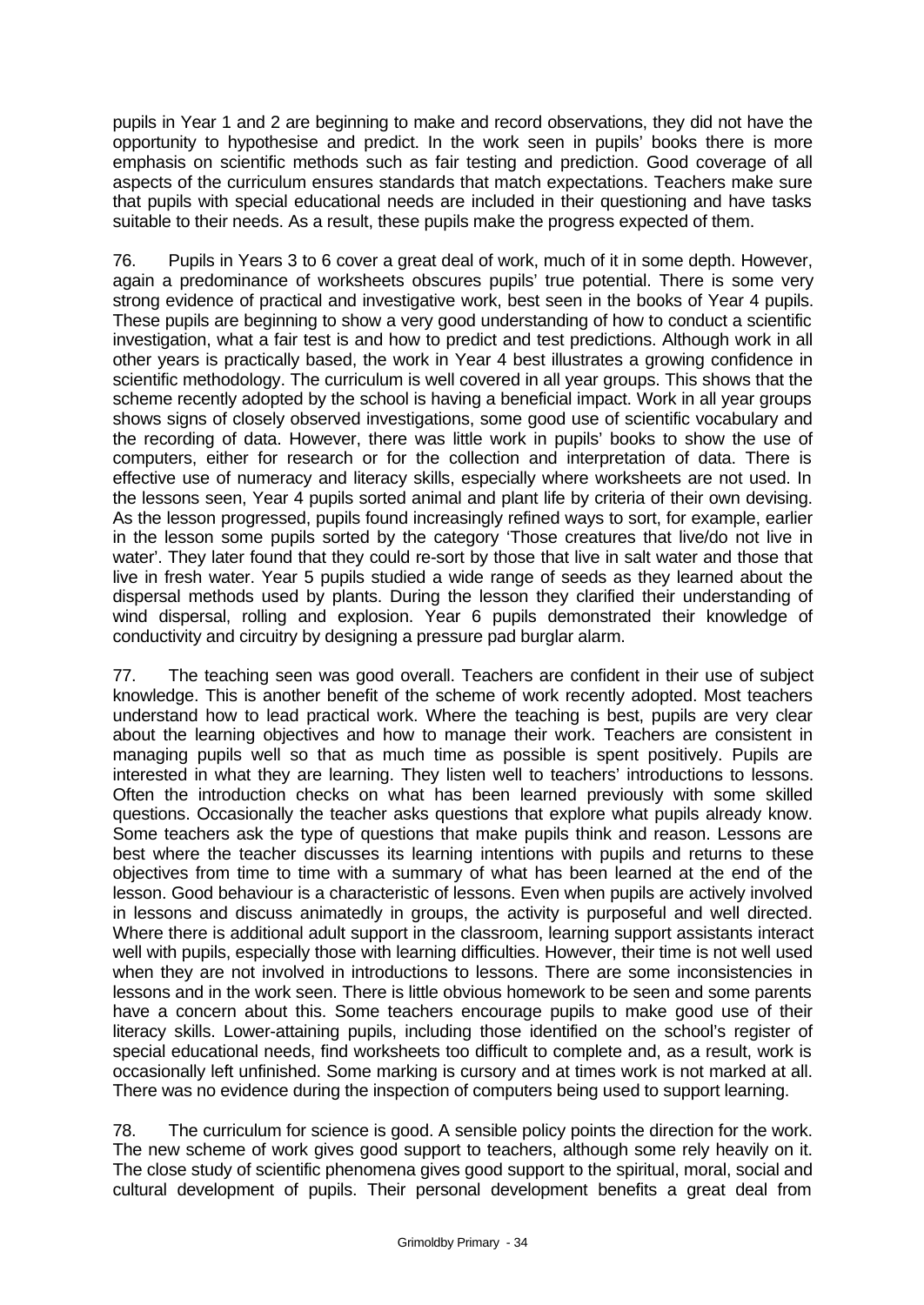science lessons. There are valuable strategies for assessing the progress of pupils and for analysing the results of national tests. There has been some good use of test data in deciding what needs to be done to bring the curriculum up to date and to correct identified weaknesses. Because the subject is well managed, the school is well placed to capitalise on recent progress. This is especially the case in ensuring that higher-attaining pupils are sufficiently challenged and in eradicating the inconsistencies that still exist in the teaching. Opportunities to see teaching in different classes has helped identify the major developments needed and these are in hand. The subject manager is aware of the other adjustments necessary. Overall the school's achievements are improving in line with the national rate of improvement. Recent spending on resources is bringing about positive changes in the way the curriculum is managed by all staff.

# **ART AND DESIGN**

79. The attainment of pupils towards the end of Year 2 and Year 6 matches the standards expected nationally. This is an improvement in the attainment of seven-year-olds since the previous inspection report.

80. Pupils in Year 1 make polystyrene and card blocks that they use to print a repeating pattern of their own choice. The finished pattern is displayed in a frame that they have decorated with a variety of pasta shapes. Year 2 pupils develop their printing skills well by using a visit to a local marine centre as a basis for exploring the variety of patterns they have seen and selected to make repeating pattern prints. Pupils, including those pupils with special educational needs make satisfactory progress as they move through the school. A strong feature of pupils' work is the consistent development of their observational skills. Pupils in Year 2 use a small frame to select parts of a William Morris pattern. They discuss and comment on the way lines and shapes have been used in flower and plant patterns. Most pupils understand how to move the frame around the illustration and attempt an observational drawing of their final selection. Year 5 pupils make detailed drawings of a Czechoslovakian marionette. They pay particular attention to the fabric and use the tones of a pencil well to analysis its structure. Pupils in Year 6 develop their understanding of body movements and actions by carefully observing and drawing a variety of poses. They comment on their ideas and discuss with each other the best approach to use in their drawings. Pupils have many opportunities to develop their skills in other media such as clay and textiles.

81. There is insufficient evidence to make an overall judgement on the quality of teaching. However the implication from the standard of work seen and discussions with pupils is that teachers have a consistent approach to planning the work that pupils do. This helps to ensure that pupils build on their skills progressively as they move through the school. This is best seen in the thread of observational work running through the school. In the lesson seen, Year 6 pupils were enthusiastically involved in their work on recording a sequence of actions in a movement of the body. The teacher draws pupils into the mood to mentally visualise a body falling, by phrases such as, 'Close your eyes', 'You're falling', 'How would your limbs react?' and 'Quietly think'. The teacher participates and leads at the same time, giving pupils the self-confidence to speak their thoughts freely.

82. The management of the subject is good. The subject manager has a good knowledge of the subject and supports other teachers well. The aims, ideas and intentions of the art and design curriculum are communicated well to other teachers. This is best shown in the way pupils develop their skills in observational drawing consistently as they move through the school. There are good assessment procedures and pupils' work is monitored in each year to provide information that helps teachers to plan, share ideas and have a common view of standards.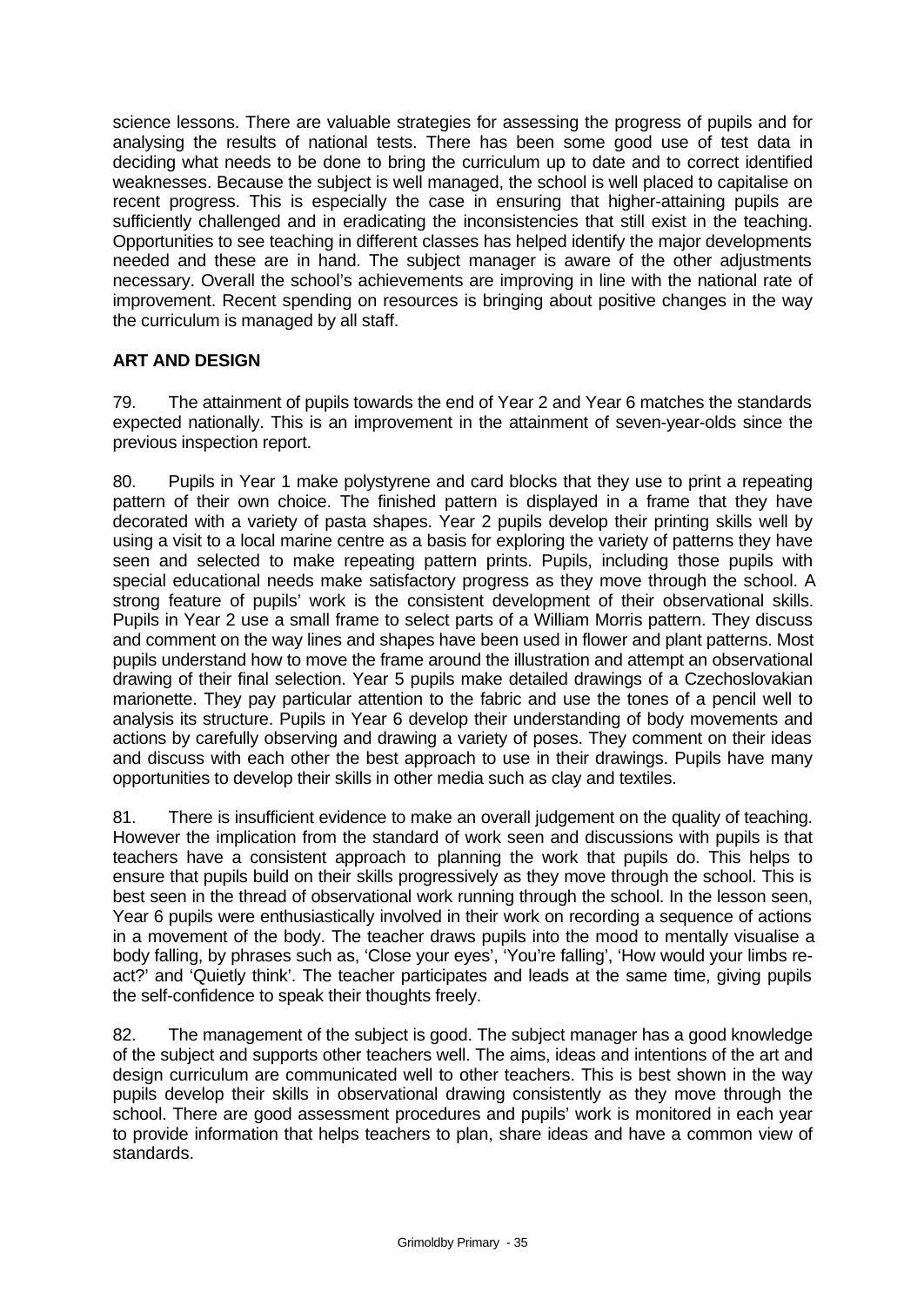# **DESIGN AND TECHNOLOGY**

83. The attainment of pupils at the end of Year 2 and Year 6 matches the standards expected nationally. This is similar to the findings of the previous inspection report. Pupils, including those pupils with special educational needs and those who come from minority backgrounds make satisfactory progress as they move through the school.

84. Pupils in Year 1 use a construction kit to build a model based upon a visit they have made to a local marine centre. They talk about their work, describing the functions of various parts, saying 'The people watch from here,' and 'This is where the water goes'. Other pupils use a variety of types of silver paper to make a large-scale picture of a mermaid. Year 2 pupils make individual model vehicles from dowelling and card. They study how to make an axle so that the wheels revolve properly by constructing an axle on a stand. Pupils use design sheets effectively. They draw what they want to achieve, labelling the separate parts needed. Effective evaluation sheets show that pupils recognise what they have done well and understand how their work could be improved. Pupils in Year 4 demonstrate their design skills when making a purse from fabric. They carefully draw their designs and include measurements. They make decisions about the kind of stitching and materials to be used. Year 5 pupils continue to build on their design skills successfully. They make puppets, musical instruments and cook bread, in each case careful design and their opinions and judgements of their completed work form an integral part of the learning process. The oldest pupils in the school explore their own ways of joining materials. Experiments with joints for wooden strips and straws demonstrate how they generate their own ideas and modify their work as it progresses. They make hats from card for the Mad Hatter from 'Alice in Wonderland', which are carefully designed and drawn before they begin. There are good links between this subject, ICT and the use of literacy and numeracy skills.

85. There is insufficient evidence to make an overall judgement on the quality of teaching. However the implication from the standard of work seen and discussions with pupils is that teachers have a methodical approach to planning the work that pupils do. The emphasis on they way pupils should design and evaluate their work at each stage helps to ensure that pupils build on their skills progressively as they move through the school. In the lesson seen, the pupils built successfully upon previous knowledge and work by continuing their puppet making. The teacher prepared resources and planned well for the lesson that ensured that pupils could begin their work immediately, making the best use of the time available. A good foundation for learning had clearly been established over previous lessons, which enabled pupils to understand clearly what they were doing and what their aims were.

86. The management of the subject is good. The subject manager supports other teachers well and the aims, ideas and intentions of the design and technology curriculum are communicated effectively to other teachers. This is best shown in the development of pupils' design and evaluation skills progressively as they move through the school. A portfolio of pupils' work, which is kept by the subject manager, is a particularly useful reference for all teachers to share ideas and have a common view of standards.

## **GEOGRAPHY AND HISTORY**

87. During the inspection there were few opportunities to observe the teaching of history or geography, because the subjects are taught in half termly blocks. One history lesson was seen in the infants but no geography lessons. Two geography lessons were seen in Years 3 to 6 but no history lessons. Evidence of attainment in these subjects was obtained from work scrutiny, teachers' planning, talking to pupils and the subject manager. Standards in both history and geography towards the end of Year 2 are in line with expectations. Standards have been maintained since the previous inspection. Pupils are beginning to recognise differences between past and present. They demonstrated their knowledge of the Great Fire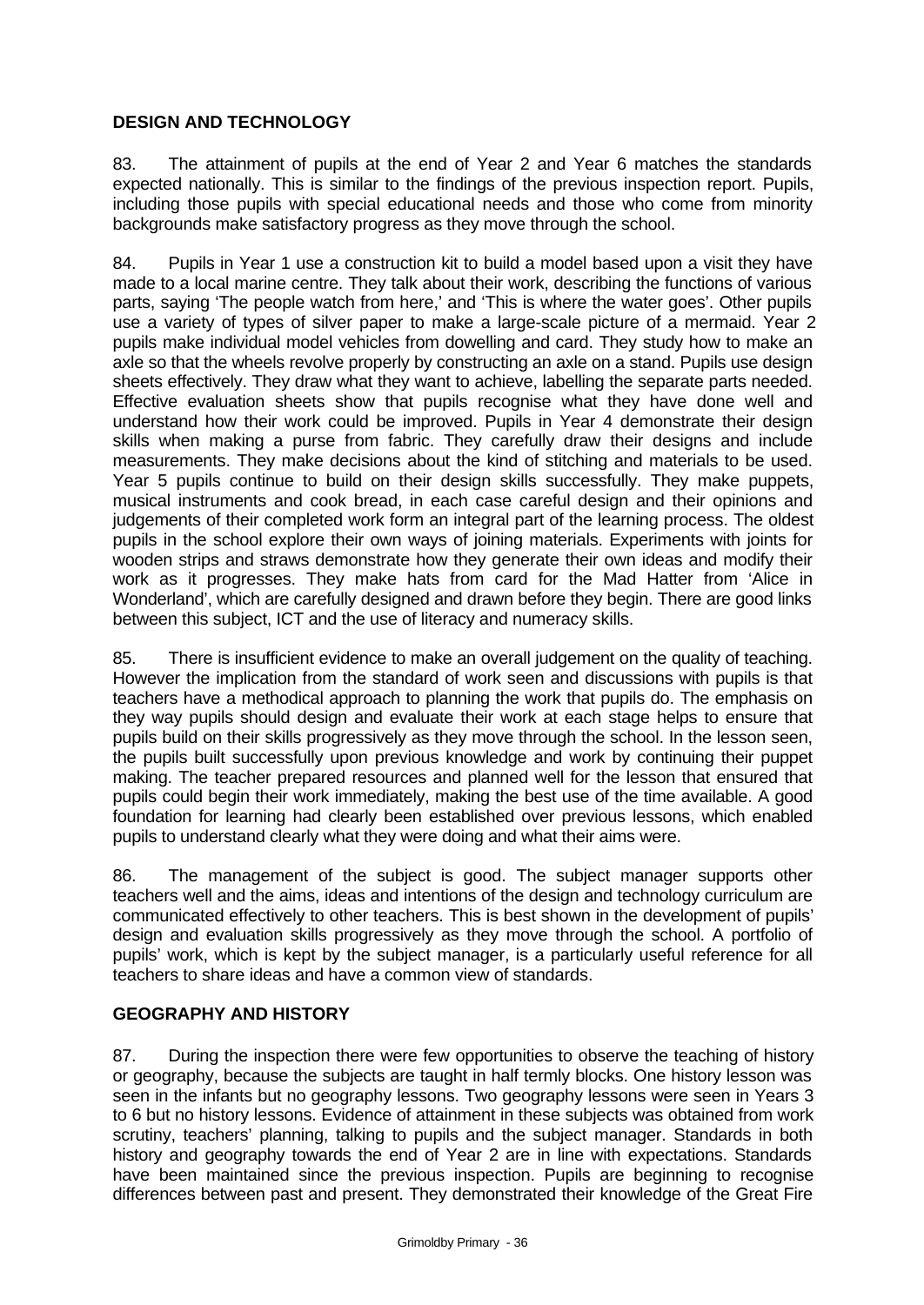of London and the differences in buildings then compared to the present. They remembered that Samuel Pepys had written a diary about the fire. They compared hospitals today with the one Florence Nightingale found and improved. Much of the recording was written in the pupils' own words. Towards the end of Year 6 attainment is also in line with expectation as the pupils' develop a better understanding of historical research and use of evidence. Pupils talked about the Ancient Greeks and what they had done; theatre, Olympic games, life style and myths. They are becoming more aware of sources of evidence and how to utilise them as a method of research. The pupils in Years 3 to 6 have covered topics ranging from Ancient Egypt to the Victorians and World War II. Work scrutiny showed a plethora of work sheets rather than pupils' own writing: opportunities are missed for recording in their own words to extend literacy skills. However, Year 6 pupils said they do their own research to answer the work sheets but this is not clearly evident from the work sample.

88. Attainment in geography towards the end of Year 2 and Year 6 is also on line with expectations. The seven year olds recognise the difference between a town and where they live. They have drawn maps of the school and made a chart of the weather. They are aware that England, Scotland, Wales and Ireland make up the United Kingdom but were unsure of the capital cities. The teaching strategy, 'Where in the world is Boris Bear?' helps the pupils appreciate where to find other countries. He goes on holiday with pupils and sends postcards to the class that describe the location. Because of this the children knew that Spain was hotter than England – 'because 'it is nearer the equator', according to one child. The fictional Island of Struay had been studied as a different location and the pupils talked about the landscape, transport and life on the island. This was a good link with literacy.

89. In Years 3 to 6 pupils have looked at weather and climate, with particular reference to the difference in temperature at the bottom and top of a mountain. Pupils in Year 3 and 4 are presently studying Chembakoli, a small village in southern India. In Year 5, pupils produced a topic concerning the water cycle whilst those in Year 6 investigated mountains. They were encouraged to design their own topic and questions to explore through a variety of methods such as books, Internet and CD-ROM. Some of the written evidence showed how much research the Year 5 pupils had done to produce the topic. However in Year 6, there was little written evidence available, although the pupils talked about their project and how they had found out about the effects of tourism, the history of the area and the landscape.

90. Pupils make satisfactory progress across the school, developing the relevant skills of research and historical enquiry and similarly in geography. All groups of pupils including those with special educational needs make satisfactory progress.

91. Pupils enjoy both history and geography, particularly when they can participate in fieldwork or visit historical sites and gain first hand experiences. The subjects excite them, although the infant pupils seem more enthusiastic about history. The older pupils especially enjoyed the French visit with its geographical basis. They take pride in their work: some of the topic folders were very well presented and neat. In the lessons seen, pupils were attentive and responded with interest to the teachers' questions, being keen to demonstrate their knowledge. This is a good support to the quality of learning.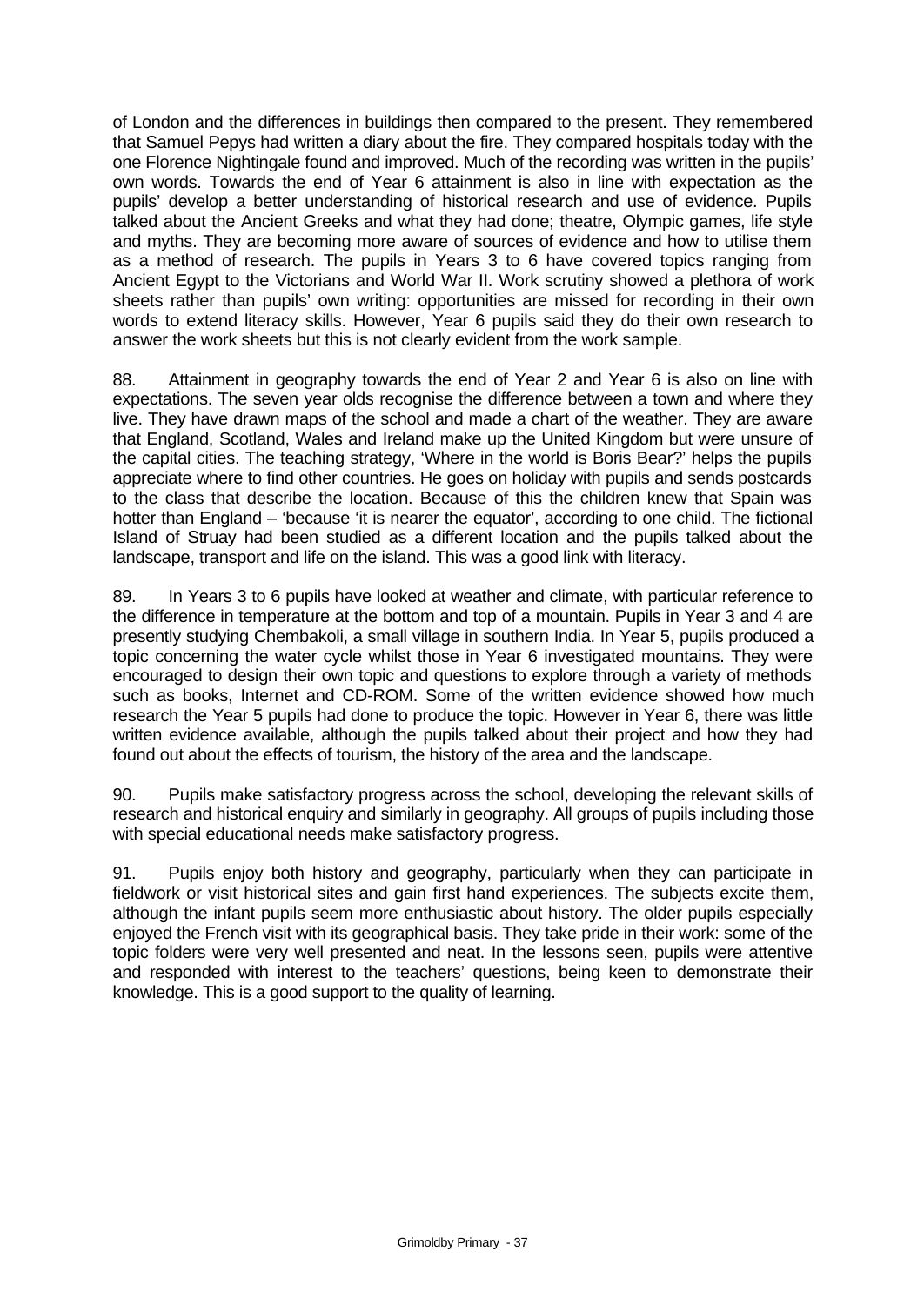92. Only one history lesson was observed in the infants and none in Years 3 to 6 so it is not possible to judge the quality of teaching. The quality of teaching in geography is varied. Teachers' very good relationships with their classes motivate the pupils to learn and give them confidence to respond. Effective use is made of questioning to extend and reinforce knowledge and understanding.

93. At present there is no subject manager for either history or geography but the head teacher is filling the role until the end of the year. The schemes of work provide appropriate coverage and development of relevant skills. A range of visits to historical sites and museums, nearby towns and the local environment give the pupils first hand experiences that enhance curriculum.

# **INFORMATION AND COMMUNICATION TECHNOLOGY**

94. Towards the end of Year 2 and Year 6 the attainment of pupils matches the standards expected nationally, which is similar to the findings of the previous inspection report.

95. Pupils in Year 1 use a paint program on the computer to create their own pictures such as 'My village'. They successfully use clipart of houses together with line, shape and colour effects independently. They understand the use of a floor robot that increases their knowledge of how a device responds to simple instructions by moving across the floor. Year 2 pupils collect and enter data on topics such as the number of cloudy, rainy or sunny days. They enter this information into o the computer and produce charts of the results. Higher-attaining pupils write their own interpretations of what the results mean.

96. Pupils, including those with special educational needs make good progress as they move through the year groups. In a design and technology lesson in Year 4, pupils make good use of their ICT skills to make their own pop-up books. They successfully manipulate the colour, size, style and size of text to enhance the book cover. These pupils also use their word processing skills to order the sentences in a poem on the computer screen, using the cut and paste functions. Pupils in Year 6 plan carefully to present an animation on video for the younger pupils in the school. They understand the use of a camcorder in recording single frame sequences of clay objects that are altered each time to represent movement and change. They understand that information that they collect on such topics as the frequency of pupils' choices of favourite films, sports and drinks may be represented in graphical form such as pie charts. When carrying out this task, most pupils make appropriate use of a spreadsheet and higher-attaining pupils interpret their findings from their pie charts. Pupils throughout the school are given many opportunities to apply their ICT skills and knowledge when studying other subjects: for example, they use the Internet and CD-ROMs when researching topics in history and geography and use programs to draw mathematical shapes on-screen. The increasing use of dedicated ICT lessons gives pupils good opportunity to use their literacy and numeracy skills.

97. There is insufficient evidence to make an overall judgement on the quality of teaching. However the implication from the standard of work seen and discussions with pupils is that teachers have a good knowledge of the subject which give pupils confidence in tackling their work. The preparation of teaching materials and tasks match both the pupils' needs and the requirements of the National Curriculum. In the lesson seen, pupils demonstrated very good working habits. The teacher had provided a variety of interesting activities that engaged pupils' interest well. They worked independently and productively whilst the teacher moved between groups and rooms.

98. The subject manager is enthusiastic has a good knowledge of the subject and has worked hard to develop ICT throughout the school. There have been improvements in the way teachers monitor pupils' work within the subject since the previous inspection. For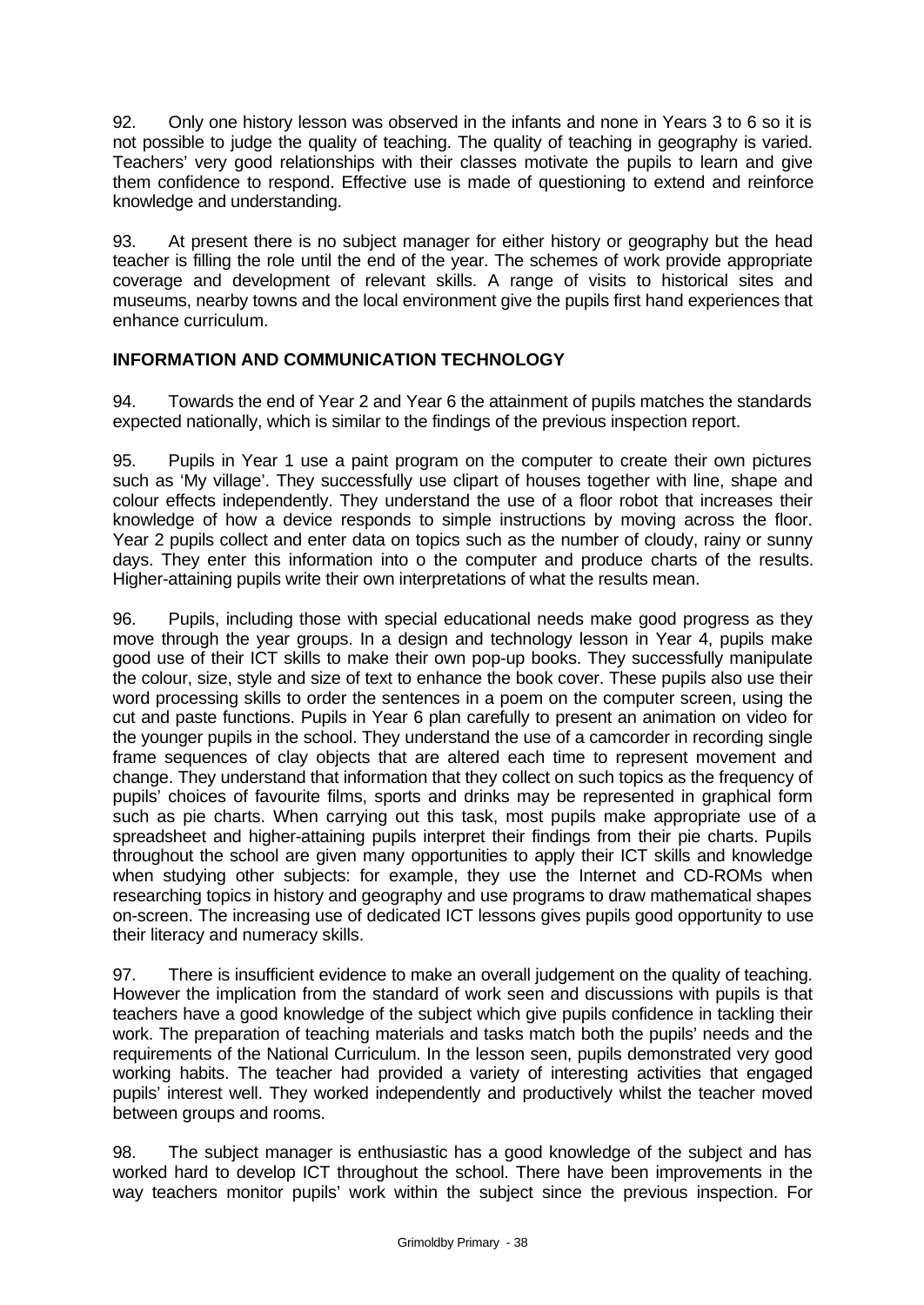example, comprehensive assessment procedures have been introduced, which help to ensure the progression of pupils' skills and understanding through the school. A portfolio of pupils' work is kept which is a particularly useful reference for all teachers to share ideas and have a common view of standards. Resources are good and used effectively to enhance pupils' learning.

# **MUSIC**

99. Attainment in music matches the standard expected nationally of pupils towards the end of Year 2 and Year 6. The school has maintained the standard set at the previous inspection. Very little direct teaching was seen. Planning was analysed and discussions held with staff and pupils. All pupils, including those with special educational needs and those from minority ethnic backgrounds are included in all activities and make satisfactory progress.

100. Pupils in Year 3 pupils talk enthusiastically about their Year 1 and 2 experiences. They remember taking the rhythms of nursery rhymes and making up an accompaniment with percussion instruments to match these rhythms. They have some knowledge of instruments of the orchestra and talk about making drawings about the music they have listened to and discussed with their teacher. They enjoy the songs they sing in assembly. Year 1 pupils sing simple songs from memory, clap the rhythm and copy the rhythm with instruments such as the new 'ocean drum' and the 'rainstick'. They discuss the sounds they hear and associate their early compositions with weather features. Year 2 pupils have a more sophisticated understanding of pulse and rhythm and they learn to discriminate between them. When the teacher claps a nursery rhyme pattern, one pupil immediately identifies not only the nursery rhyme but also the place in the song. When asked how she knew what the words clapped were she answered, 'Because I heard the tune in my head'. Another pupil, asked to explain the difference between a pulse and a rhythm jokingly replied to the teacher, 'You already know'. The teacher did, but wanted to challenge the pupils to explain their knowledge and understanding. The question was pursued and appropriate answers received.

101. Pupils in Years 3 to 6 talk about a range of musical experiences across singing, listening, appraising music and performing their own compositions. They write a form of notation, using symbols so that they can remember and refine the music they have made up. Some perform as a group in assembly. Others are enthusiastic about the music from 'Bugsy Malone' that they are learning. They listen to music like 'The War of the Worlds' and talk and write about how it makes them feel.

102. Insufficient lessons were seen to make a secure judgement about the quality of teaching. Pupils' knowledge implies that teaching is at least satisfactory. Pupils' learning is enhanced by teachers' use of their subject knowledge. In the lessons seen good use is made of teachers' subject knowledge. The lessons seen were well organised and managed. A good hymn practice was seen where there was a strong emphasis on improving the quality of singing through insistent emphasis on singing technique.

103. The school uses a commercial scheme of work to give structure to lessons. It is a sensible response to support those teachers who have little musical background. Its use in the lessons seen did not inhibit the good use of subject knowledge of more experienced teachers. Whole school planning ensures that all pupils get the curriculum experiences to which they are entitled. The school maintains a choir for special purposes, for example, when parents are invited to school for special events or at Christmas when pupils sing for adults in the community. There are also recorder lessons out of normal school hours and a music club. A small number of pupils learn to play a range of orchestral instruments. There is no current evidence of the use of ICT to support learning in music.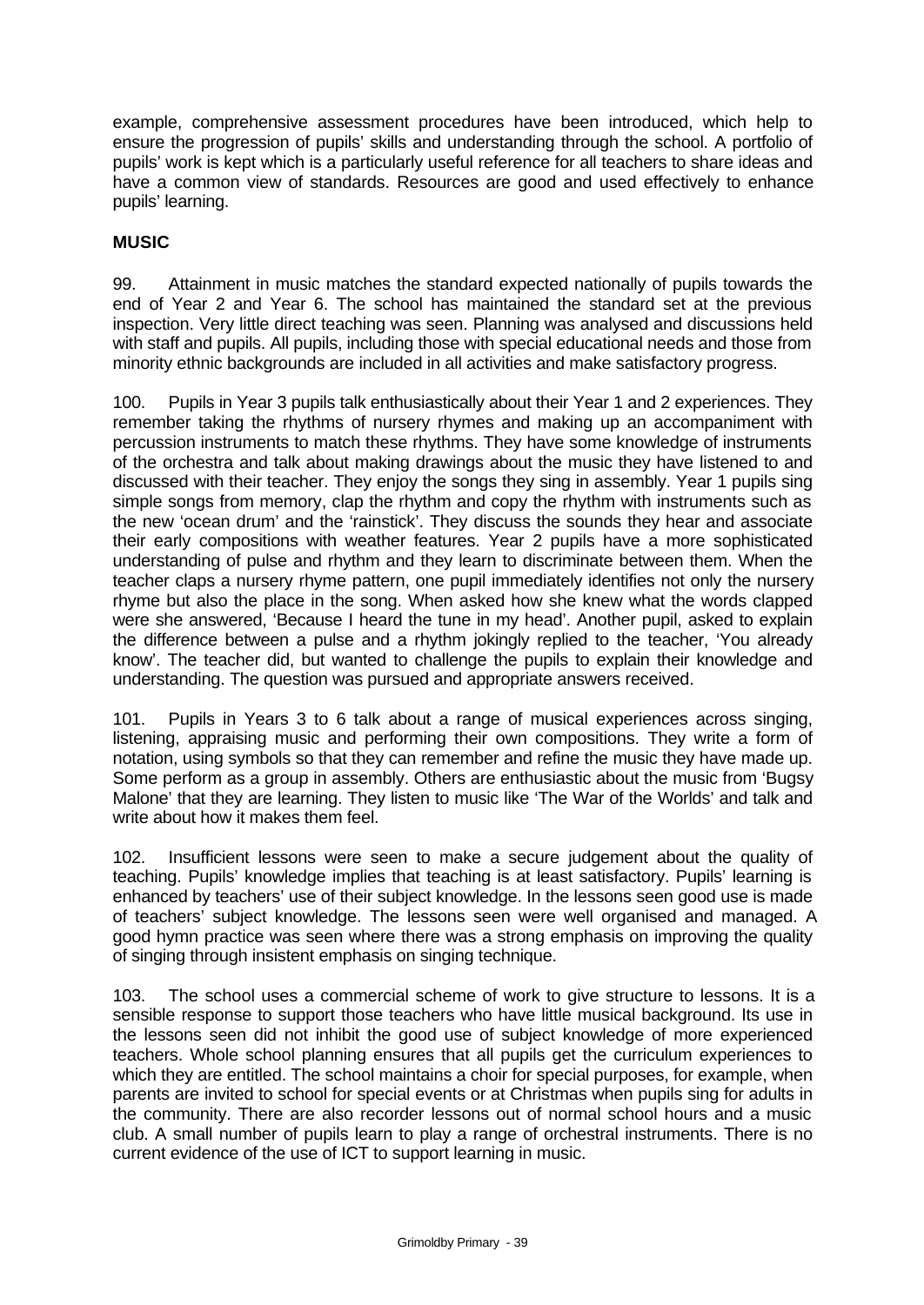104. Music plays a significant part in supporting pupils' personal development. They gain confidence from learning to sing well. They work together in lessons, developing their own early compositions. Listening to music from a range of backgrounds gives support to an understanding of other cultures. The subject manager has, as a priority, further development of this through purchase of more instruments from different ethnic backgrounds. There are school systems for tracking pupils' musical development. The subject manager maintains a portfolio of pieces of pupils work across the age and ability range. The subject is well managed.

# **PHYSICAL EDUCATION**

105. Standards of attainment in physical education match those expected nationally towards the end of Year 2 and Year 6. Standards have been maintained since the previous inspection. Pupils in Year 1 show their agility as they catch and throw the ball. At first some do not succeed but as they practice, performance improves, and, in the end, all are successful. Pupils enjoy working together in teams. Pupils in Years 1 and 2 learn the importance of a 'warm-up' and understand that it is to stretch the muscles in preparation for vigorous activity. They understand that as exercise intensifies the heart rate speeds up to circulate oxygen to the muscles. Pupils experience a good range of activities in games, gymnastics, athletics and dance. All pupils, including those with special educational needs and those from different backgrounds make satisfactory progress.

106. In swimming, almost all pupils achieve the expected standard of 25 metres unaided by the time they are eleven. Pupils in Year 3 show a wide range of physical abilities – some very able and agile, others having difficulty with basic coordination. Some of these pupils find great difficulty in listening and this adversely affects their attainment. Pupils in Year 5 find some difficulty in settling to the task in lessons. However, they are developing appropriate skills in working together on a team task. They are less adept at planning and organising their own work. Pupils in Year 6 are beginning to organise themselves with a minimum of input from the class teacher. This is good preparation for work at the next stage of their education. Many of these pupils achieve standards above those expected. Discussions with pupils across the age range confirm that they experience activities in all areas of the physical education curriculum.

107. In the lessons seen, teaching is good overall. Discussions with pupils confirm that they have been well taught. Teachers plan a good range of interesting activities. They manage pupils well. Even those pupils who find the discipline of lessons hard to acquire finally concentrate and get involved. Good use is made of time and resources. Only where time needs to be spent organising and settling pupils does the pace of lessons slacken. The effective use of teacher knowledge and confident teaching give pupils an impetus in their learning. Most try hard and learn well as a result. A good feature of the work of the school is that all pupils and staff change into appropriate clothing and footwear for the lesson. In discussion pupils know that this is necessary for health and safety purposes. Additionally, they have a good understanding of how to be safe during vigorous activity.

108. At present there is no physical education subject manager. However, although developments are 'on hold' the curriculum is broad and the subject has sufficient direction. The school benefits from good accommodation: a spacious hall and a very good field. Resources are adequate and safe. The subject makes a good contribution to pupils' personal development. They learn to work together well. They know the benefits of regular exercise and this give them an insight into what needs to be done to keep fit and healthy in later life. Teachers acknowledge the effort of all pupils and this raises their self-esteem and gives them confidence.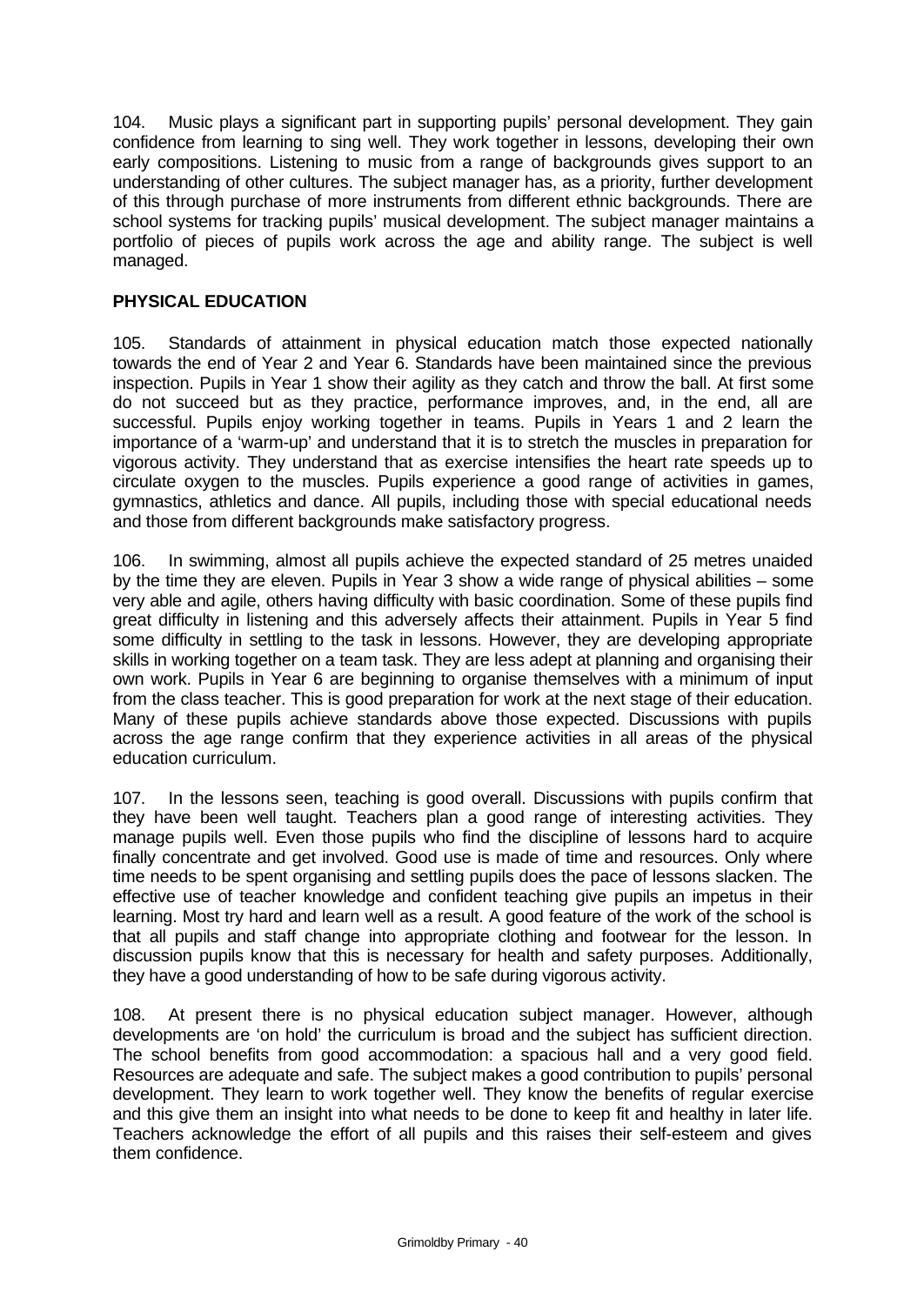# **RELIGIOUS EDUCATION**

109. Standards of attainment match those expected of the locally agreed syllabus towards the end of Year 2 and Year 6. Standards have been maintained since the previous inspection. An improvement is that the school now teaches to the expectations of the locally agreed syllabus. Only one lesson was seen during the inspection and judgements are secured on the basis of that lesson, scrutiny of teachers' planning, the work seen in pupils' books and on discussions with pupils. A good volume of work is to be found in the Year 1 and 2 books. Pupils have written their own prayers. They have studied themes such as families and making rules. Year 1 pupils have visited a local church for a simulated baptism ceremony. There are some good pieces of writing on display re-telling the story of Abraham and Isaac. More good free writing tells of the Jewish Shabbat and goes into the detail of the Torah, blowing the Shofar and lighting Shabbat candles. Pupils have also studied Easter and the crucifixion of Jesus. Some of this work is of good quality and pupils are making the progress expected of them. Despite the good volume of work to be seen, pupils had big gaps in their knowledge. For example, although they have studied Judaism, pupils had no idea that Jesus was Jewish and were firmly convinced that only Christians believe in a God.

110. It is a similar picture with pupils from Years 3 to 6. Although the work seen is of acceptable quality, showing the knowledge and insights outlined in the agreed syllabus, there are extensive gaps in pupils' understanding when they discuss their learning. Older pupils have studied Christianity from the point of view of its holy book, the Bible. They have written a prayer. Some of the stories of the Old Testament have been re-told very well, for example, the Daniel story, Noah and the flood and the story of Samuel and Eli. There has been study in Year 5 of Hinduism. However, although the plan for religious education indicates a study of Buddhism in summer term, no work was in evidence. Pupils confirmed in discussion that they had not studied the topic. Year 6 pupils did have some background of knowledge of Islam. However, they could recall no customs or beliefs of those of faiths other than Christianity, and none could offer the names of places of worship or holy books. What pupils did discuss with great vigour and much insight was reasons for studying religious education in school. They were quite clear that they needed to acquire a range of learning so that they could make their own decisions about faith and religious practice in later years. It is important, they stated, that we have an understanding, respect and appreciation of the beliefs and culture of those of different ethnic origins.

111. Only one lesson was seen and that was satisfactory. No overall judgement on the quality of teaching can be made. However, it is clear that although planning for religious education is satisfactory, some of the content has not been taught. Additionally, some of the central understanding expected has not been acquired. Given that pupils see the point of learning across a range of religions it is surprising that their knowledge of different religious practices is scant. A possible reason for this is that many of the tasks consist of worksheets that do little to support the needs of those having difficulty with basic literacy skills and give higher-attaining pupils little opportunity to research and have an intellectual and creative input into their work. Where opportunities are offered for pupils to write independently they gain a wider and deeper knowledge of the subject. Learning in this subject has the potential for a strong impact on pupils' personal development. Discussion with pupils and the quality of some written work show that this is happening to some extent. However, pupils' understanding of the nature of religious beliefs in a multi-cultural society is very limited at present. There is no apparent difference in the attainment of boys and girls. Pupils of different prior attainment make progress at the rate expected. Some tasks do not challenge higherattaining pupils sufficiently and some tasks are too difficult for pupils struggling for basic learning skills.